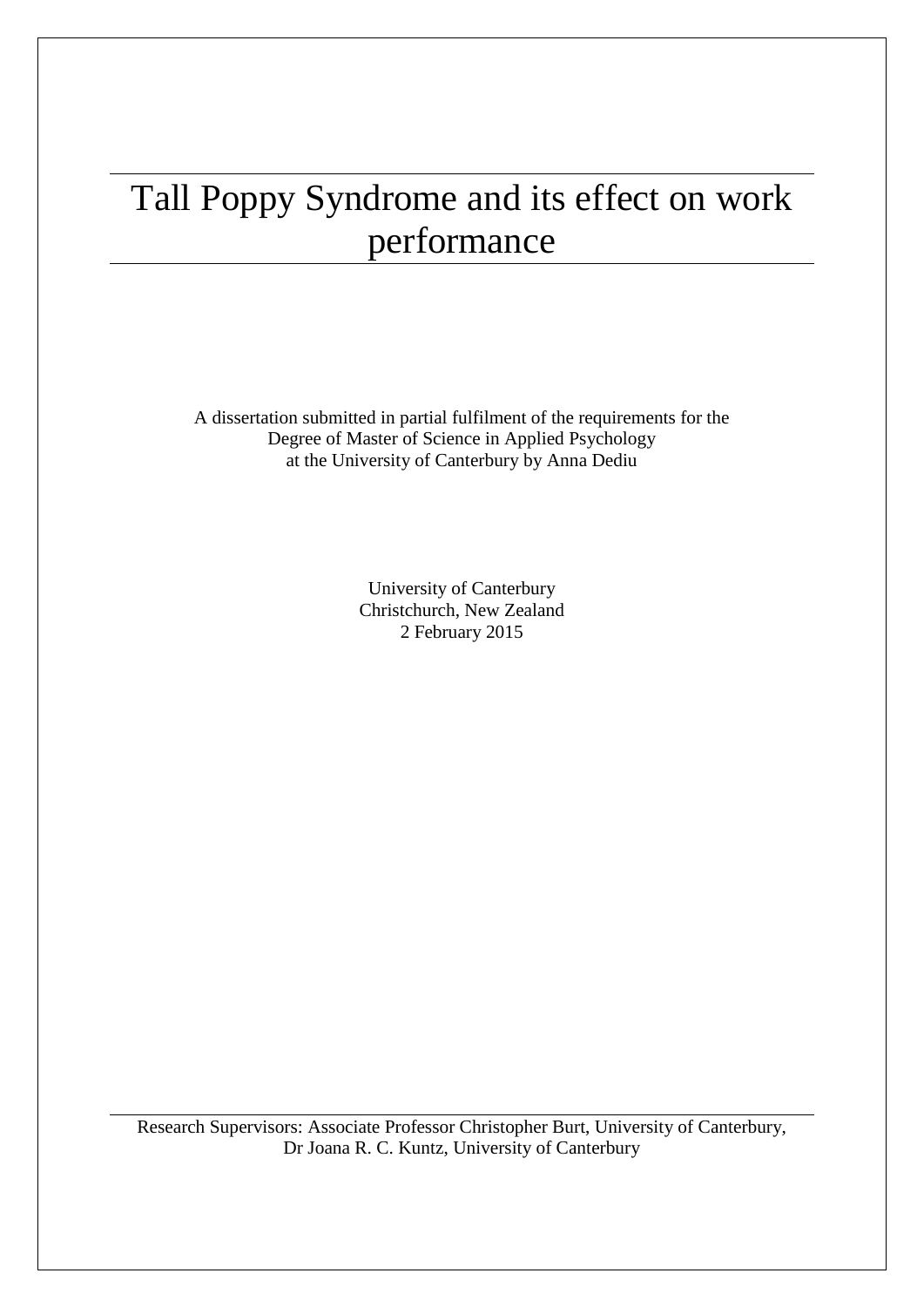# **Table of Contents**

| Design 1.120 |  |
|--------------|--|
|              |  |
|              |  |
|              |  |
|              |  |
|              |  |
|              |  |
|              |  |
|              |  |
|              |  |
|              |  |
|              |  |
|              |  |
|              |  |
|              |  |
|              |  |
|              |  |
|              |  |
|              |  |
|              |  |
|              |  |
|              |  |
|              |  |
|              |  |
|              |  |
|              |  |
|              |  |
|              |  |
|              |  |
|              |  |
|              |  |
|              |  |
|              |  |
|              |  |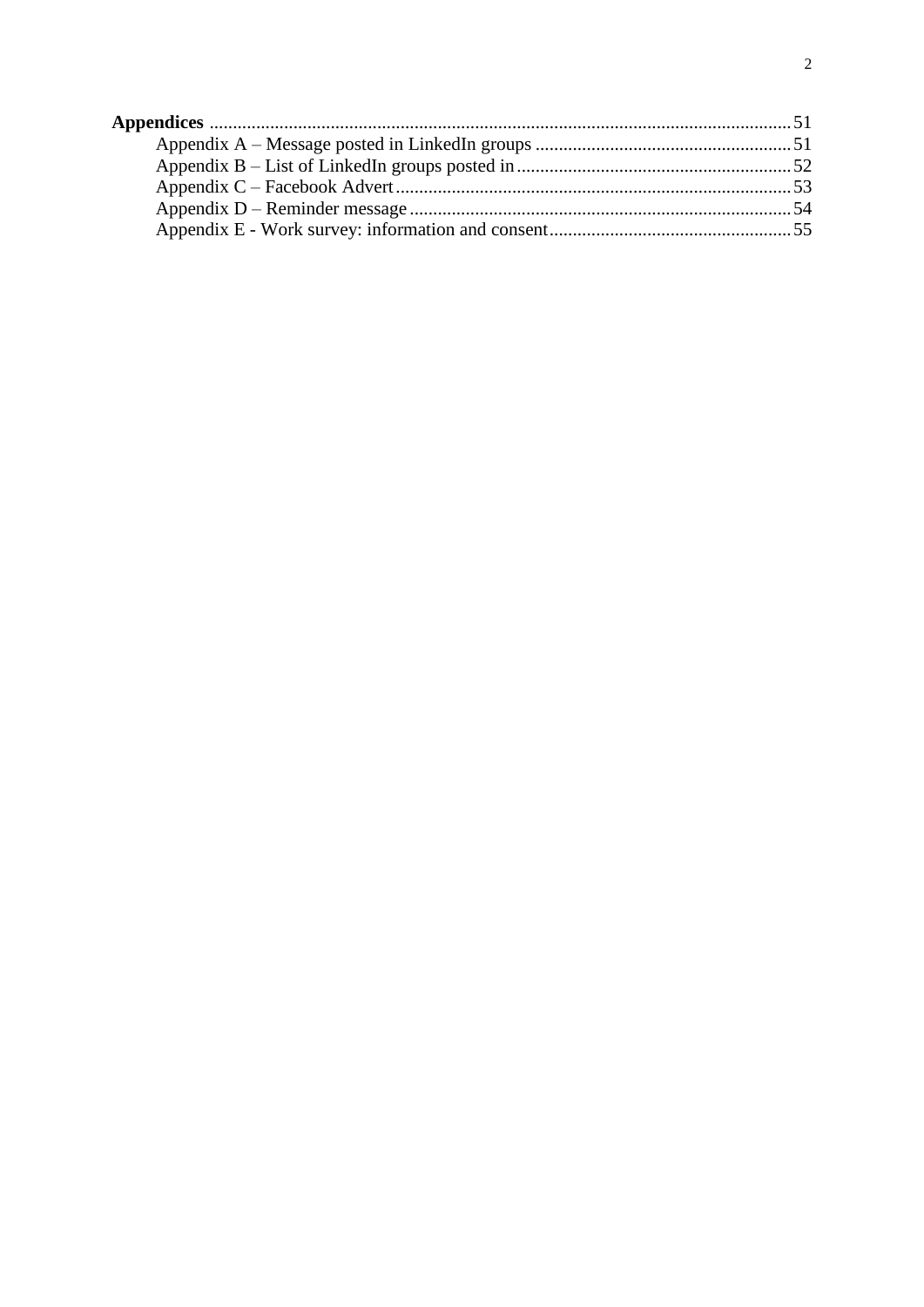# **Acknowledgments**

I would like to thank my head supervisor Chris, whose ongoing patience, and knowledge have been an immense help to me. I will always be very grateful to him for all his encouragement. His belief in me enabled me to take risks in my studies that I may have never taken.

I would like to also acknowledge my second supervisor Joana for all her helpful feedback. I am grateful to the participants of this study for their invaluable contribution, as this dissertation could not have happened otherwise.

I would also like to express my gratitude to my loved ones and my friends for inspiring me, and pushing me to always move forward. Their love and understanding throughout my academic career has given me purpose and strength.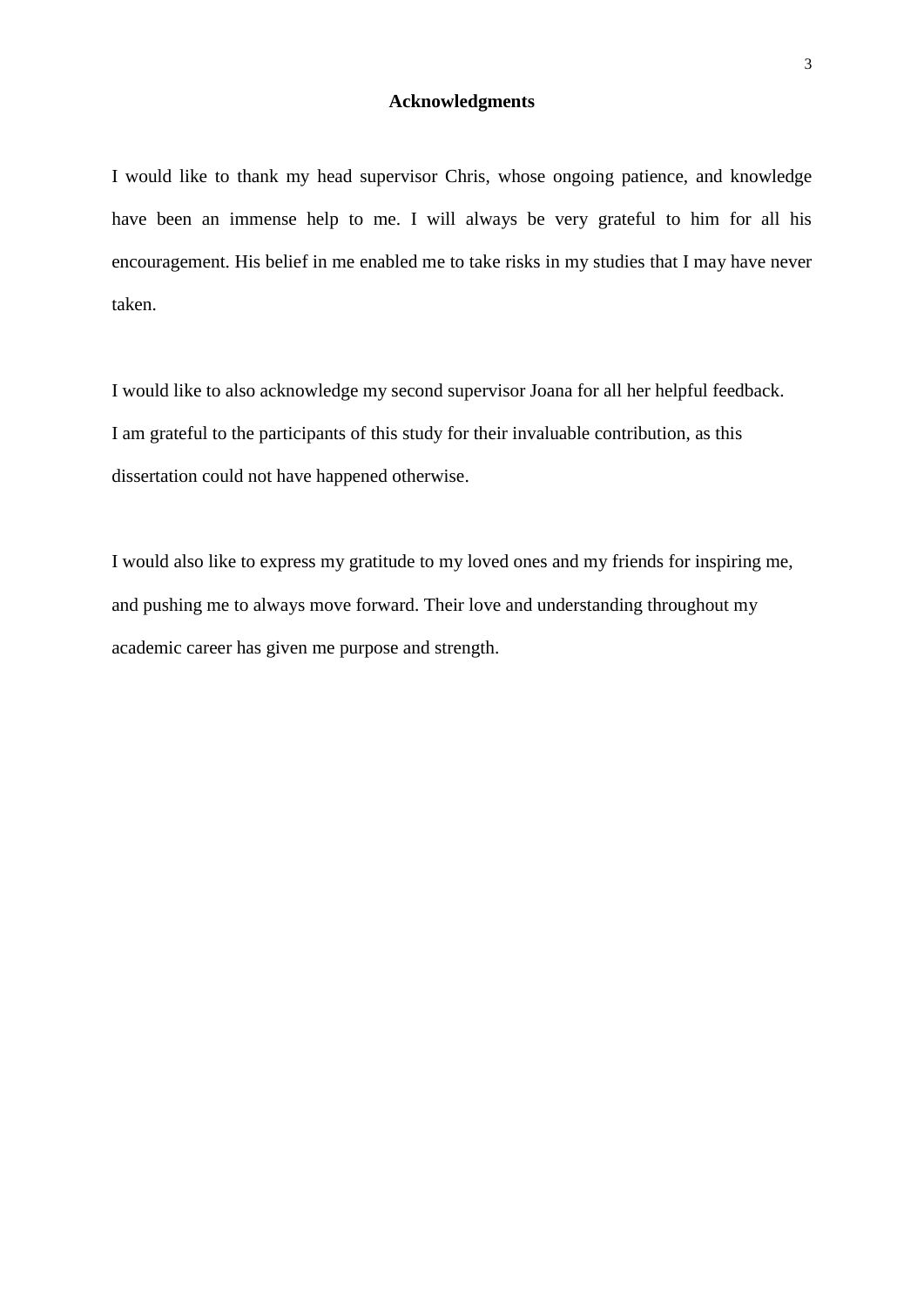# **List of Tables**

| Table 2: Descriptive statistics of instruments Performance and Personality measures  28 |  |
|-----------------------------------------------------------------------------------------|--|
|                                                                                         |  |
|                                                                                         |  |
|                                                                                         |  |
|                                                                                         |  |
|                                                                                         |  |
|                                                                                         |  |
|                                                                                         |  |
|                                                                                         |  |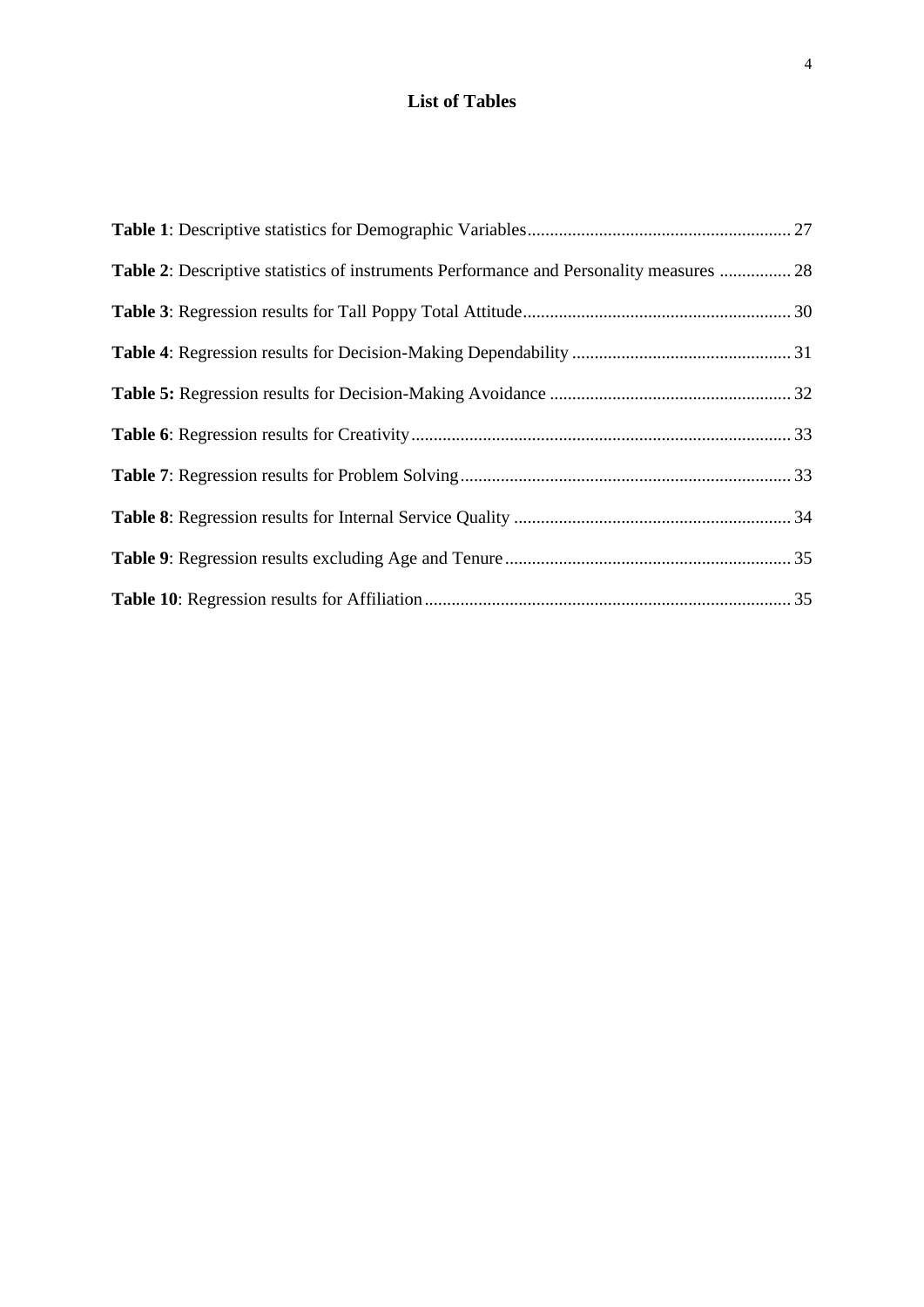#### **Abstract**

The aim of this study was to find out whether employees would perform worse if they perceived their work colleagues to have negative attitudes towards *tall poppies* (colleagues favoured the fall of *tall poppies* rather than rewarding *tall poppies*), thus displaying typical *tall poppy syndrome* perceptions. Performance measures were: decision-making vigilance, decision-making dependence, decision-making avoidance, problem solving, creativity, service quality, and the personality construct need for affiliation. Control variables were age, tenure and need for achievement. The design of the study was cross-sectional, online surveys were used to collect the data. The link to the survey was distributed using LinkedIn groups and Facebook advertising, yielding a sample of 229 participants. The data was analysed using regression; the results confirmed 3 of the 7 hypotheses. The results indicated that employees working in an environment that favoured the fall of *tall poppies,* showed lower decisionmaking dependability and higher decision-making avoidance. Internal service quality was partially confirmed, it was negatively associated with participants working in an environment that favoured the fall of *tall poppies,* rather than reward; Theories about the contribution New Zealand's history has made to the development of *tall poppy syndrome* are considered. Practical implications of the results are discussed. Directions for future studies in industrial and organizational psychology on the effects of *tall poppy syndrome* on work performance are discussed.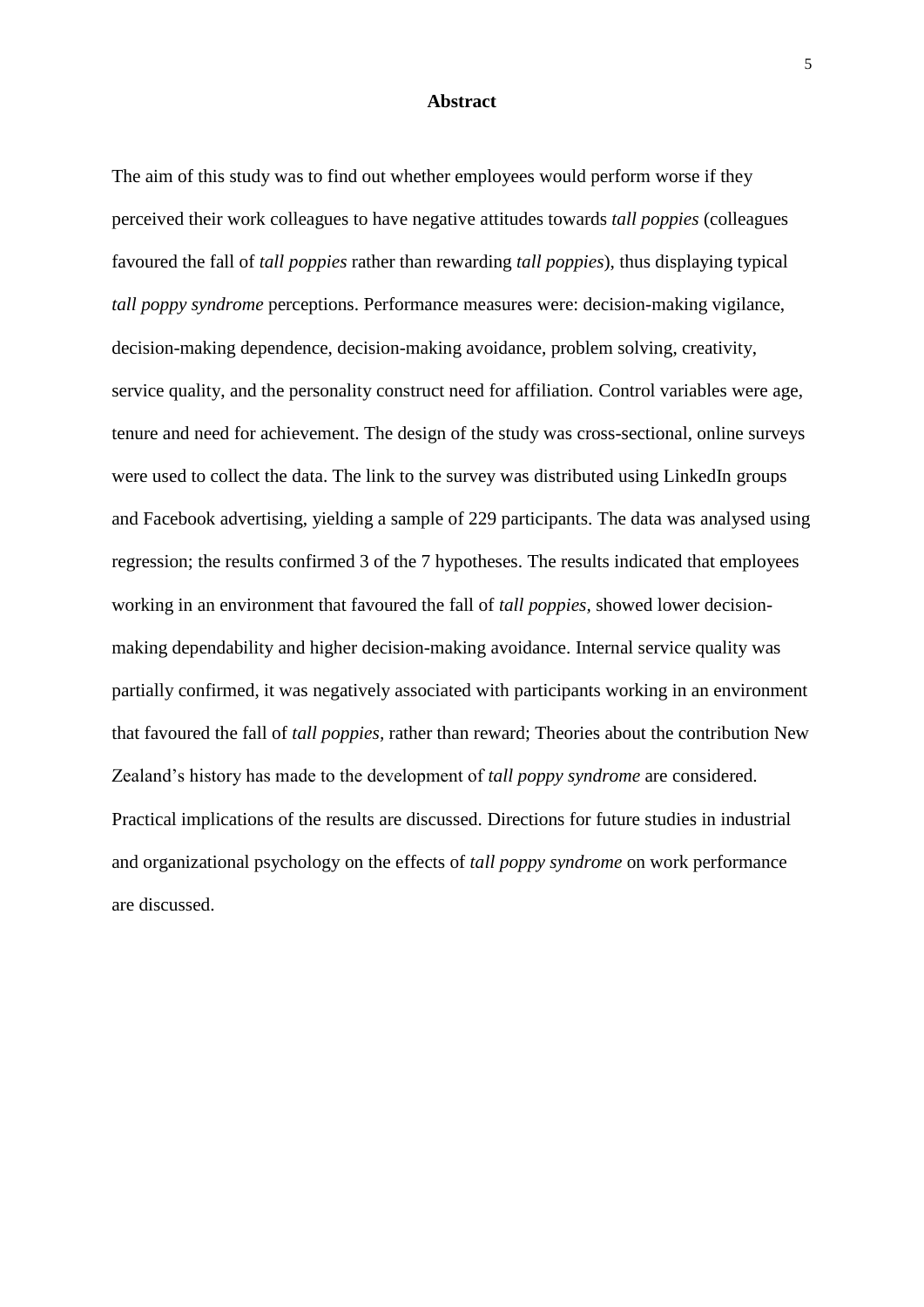# **Tall Poppy Syndrome and its effect on Work Performance**

## **The Origin of the Term** *Tall Poppy*

The earliest mention of *tall poppy* dates back to 500 B.C. written by Titus Livius Patavinus, a Roman historian. In Levy, Book I, Titus described the life of a Roman king named Lucius Tarquinius Superbus, who came to power by murdering his predecessor, and falsely accusing his opponents in court, which then resulted in their death. Tarquinius, like most Kings, wanted to expand his kingdom. He attempted to overtake the people of the town Gabii, however they succeeded in their efforts to resist him. He utilized a different strategy and sent his son Sextus to Gabii under false pretences. Upon his arrival to Gabii, Sextus claimed to fear his father, begging for the protection of the Gabii people. They trusted Sextus and later appointed him a commander with great power. Sextus subsequently sent a messenger to his father, to ask what course of action to take next. When the messenger arrived, Tarquinius did not give his answer in words or writing; he simply walked into his garden and with a stick began *striking the tallest poppies.* Sextus understood the meaning of his father's actions and began to wrongly accuse the most powerful members of Gabii. These men were put to death, one by one, leaving the town defenceless and at the mercy of the Romans. Tarquinius reigned as the king of the Romans between the years B.C 534 and 510 (Brown, 1946).

# **What the Term** *Tall Poppy* **Means Today**

According to the Oxford dictionary of New Zealandisms, a *tall poppy* (TP) is "a conspicuously successful person, whose distinction attracts envy or hostility" (p. 275), the *tall poppy syndrome* (TPS) is described as "the tendency to disparage, or cut down to size, high achievers" (p. 275). A number of popular books on New Zealand slang, phrases and words also describe these terms in a similar manner. One such book by Cryer (2006), states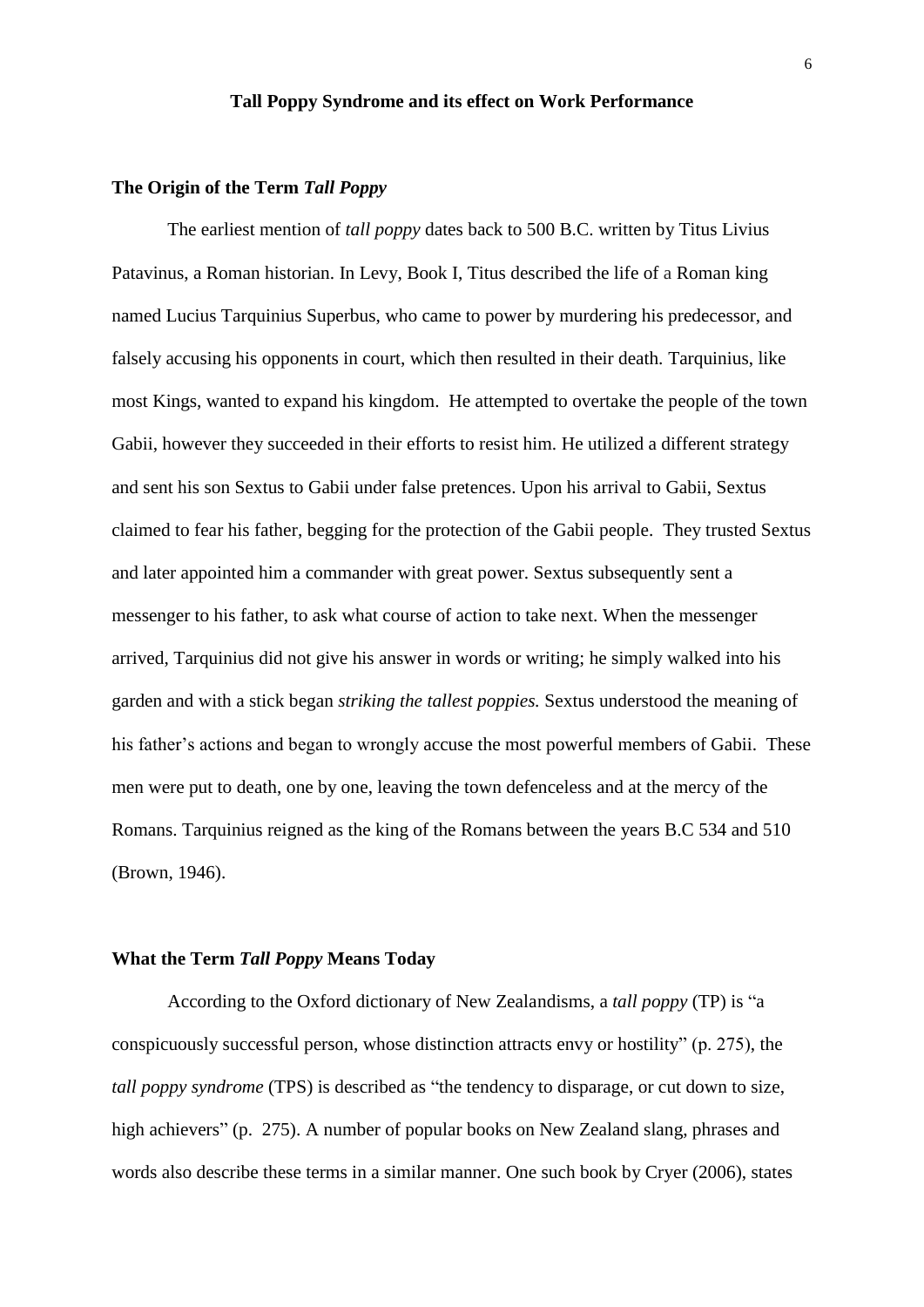that the term originated in Australia and became more prominent after the politician Jack Lang was reported in the Canberra Times to have "made some *tall poppies* suffer, who could be made to suffer" by reducing pensions (The Canberra Times, 1934). The Oxford English dictionary refers to *tall poppy* and *tall poppy syndrome* as primarily an Australasian phenomenon. As such, the majority of studies conducted on *tall poppy syndrome* were authored by Feather, and collected data from Australians, primary in South Australia, (Feather, 1991).

#### **Early** *Tall Poppy* **Studies**

Feather's first study was conducted in 1987, and it examined attitudes towards *tall poppies* in high schools. Feather found that student participants were more pleased when the *tall poppy* failed, than when a person of average ability failed. Participants were also more pleased when a high achiever fell to the middle in terms of performance, rather than to the bottom of the performance scale. Furthermore, participants varied in their attitude toward *tall poppies* based on how similar they were to the *tall poppies*; the more similar the participants were to the *tall poppy* the less pleased they were about their fall. Feather conducted a second study on attitudes toward *tall poppies* in the same year (1987). This study examined attitudes of University students toward *tall poppies*. Feather found that participants would employ harsher disciplinary actions toward *tall poppies* who cheated in a test, rather than average achievers who cheated. Once again, participants favoured the fall of high achievers over average achievers. Feather suggested that participants were suspicious of the *tall poppy's* status in light of their hypothetical cheating on the test (Feather,1989).

Following these studies, Feather constructed a *tall poppy* scale in 1989. Building on his findings, his aim was to determine whether results from his two previous studies that tested student attitudes toward *tall poppies* in academia, could be applied to *tall poppies* in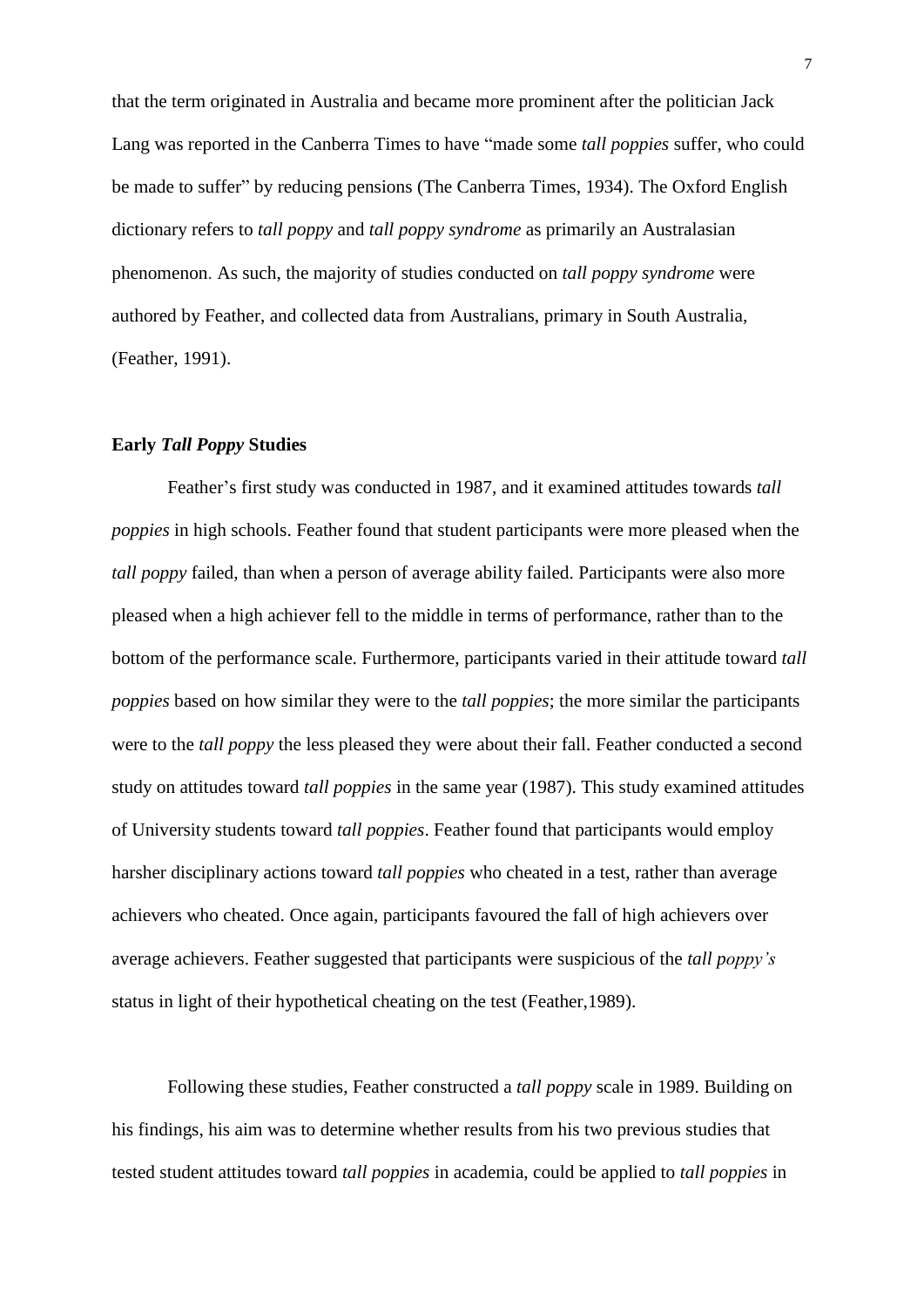other situations or environments. The scale consisted of 20 items; in order to determine whether the attitude a participant may have toward *tall poppies* is more positive or more negative, half the items expressed positive attitudes towards *tall poppies*, and half expressed negative attitudes towards *tall poppies*. The scale items were designed to be general so as to apply to a wide range of contexts and people.

Using this scale Feather (1989) measured attitudes of 205 Adelaide participants from the general population. The results of that study indicated that participants who had more negative attitudes towards *tall poppies* also exhibited lower global self-esteem; additionally they placed less importance on achievement and social power values, in comparison with participants who had more positive attitudes towards *tall poppies*. Feather also tested whether political preference was suggestive of the participants value priorities; finding that participants who supported the Labour party were more likely to favour the fall of *tall poppies* and less likely to support rewarding *tall poppies* when compared with Liberal party supporters. His findings suggest that political preference may be an indicator of participant values that dictate attitudes toward *tall poppies*.

Following on from these findings, Feather, Volkmer and Mckee (1991) went on to study attitudes of University students toward *tall poppies* who were publicly successful in three primary industries; entertainment, sport and politics. They found that participants viewed *tall poppy* success more positively and were less pleased about the fall of a *tall poppy* if the *tall poppy* appeared to be deserving of their success, their achievement was attributed to internal causes and they had positive personality characteristics. Internal causes of success included hard work or effort, while the main positive characteristics included friendliness, high integrity and attractiveness. Participants were also less likely to have positive attitudes toward *tall poppies* if they were perceived as having personality characteristics such as being self-interested and egoistic. *Tall poppies* who gained their success due to internal causes,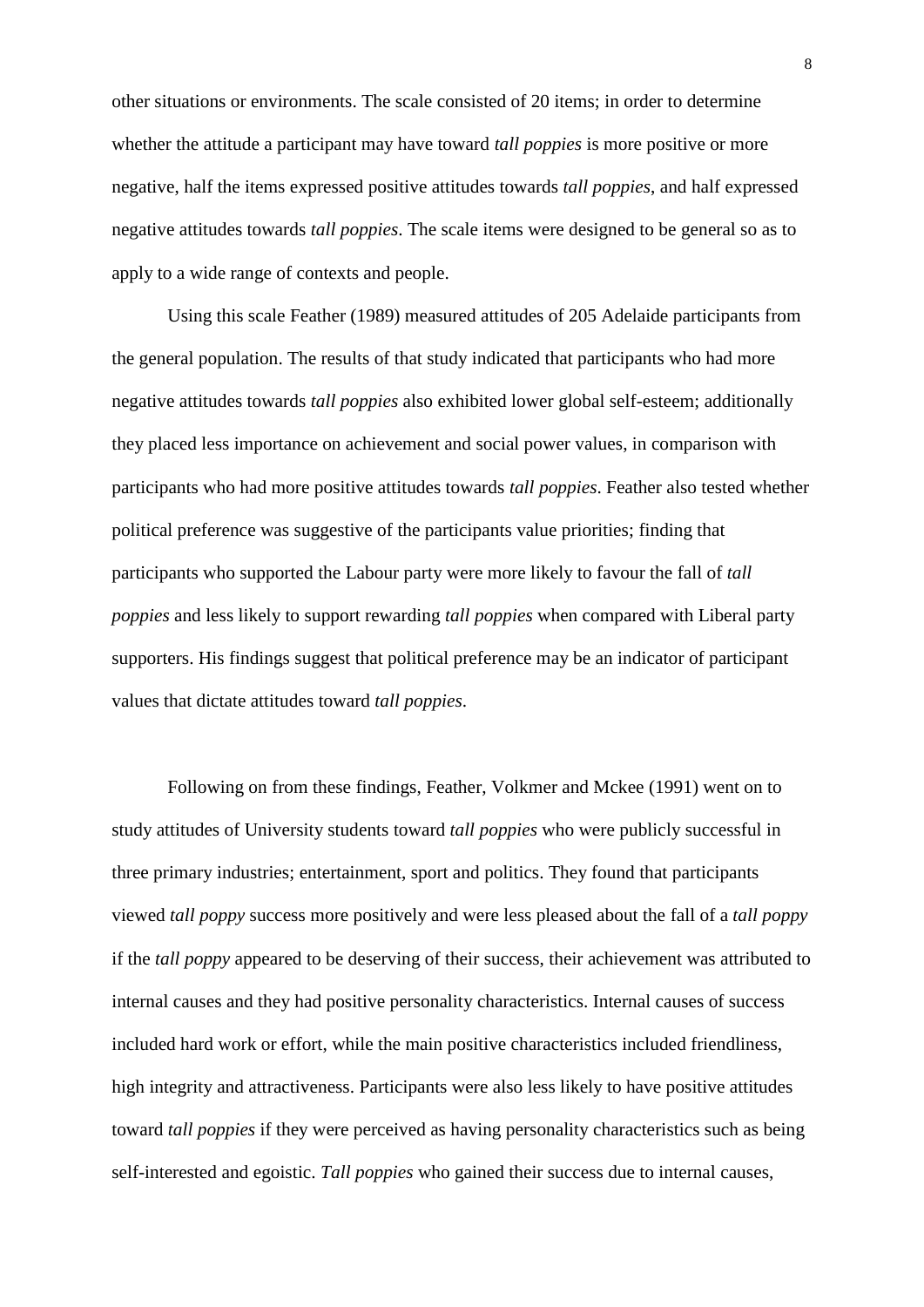rather than external help were perceived as deserving of their success and therefore were judged more positively. Once again, participants' responses were congruent with their political views. Feather, Volkmer, and McKee, (1991) suggested that how much *tall poppies* were cut down, may have depended on how they gained their success and what personality characteristics they were perceived to have. This study of publicly successful *tall poppies* also revealed that the general attitude was more positive towards sports figures considered to be *tall poppies*, compared to entertainment or political figures (Feather, Volkmer, & McKee,1991).

Following on from the previous study of publicly successful *tall poppies*, Feather conducted another study using high school students in 1991. This time he also recorded attitudes towards one specific *tall poppy*, Ben Johnson an Olympic runner, who lost his gold medal after he was discovered to have been taking steroids to improve his performance. Findings showed that participants who were more competent and exhibited higher levels of self-esteem were more likely to reward the *tall poppy.* However, after Johnsons fall, participants with low global self-esteem were more sympathetic to Johnson's situation as they perceived him to be lowered and therefore more similar.

Feather and colleague studies have produced important findings about social attitudes towards *tall poppies*, and they explain attitudes about *tall poppies* as products of participants' internal perception of themselves and their values. The studies also raise some interesting questions such as: What role do political attitudes play in reflecting perceptions of *tall poppies* and where do these values come from? Why do individuals appear to prefer to level *tall poppies* to group norms? Why is success of others more likely to be met with negativity rather than positivity or even indifference? Some theories attempting to rationalize these findings and answer these questions are presented below.

9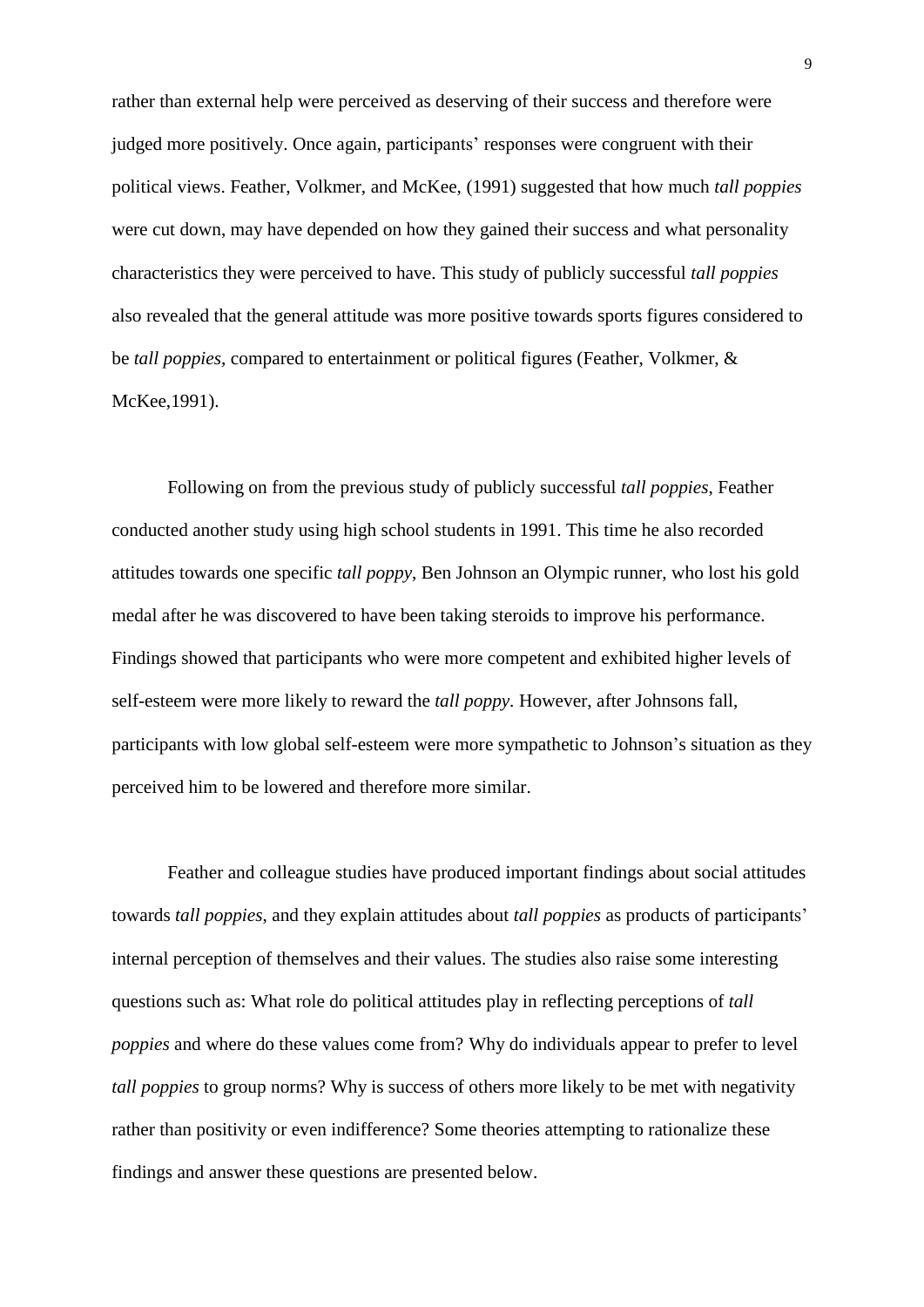#### **Theories about** *Tall Poppy Syndrome* **Existence**

Based on the definitions provided and research findings, *tall poppy syndrome* appears to be an act favouring the levelling of high achievers down to the group norm. As mentioned above Feathers findings suggest that participants were more pleased when a high achiever fell to the middle in terms of performance, rather than to the bottom of the performance scale (Feather, 1991). Generally levelling, or conforming to group norms, may be mistaken to be a sole characteristic of a collective society, found mainly in Asian countries such as China; a collective society is defined as "the subordination of individual goals to the goals of a collective" (Hui & Triandis, 1986, p. 244-245). Furthermore, collectivists are characterised as interdependent; more likely to ask for advice before making a decision; and avoid conflict (Shulruf, Hattie , & Dixon, 2007). In contrast, individualism is defined "the subordination of the goals of the collectives, to individual goals" (Hui & Triandis, 1986, p. 245).

Persons who are individualist are characterised as those who take on responsibility for their actions, who are competitive, with a desire to be unique (Dion & Dion, p54, 1993; Shulruf, Hattie & Dixon, 2007). Both New Zealand and Australia are Western countries (Clark, 2009), Western countries are characterized as an individualistic societies, as opposed to collective societies (Hamid, 1994). Conformity is more likely to occur in a collective society, where norms are clearly defined. Given these facts it is intriguing that *tall poppy syndrome* appears to be an Australasian phenomenon. One possible answer is that because individualists put their personal goals ahead of group goals they are less likely to be encouraging of others success (Hui & Triandis, 1986). Another explanation consistent with individualist views is the similarity-attraction hypothesis offered by Feather (1991) (cited from Byme, 1971). Feather (1991) suggests that people with low or average level of ability, identify less with high performers and therefore have less positive feelings towards them. Overall attitudes towards *tall poppies* appeared to be related to a person's self-esteem and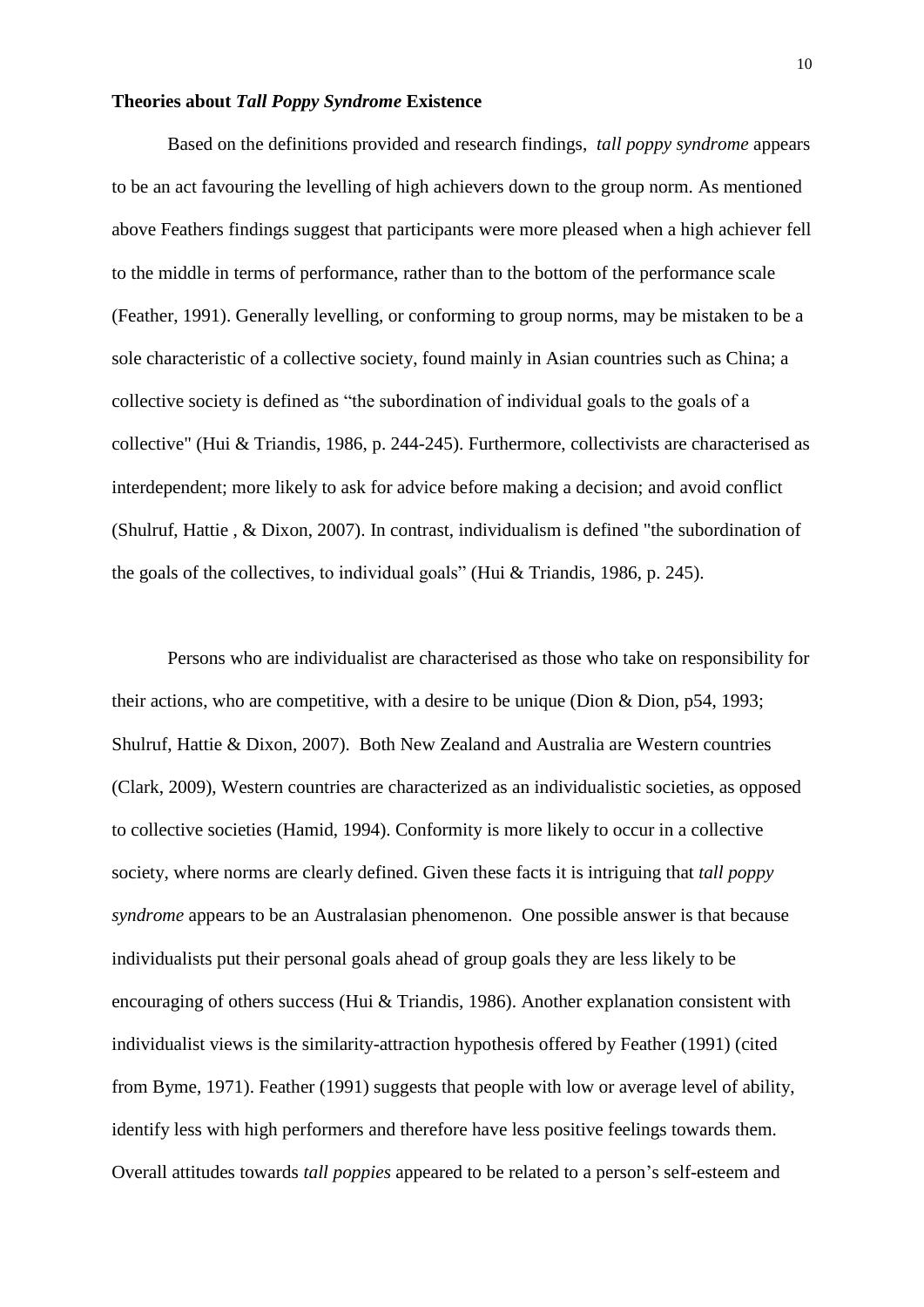competence, meaning that those who believed themselves to be more competent saw themselves as more similar to the *tall poppy*, therefore they felt more positive towards them. The level of similarity influenced attitudes towards the *tall poppy*; when the tall poppy experienced a fall participants with low global self-esteem were more sympathetic towards the fallen *tall poppy* as they felt they could relate to him more now that he is levelled (Feather, 1991).

With Feather's (1989) findings about political values and their associations with attitudes towards *tall poppies* in mind, another theory is proposed. This theory considers New Zealand's political history as events that may have helped stimulate the development of levelling *tall poppies* resulting in the *tall poppy syndrome*. This theory is centred on egalitarian practices in New Zealand and refers back to the colony politics, present in the times of early Pakeha settlers. Egalitarianism is defined by the Oxford Dictionary as ["believing](http://www.oxforddictionaries.com/definition/english/believe) in or [based](http://www.oxforddictionaries.com/definition/english/base#base) on the principle that all people are equal and deserve equal rights and opportunities", (Oxford Dictionary of English, 2010, p. 562).

New Zealand's egalitarian past earned it the title of "social laboratory" (Nolan, 2007, p. 113) because its government implemented experimental policies, such as an 8 hour working day, granted in 1840, that were viewed as progressive and liberal in the early 1900's. New Zealand's governments pursuit of social equality was largely reflected in the bills passed; the liberal government was the first in the world to grant women the right to vote in 1893, it also gave pensions to seniors in 1898 (Ministry for Culture and Heritage, 2014). These welfare practices attained the interest of foreign visitors; one such visitor, William Ranstead, was a reporter for Clarion, a London newspaper (Nolan, 2007). He wrote an article depicting his experiences of New Zealand; this article was also published in the Poverty Bay Herald (a Gisborne newspaper) on the  $22<sup>nd</sup>$  of March 1900 (Ranstead, 1900).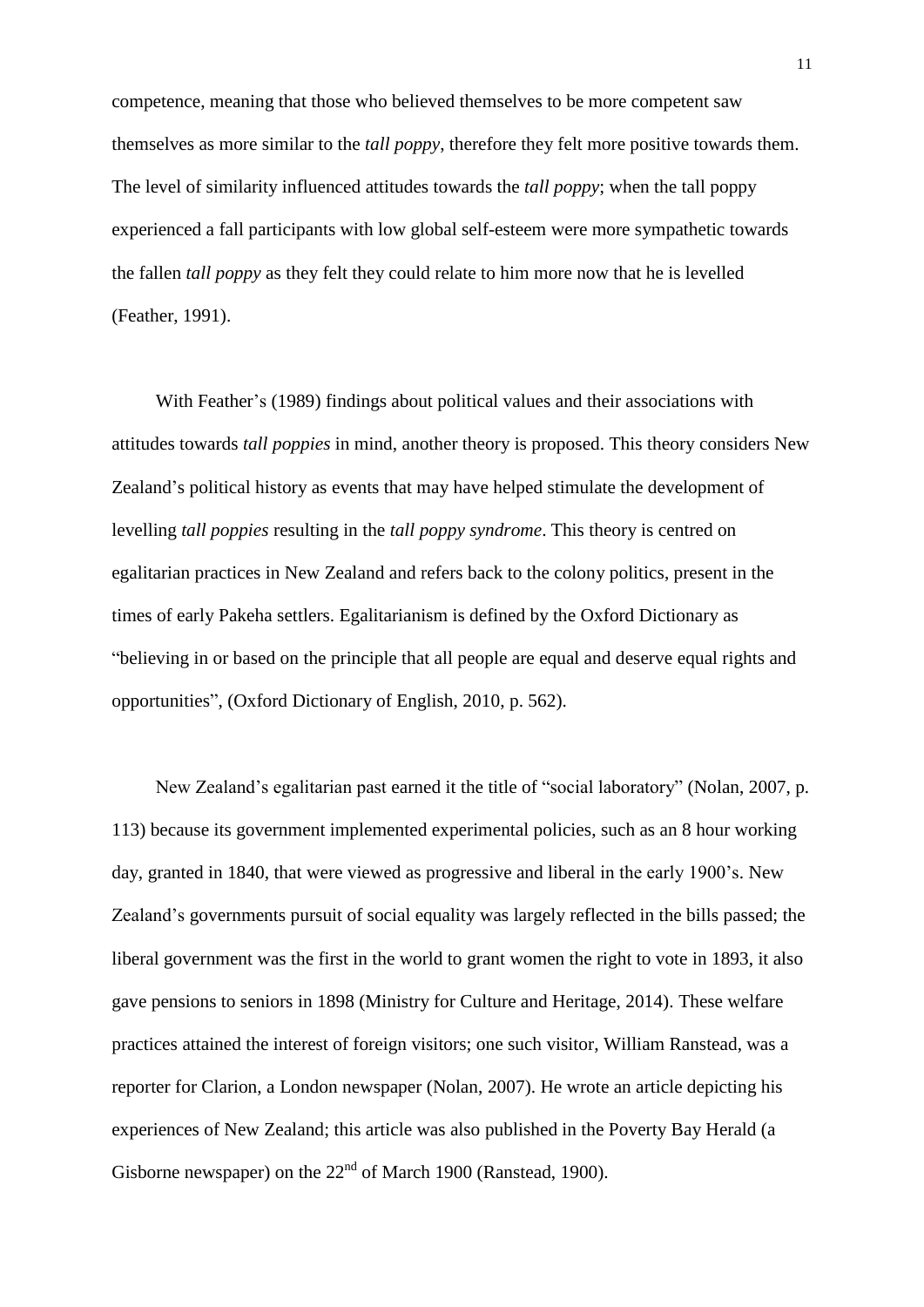Ranstead stated about New Zealand's political affairs:

*"All progressive legislation of the past nine years is the work of the Liberal party, and it has proved so profitable to the country that during the present electoral campaign the Tories expressly disclaim any intention of repealing any of it."* (Ranstead, 1900, p. 3).

# Ranstead wrote about New Zealand's social state:

*"Here there is no aristocracy, no snobbery. There are no very rich people and no poor. I've not met a beggar ... or seen one destitute person. There are no slums here, no miserable starving women and no suffering children. Here no sober, industrious man need lack any of the comforts of life"* (Ranstead, 1900, p. 3).

Perhaps the most significant egalitarian milestone in the political history of New Zealand, was the passing of the Social Security Act, referred to as 'cradle to grave' welfare, implemented by the Labour party in 1935 (Nolan, 2007). This perused the egalitarian ideal that all citizens should have a reasonable standard of living. New Zealand led the world in its egalitarian practices and announced their success nationally and internationally with the publishing and distribution of official year-books (Nolan, 2007). These books provided demographic and social information; trade, consumption, and economic activity such as income, as well as actions resulting in economic rewards. Between 2000 and 3500 books were sent overseas (Nolan, 2007). New Zealand's reforms were so successful that they were later employed by the British government (Nolan, 2007).

New Zealand was portrayed as a 'workers' paradise' (Nolan, 2007, p. 114), and mediums such as film production were used for the promotion of New Zealand (Nolan, 2007). One such film 'Meet New Zealand', produced by the National film unit in 1949, depicted New Zealand as a land of prospering farming, fair and equal opportunities (Forlong,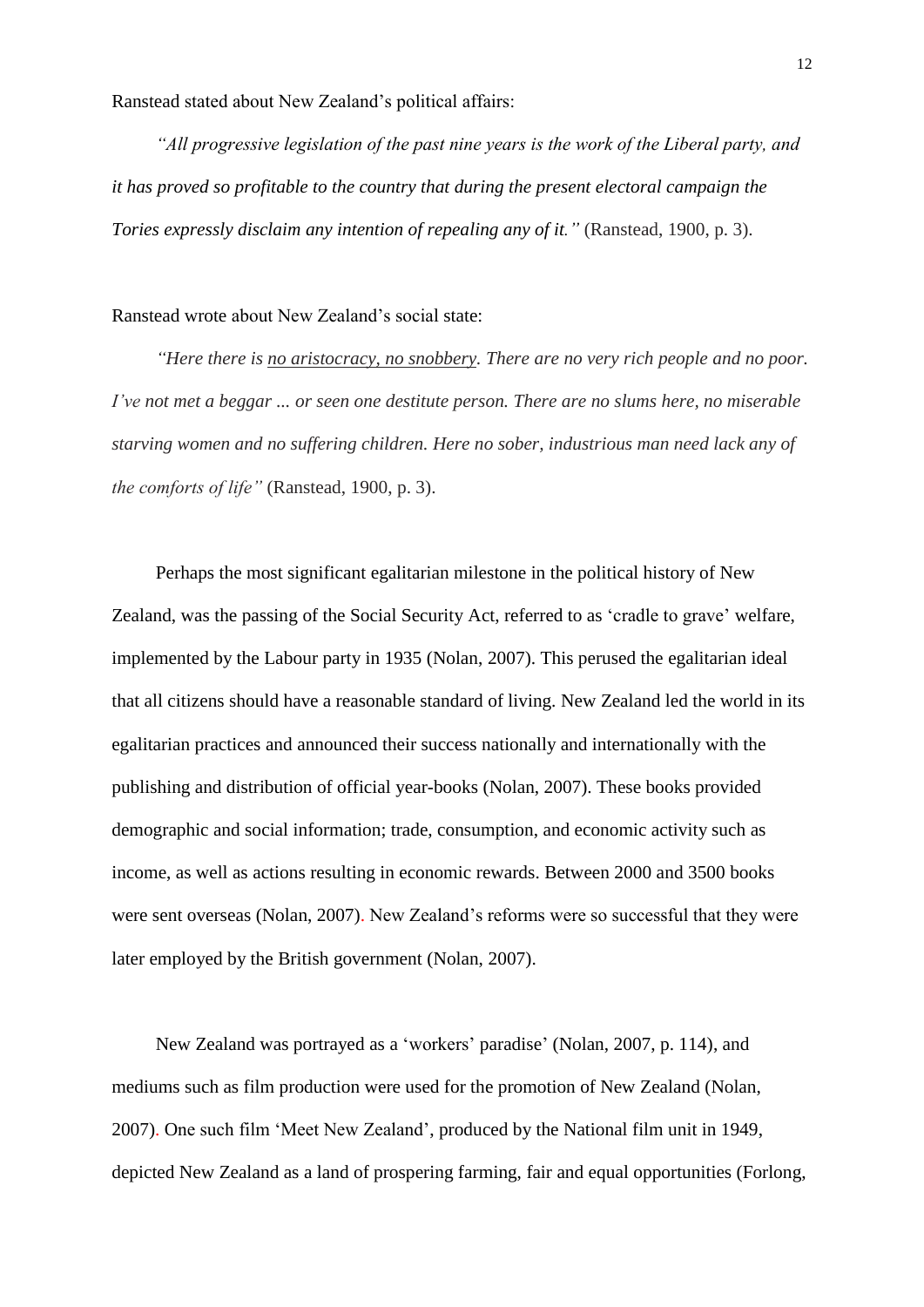1949). In New Zealand anyone could become a private farmer, if they were willing to work and learn from experienced farmers. Emphasis was placed on social welfare benefits such as free, mixed schooling of the same standard for children of both Maori and Pakeha, as well as medical care benefits regardless of financial status (Forlong, 1949). According to Nolan, (2007) between the years of 1893 and 1939 New Zealand's citizens were wealthier per capita, while politically as well as culturally more *egalitarian,* than Britain and the United States of America.

New Zealand's pursuit of egalitarianism was also at the forefront of the writings in the first encyclopaedia of New Zealand published in 1966 (Nolan, 2007). The section titled 'An Equalitarian Society', outlined New Zealand's desire to discard the class system, and obtain the ideals of social equality (Te Ara - the Encyclopedia of New Zealand, 1966). The article claimed that the first crucial step in this development, was the introduction of an old age pension (as mentioned above); as it made *"... no distinction between deserving and undeserving."* (Te Ara - the Encyclopedia of New Zealand, 1966).

Both Egalitarianism and the *tall poppy syndrome* are subject to debate and are still highly discussed by New Zealand media; however these topics appear to be separate and unrelated when presented by the media. A search conducted on the website Stuff.co.nz, shows a total number of 84 articles mentioning New Zealand's egalitarianism traditions between the years of 2008 and 2014. New Zealand still appears to have the outward image of pursuing egalitarian traditions, such as social and financial equality. This is particularly true in Labour politics; the Labour party MP's often refer to egalitarianism traditions as their 'roots'. Helen Clark, a previous Prime Minister of New Zealand, delivered an influential valedictory speech on the  $8<sup>th</sup>$  of April 2009, she stated the following about egalitarianism in New Zealand: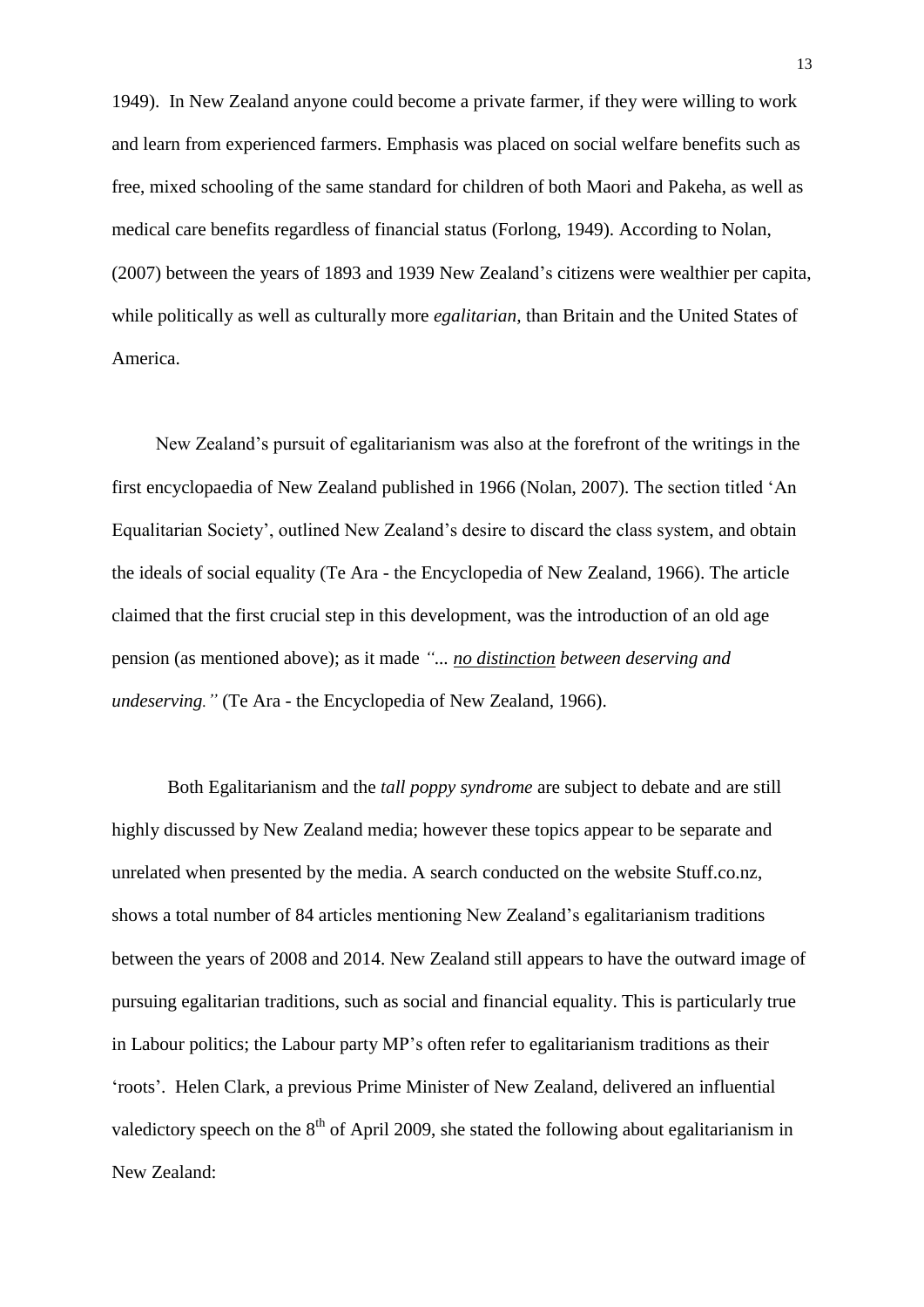*"I have always been very proud of New Zealand's egalitarian traditions. Deep in our country's roots is the ethos that Jack is as good as his master, and these days we must say that Jill is as good as her mistress. Many of our forebears came to this land to escape the class-bound nature of Britain, where their place in the economic and social order was largely prescribed from birth and could not be escaped from. I deeply detest social distinction and snobbery, and in that has always lain my strong aversion to titular honours, because to me they relate to another era that our nation largely has evolved from, but obviously not entirely freed itself from at this time."* (Clark, 2009)*.*

More recently David Parker a Labour deputy leader and finance spokesman announced in his speech at the labour party congress;

*"We believe that a rising tide of economic growth should lift all boats, not just the super yachts."* David goes on to say, "*I am an egalitarian politician and I'm here because I know that's what Labour's here for too"* (Parker, 2014).

Unlike egalitarian traditions in the media, the majority of *tall poppy syndrome* related media attention consists of debating its existence and effects. *Tall poppy syndrome* has been referred to as "a kiwi stereotype that we've now outgrown" in a segment on 3 News (2013). This segment featured an interview of an Auckland Savings Bank representative who assured that kiwis are "reticent about their celebrating their success" (Taylor, 2013) and the success of others, according to the findings of Auckland Saving Bank researchers. The overall news segment perpetuated the idea that if *tall poppy syndrome* has had any effects, they are in the past, and it is now subdued for a diverse number of reasons (Taylor, 2013). It should be noted that the Auckland Savings Bank study could not be found at this time to confirm these findings.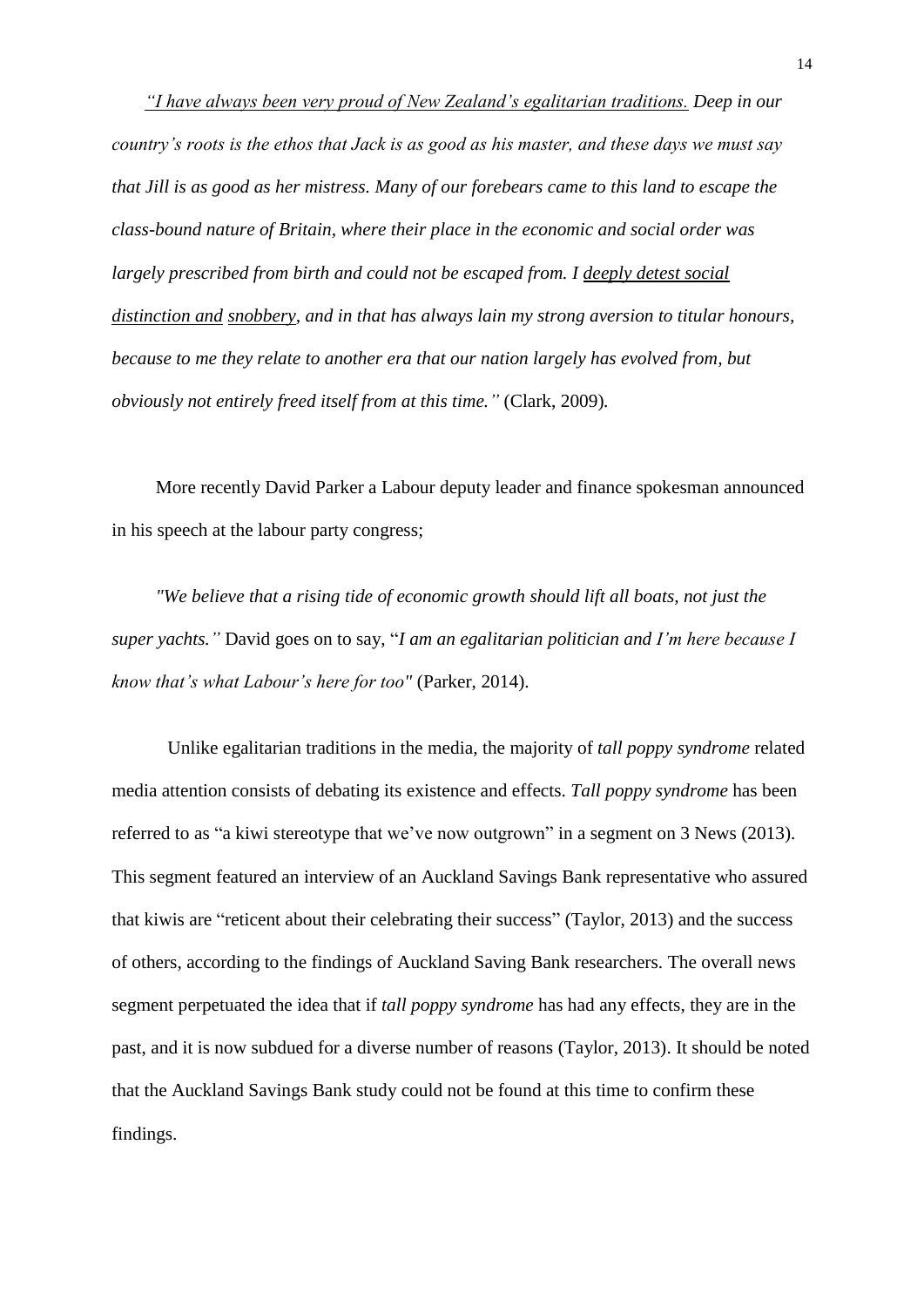The other side of the debate admits that New Zealanders have issues with celebrating success; and this is visible from behaviours observed in the schools. TV One conducted an interview with John Cowan a parenting expert; Cowan brought to attention that public recognition of academic success appeared to have hindered the children's later performance in that area. This was due to the embarrassment of being made fun of by their friends after they were publicly recognised for their success. Cowan was adamant that children often "pull back in their achievements" (Television New Zealand Limited, 2013), in order to avoid receiving criticism from their peers. Cowan went on to say that;

*"You (children) can be humble, but you can also strive for excellence, that you go for the win but you don't need the applause from the grand stand quite so much that's putting your self-esteem in other people's hands", "There is a nice humility amongst New Zealanders, there is a Maori proverb, that kumara does not speak of its own sweetness", "the tall poppy syndrome is a sort of immature and nasty edge to that characteristic, the idea that we are having to pull down and criticize those people that raise up, we don't mind our tall poppies as long as they are planted in good muck", "We don't mind knighthoods, as long as they are given to butchers, we like the fact that Ed Hillary had his number in the phone book..", "That's Us!"* (Cowan, Television New Zealand Limited, 2013)*.*

It is debatable whether New Zealand had ever reached the ideals of an egalitarian state. However, this long pursuit resulted in the view that New Zealand should not have snobbery, distinction or class, appears to have had an effect on the population's cultural and social identity resulting in negative attitudes towards the recognition of *tall poppies*.

This theory is reflected in the findings of an unpublished PhD thesis from the Department of Education at Canterbury University by Trapper (2014). Trapper collected data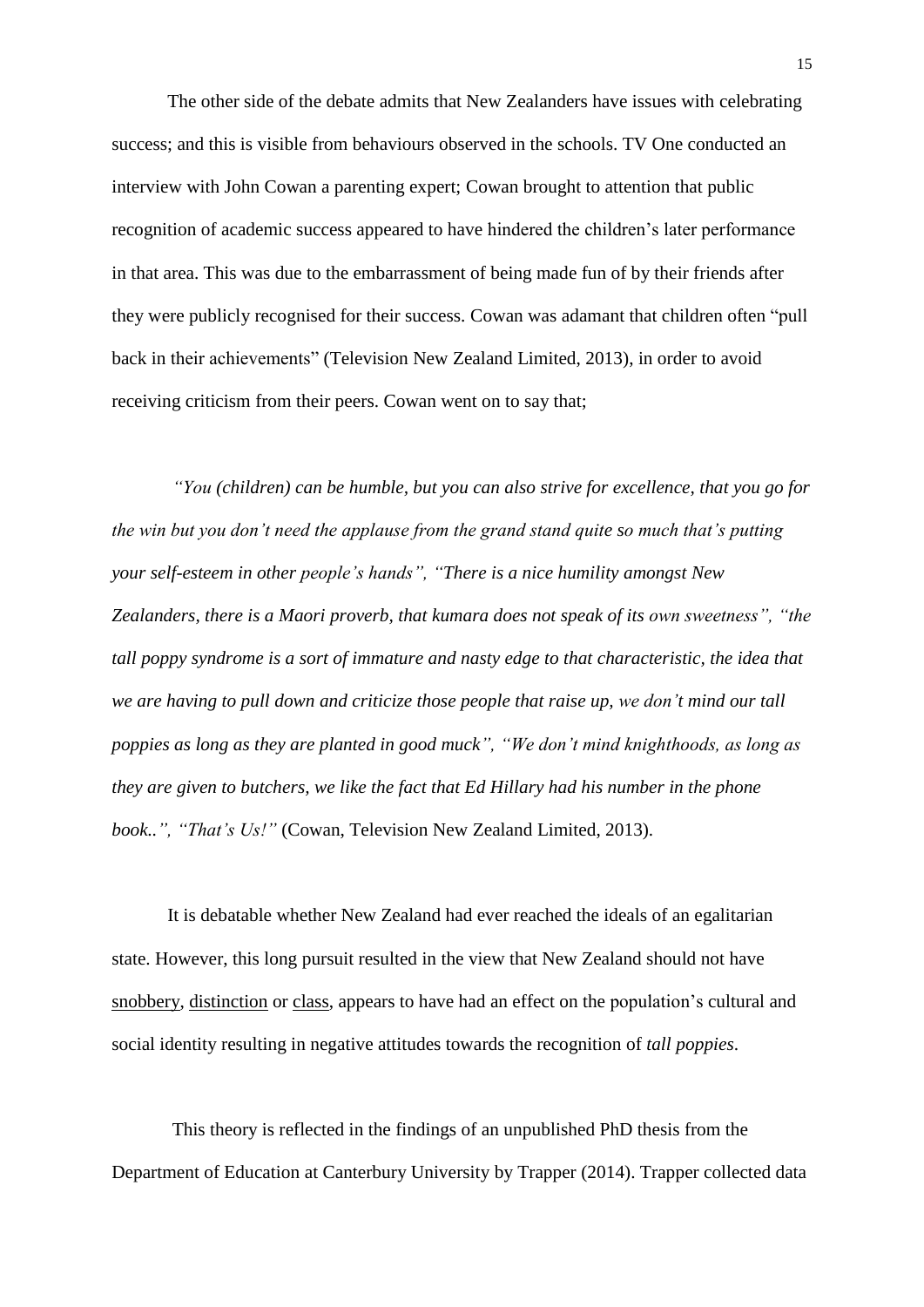in New Zealand by interviewing academically gifted high school students (academic *tall poppies*), their parents and their teachers, about challenges facing these adolescents. She found the students recognised modesty and humility as preferred New Zealand values and felt that these were societal expectations; as a result, students engaged in self-deprecation to remain within group norms (Tapper, 2014). Furthermore, the student's desire to fit in with their peers, also appeared to influence their decision-making when it came to academic performance. Students were particularly uncomfortable with being publicly recognized for their achievements. When complimented about their abilities, students tended to level themselves to their peers. Students found it difficult to declare how good they were at something, as they feared it may be viewed by their peers as acting "up themselves" (Tapper, 2014, pg 260). Students also expressed their concern that appearing to be smart or acting academically better than others could result in being socially disliked and ostracized (Tapper, 2014).

Students displayed an awareness of what was socially appropriate and some attempted to separate themselves from the gifted or talented identity (Tapper, 2014). Trapper also found that the students received mixed messages about achievement; on one hand they should reach their potential, on the other, achieving highly did not appear to always be desirable in their socio-cultural context (Tapper, 2014). Both students and parents were concerned that they may sound elitist when asked to refer to themselves or their children as high achievers who are talented or gifted; instead they tended to be modest about their abilities. One parent even described the lack of enthusiasm to give credit to those who are high achievers as "the *tall poppy* Kiwi thing" (Tapper, 2014, pg 200). Based on these findings, Trapper (2014) speculated that some students may not reach their full potential in terms of performance. Trapper went on to say that New Zealand's culture was strongly influenced by egalitarian traditions. Both parents and students appeared to have strong belief in egalitarian values of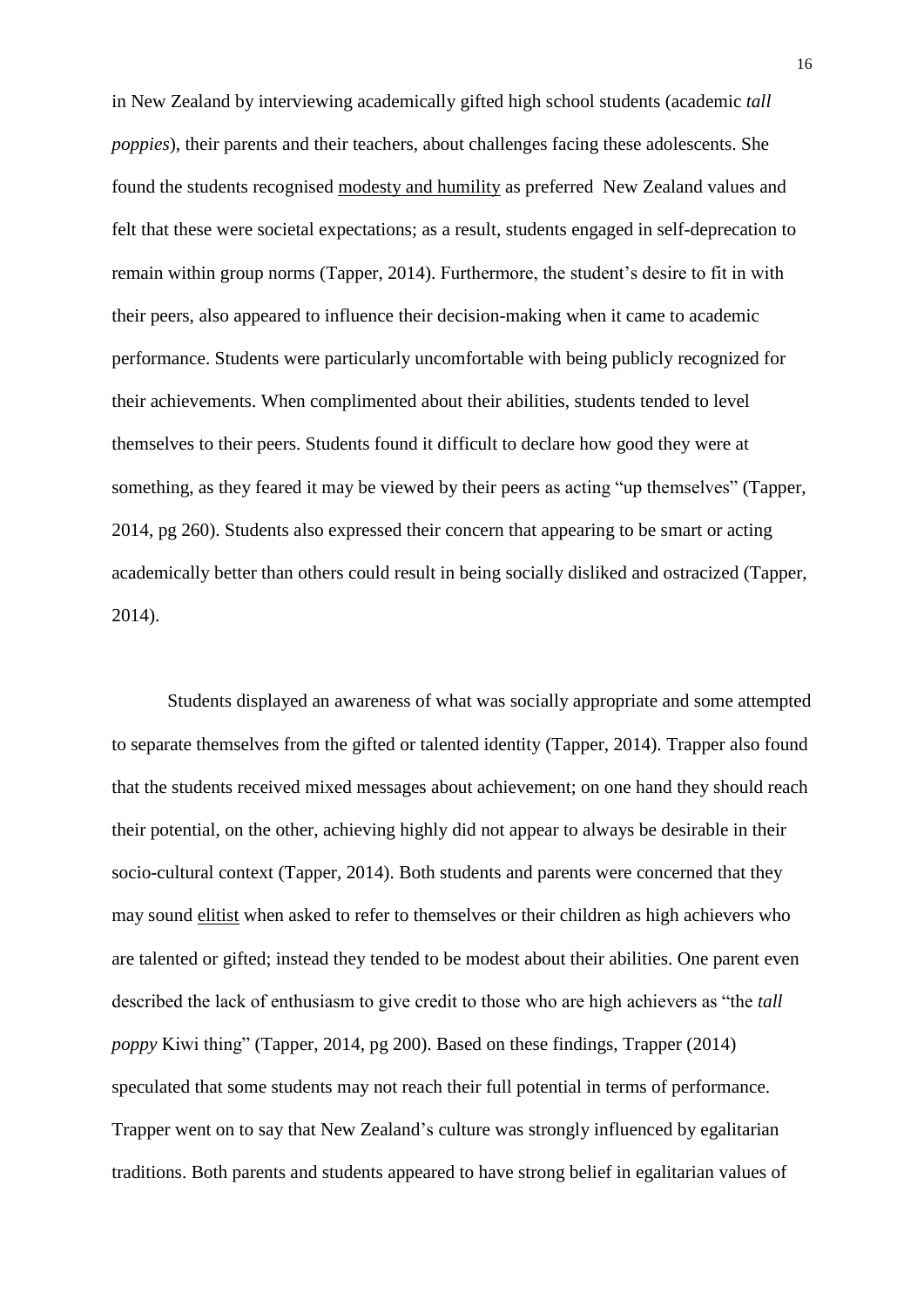fair opportunities for everyone. To cement this argument, Trapper cited Cross (2001) who stated, "our schools have increasingly become a setting where all of society's values interact" (p. 43).

Trapper's (2014) theory was echoed in a journal article by Gross (1989), which outlined a possible explanation for students not achieving to their full potential. Gross referred to this effect as the Forced-Choice Dilemma, this is where students are forced to choose between achieving to their potential and obtaining intimacy with their peers, both functions crucial to their development.

Trappers (2014) findings were consistent with Kirkwood (2007), who found that a high number of New Zealand entrepreneurs have experienced *tall poppy syndrome* and developed coping strategies such as; concealing their wealth and business ownership to keep from gaining attention, being careful to not show off. Kirkwood's sample consisted of 40 entrepreneurs based in Auckland, Wellington, Christchurch and Dunedin. This qualitative study aimed to find how *tall poppy syndrome* impacted New Zealand entrepreneurs. Kirkwood found that more than half of the participants in the study had experienced *tall poppy syndrome*. These entrepreneurs were negatively affected by *tall poppy syndrome* and they felt deterred from starting new businesses. Most alarmingly of all, *tall poppies* reported intentionally restricting the progress of their businesses in order to keep away from the public eye and avoid negative attention, similar to Trapper's (2014) findings of students attempting to keep from gaining attention. It is clear from these findings that *tall poppies* work output may be seriously influenced by the *tall poppy syndrome*.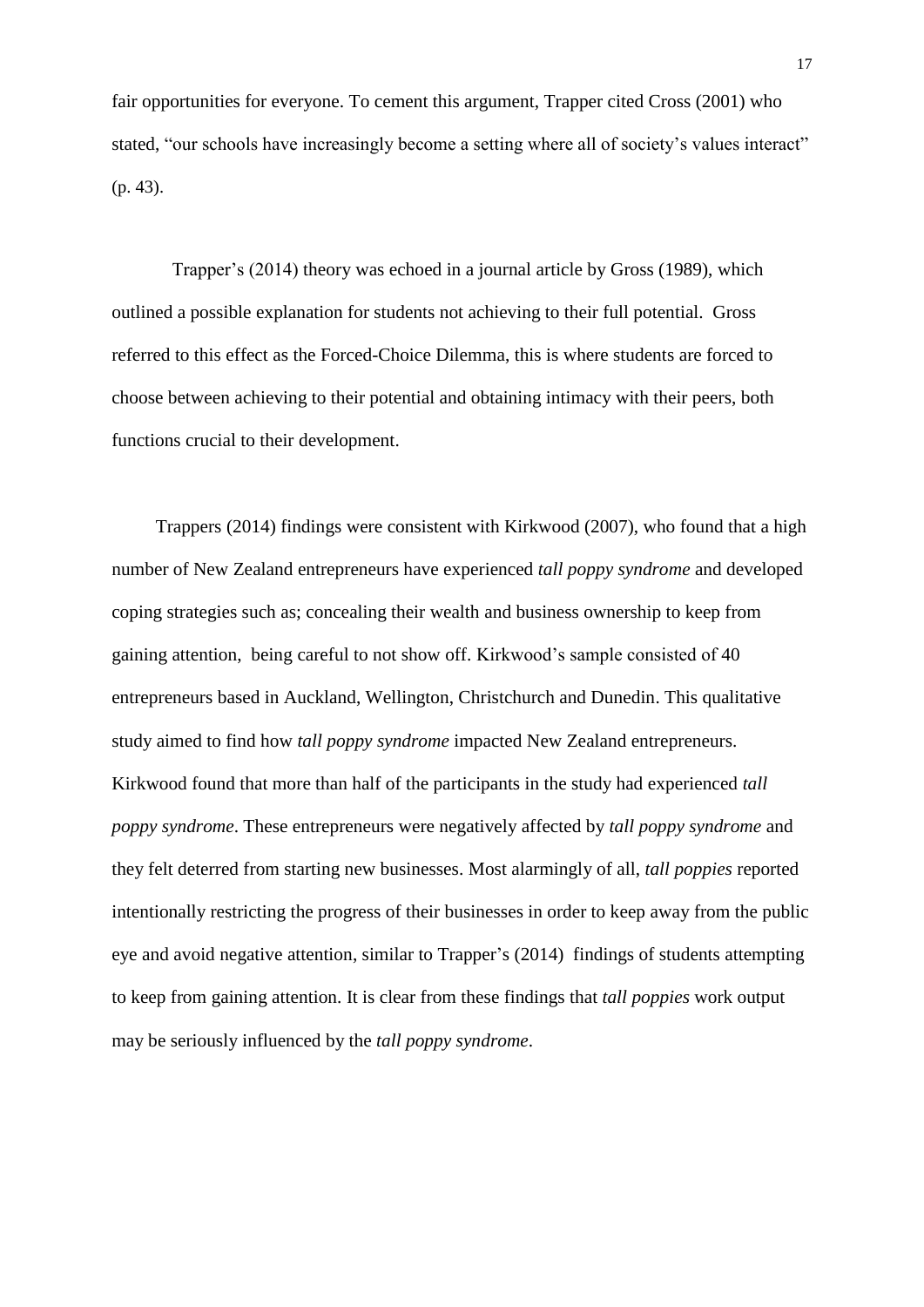#### *Tall Poppy Syndrome* **and the Workplace**

So far, the theory suggests that *tall poppy syndrome is* a cultural tradition of levelling high achievers to group norms, which had developed as a by-product of New Zealand's long pursuit of egalitarian ideals, which are still in some ways perused in New Zealand politics today. Past New Zealand research suggests that young adults and their parents recognized modesty and humility as socially important values, and therefore engaged in behaviours that pertained to those values, such as engaging in self-deprecation and self-levelling (Tapper, 2014). New Zealand entrepreneurs were also affected by *tall poppy syndrome*, and were reported to deliberately constrict the progress of their businesses to stop from gaining success, which was assumed to also bring negative attention and negative attitudes socially (Kirkwood, 2007). In both studies, the participants showed an awareness of negativity that publicly recognized success attracted. Both entrepreneurs and students preferred to avoid public recognition, moreover, the parents of the student participants were also aware of such negativity.

Upon reviewing these findings it is important to consider that experiences of *tall poppy syndrome* may not be exclusive to high achievers or *tall poppies*, as *tall poppy syndrome* can be broken down into attitudes that can be witnessed and experienced from an observer's point of view. Those who have observed the effects of *tall poppy syndrome* or experienced it personally may also be discouraged from performing to their full potential. As stated previously *tall poppy syndrome appears* to be a by-product of New Zealand's egalitarian past, resulting in some of the most esteemed New Zealand's recognized values. These values are transferable to all aspects of everyday life including to the workplace in the form of behaviour i.e., acting modestly, humble about their achievements, and engaging in selfdeprecation to level themselves to their peers. Seeing the negative attitudes brought on by successes may also act as a deterrent from higher achievement. Therefore, it should be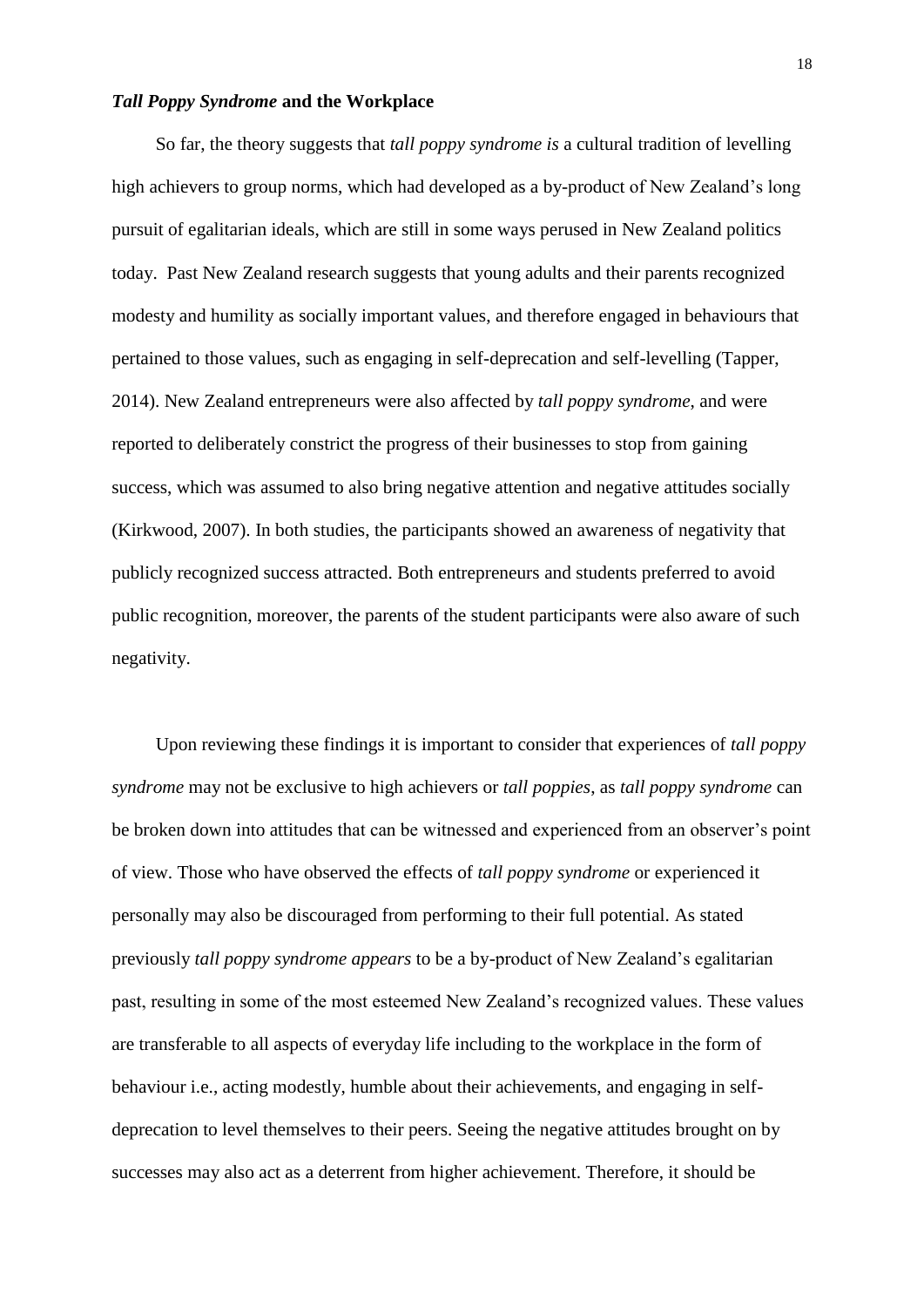considered that tall poppy syndrome's occurrence may have significant effects on productivity and career advancement in the workplace. Employees working in close quarters typically share similarities in attitudes and values because of their constant communication and exchange of ideas. Some people even adjust their attitudes in order to fit in with their peers; this is common as people are very social animals, who have evolved to rely on others for survival (Grey, 2007).

#### **Current Study Hypotheses**

This study examined whether participants work performance was affected by what attitudes they perceive their colleagues to have about *tall poppies* in their workplace. None of the previous studies have attempted to determine whether *tall poppy syndrome* attitudes have any influences on others, other than just the *tall poppies*. Thus in terms of the research conducted on t*all poppies* so far, the proposed study appears to be unique. The study sampled people at work, and significant relationships found in this study have the potential to provide a greater understanding of the relationship between *tall poppy syndrome* and employee work performance.

The study examined the relationships between experiences of *tall poppy syndrome* in the workplace and several performance indicators, these are; decision-making, problemsolving, creativity, service quality as well as one personality indicator and need for affiliation. These performance indicators were selected, as they are functionally relevant to a broad spectrum of positions (jobs). The study tested 7 hypotheses, after controlling for the influence of the personality construct need for achievement, as well as age, and tenure. Overall, it was predicted that perceiving a high or strong *tall poppy syndrome* environment in one's workplace, would be associated with lower performance outcomes. Hypothesis 1: Perceived negative attitudes towards *tall poppies* in the workplace will decrease decision-making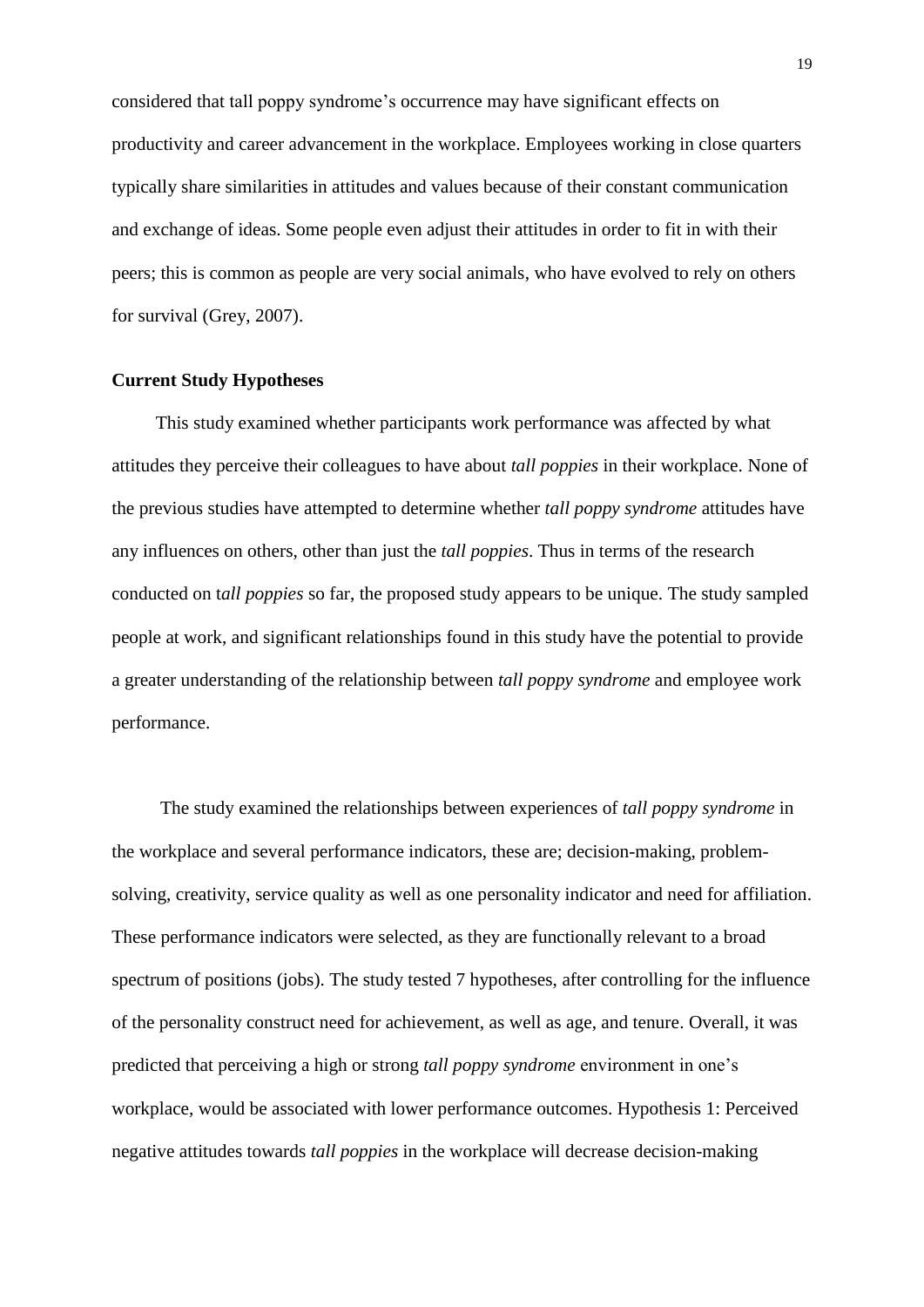vigilance; Hypothesis 2: Perceived negative attitudes towards *tall poppies* in the workplace will decrease decision-making dependability; Hypothesis 3: Perceived negative attitudes towards *tall poppies* in the workplace will increase decision-making avoidance; Hypothesis 4: Perceived negative attitudes towards *tall poppies* in the workplace will decrease creativity; Hypothesis 5: Perceived negative attitudes towards *tall poppies* in the workplace will decrease problem solving; Hypothesis 6: Perceived negative attitudes towards *tall poppies* in the workplace will decrease internal service quality; Hypothesis 7: Perceived negative attitudes towards *tall poppies* in the workplace will decrease need for affiliation.

#### **Method**

## **Design**

The design of the study was cross-sectional, as the research involved administration of a survey and the collection of data on all variables at the same point in time. The data was used to test the predictions about relationships between *tall poppy syndrome* and performance constructs.

# **Participants and Sampling**

The survey generated 321 responses in total upon its closing; these responses were examined for analysis. Subsequently, the data set was reduced to  $N = 229$  complete cases, due to a large amount of missing data in 92 cases. Participants included 118 working females with mean age of 39.4 and  $SD = 11.63$  and 111 working males with mean age of 43.7 ( $SD =$ 13.5). Average job tenure was 46.13 months with SD 50.38 for the females, and average job tenure was 56.4 months and SD of 69.3 for the male participants. The participants were sampled using the haphazard sampling method (Weisberg & Bowen, 1977). Using this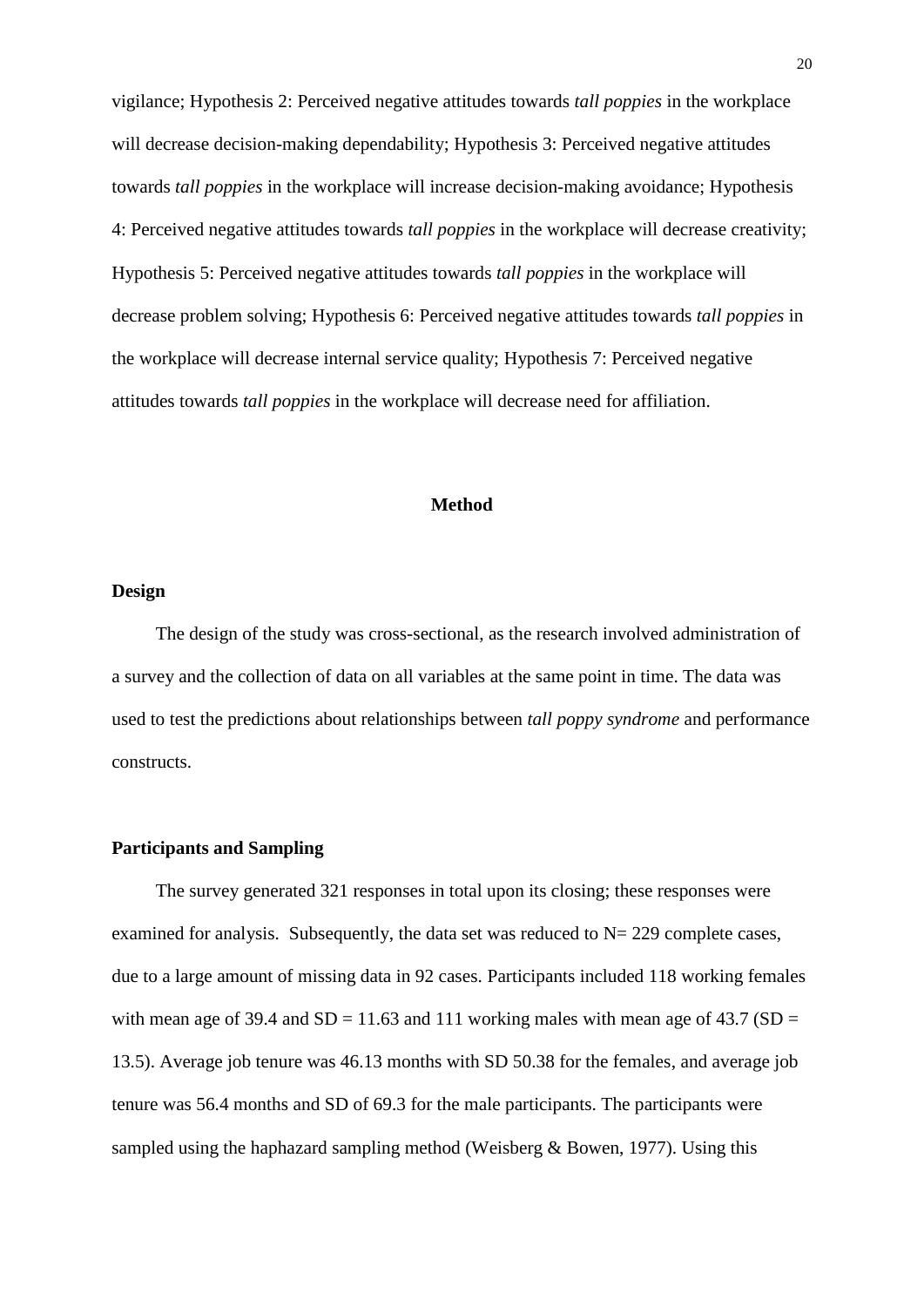sampling procedure, the participants targeted were those in jobs that were relevant to the constructs being measured. Thus any individual that worked in a job that required them to make decisions, engage in problem solving, serve clients, and be creative in their thinking was eligible to participate. The participants were recruited using online networking sites such as LinkedIn and Facebook.

LinkedIn was chosen as a means of distribution for the survey link as it is a professional internet network that is also the largest among their competitors with over 332 million professional members worldwide and over 1 million in New Zealand (LinkedIn Corporation , 2015). LinkedIn is a site designed for networking with other professionals; tools such as Groups facilitate the exchange of information. Groups are typically formed to connect professionals in the same field of work or with similar professional interests. The survey link and message (appendix A) was posted in LinkedIn professional groups deemed as relevant to the conditions of the study; groups that were industry based were targeted such as hospitality, IT, human resources, construction, designers, engineers, health professionals, telecommunications, sciences, and tourism. For the full list of groups posted in please refer to appendix B.

Facebook was chosen as a second medium to distribute the link because it is one of the largest social networks in the world, with 2 million New Zealand users; a screen shot of the advertisement circulated is provided in appendix C. Facebook only advertised to people over 18 years of age in New Zealand, as this option was chosen by the researcher. The advert was circulated for 30 days exactly, at a response rate of 12-22 clicks per day. The Facebook advert featured the same link to the survey. The survey stayed active between the dates of August  $7<sup>th</sup>$  and October the 20<sup>th</sup>. A reminder was sent out using both internet mediums two weeks before the survey was closed (appendix D).

It is not possible to accurately calculate the response rate because there is no way of telling how many of the group members saw the post; LinkedIn provides an option to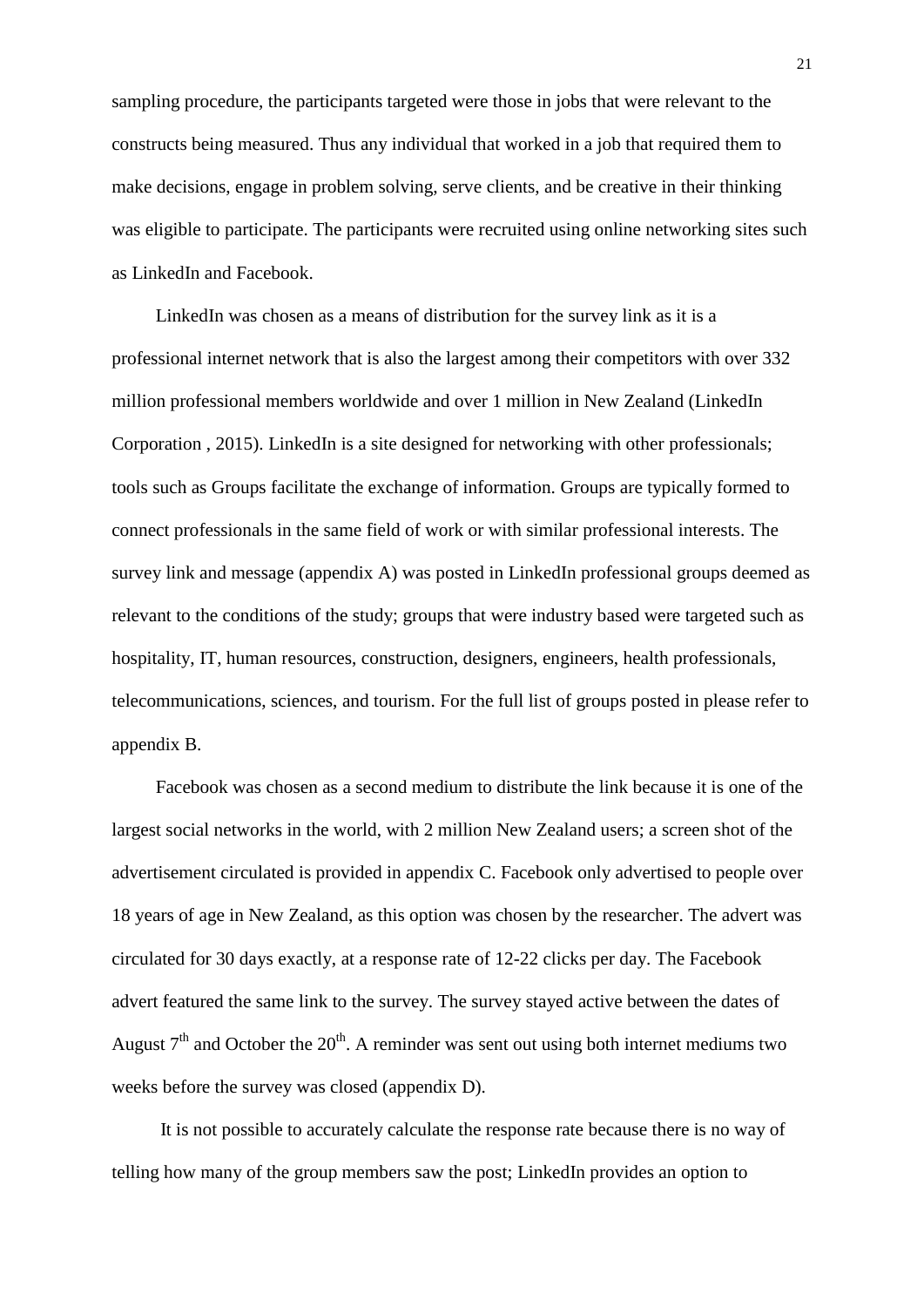unsubscribe from group notifications and posts. Although it is possible to sum up the number of clicks on the Facebook advert, it is not possible to tell how many people actually completed the survey and how many clicked out of it.

#### **Materials and Measures**

The survey was administered via Qualtrics online survey software. Qualtrics online survey software was used to both structure and administer the survey. The software allowed for a consent and information page (appendix E). The participant had the option to either agree to participate or not, once they read the information and gave their consent by clicking "Yes". They would then click "next" at the bottom of the page and the second page would load gathering descriptive data. Descriptive information consisted of age, sex, and occupation, number of years in the industry and number of years in their current position, finally, how many co-workers or people they interacted with regularly.

After filling out their details and clicking "next", a block of questions would load. Qualtrics settings were adjusted to load blocks of questions randomly for each participant; meaning once an applicant competed the information page and the descriptive information page they would receive the blocks of questions in a different order from any other applicant throughout the survey; this was done to avoid any order effects. As an incentive, the participants were also given the option to go into a draw to win one of three Westfield gift vouchers valued at \$25.00, \$50.00 and \$150.00. Information for entry into the prize draw was collected separately to the survey.

The performance constructs measured *decision-making (Avoidant, Dependent and Vigilant)***,** *problem solving, creativity, and service quality*. The personality characteristics measured were *need for achievement* and *need for affiliation*. The *tall poppy syndrome* construct measure was the perception of *tall poppy syndrome* in the participant's work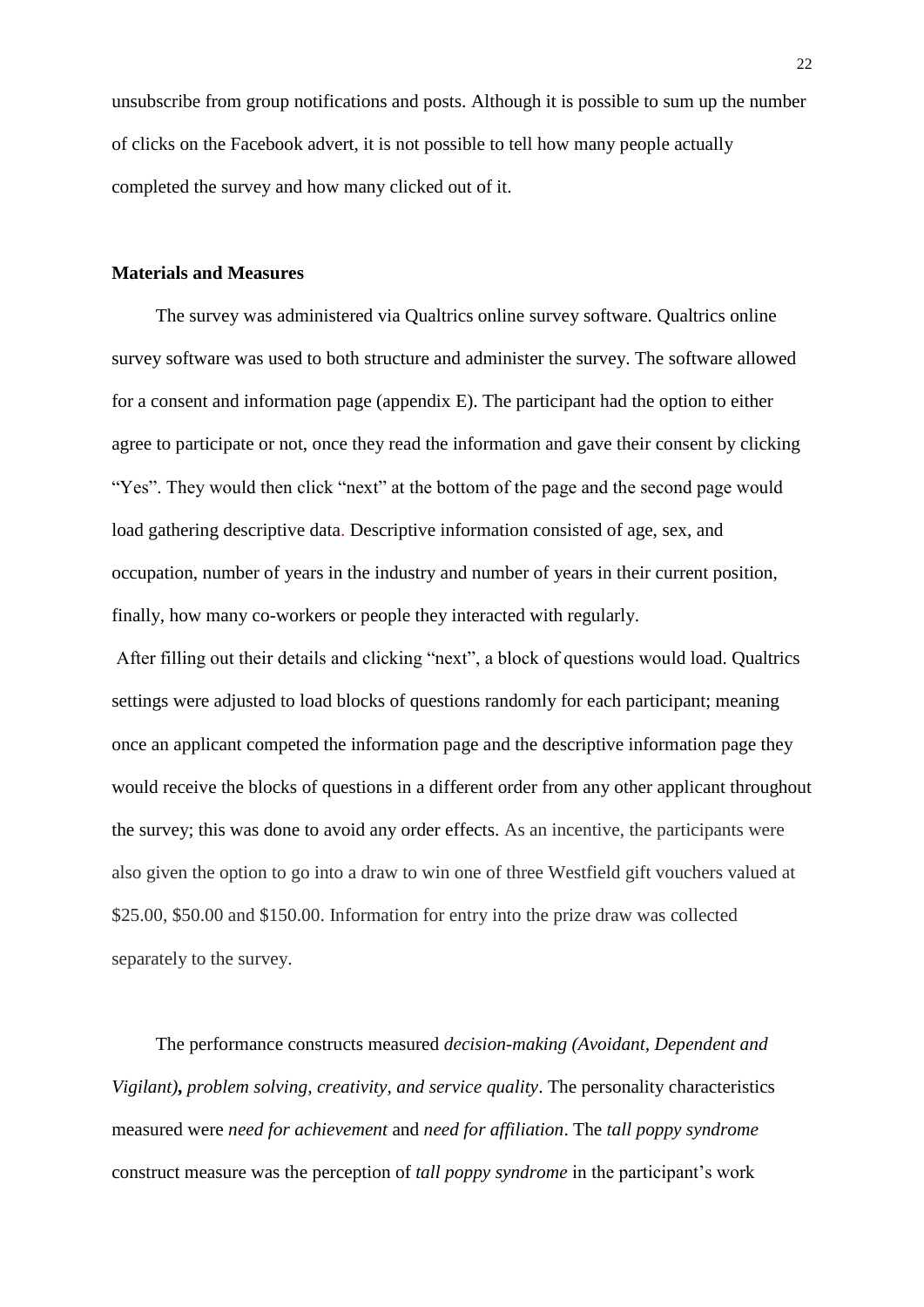context. All scale items were responded to using a 5 point Likert scale where  $1 =$  strongly disagree,  $2 =$  disagree,  $3 =$  neither agree nor disagree, and  $4 =$  agree and  $5 =$  strongly agree.

The measure used for the *tall poppy* construct was an adapted version using 17 items, originally constructed by Feather (1989). The items were slightly adapted for this study in order to gather information about what the participants thought other employee's (their coworkers) attitudes were about *tall poppies*. For example "People who are very successful deserve all the rewards they get for their achievements" was adjusted to, "In my organization employees feel, people who are very successful deserve all the rewards they get for their achievements". The scale had two factors; one factor favouring the fall and the other favouring the reward of the *tall poppy*. Feather (1989) reported acceptable reliability alphas of .85 for the positive attitude items and an alpha of .80 for the negative attitude items in the scale. Feather, Volkmer, and McKee (1991) reported a coefficient alpha of .76 for positive attitude questions and a coefficient alpha of .78 for negative attitudes.

In this study the coefficient alphas are .89 for favoured fall and .75 for favoured reward. A larger score on the 8 positive attitude items (1, 4, 7, 9, 10, 13, 14, 17,) indicates more positive attitudes towards tall poppies, while a large score in the 9 negative attitude items (2, 3, 5, 6, 8, 11, 12, 15, 16, ) indicates more negative attitudes toward *tall poppies*. The scales were utilized by producing a single score (*tall poppy* total attitude score) by reverse coding the favour reward score, thus the total attitude score indicated the level of negative attitudes towards the *tall poppy*.

## **Personality Measures Need for Achievement and Affiliation**

To measure *need for achievement* and *need for affiliation*, the ten item scales developed by Heckert, et al., (1999) were used. Example items are; for achievement "I try to perform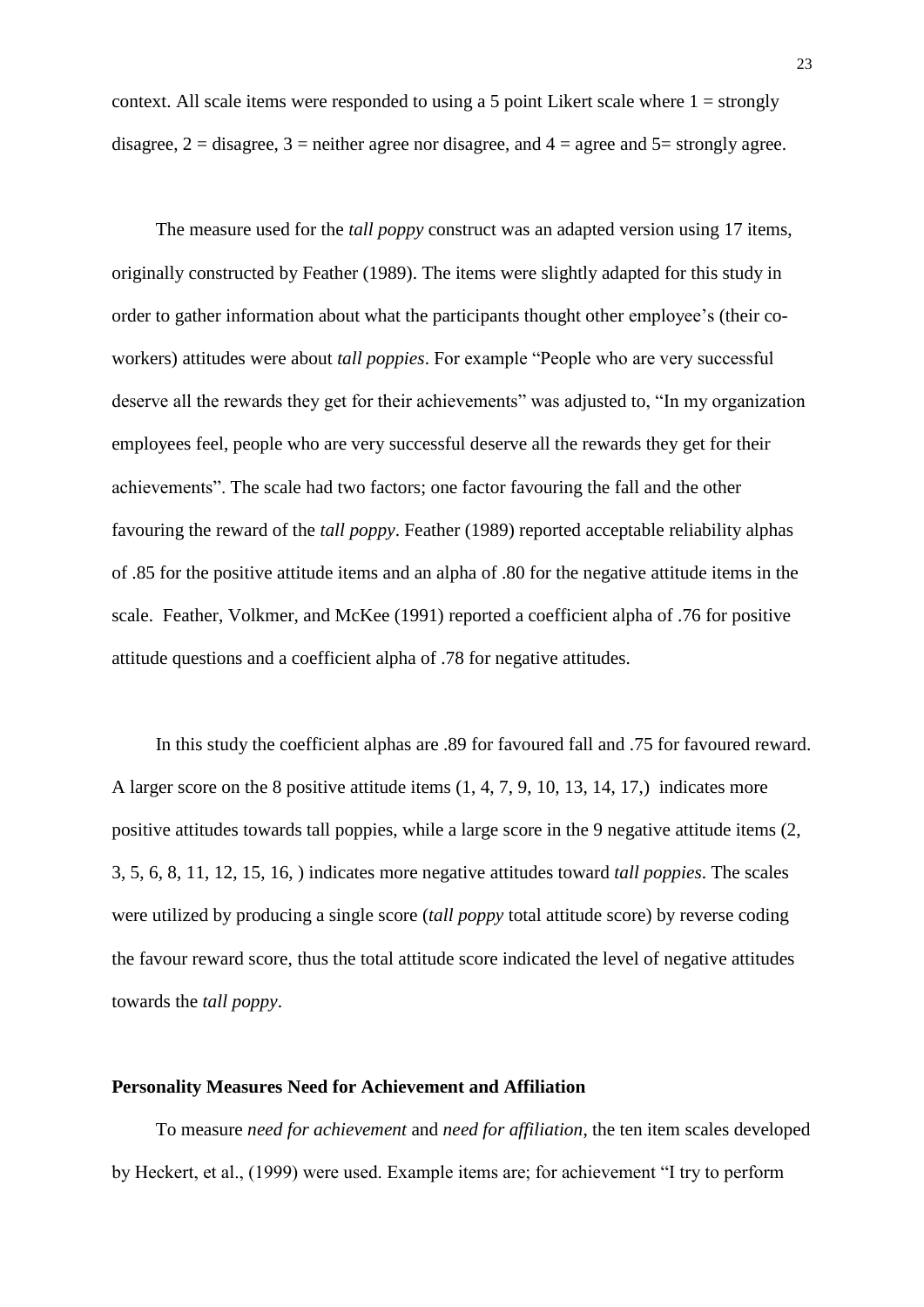my best at work", for affiliation "I spend a lot of time talking to other people". The scale was scored by summing the ratings and dividing the product by the number of items. The achievement scale has an alpha score of .81, and affiliation scale an alpha score of .77 (Heckert, et al., 1999). Both alphas are acceptable. A test-retest reliability of  $r = .64$  has been found for achievement, and .73 for affiliation (Heckert, et al., 1999). A higher score on a scale means a larger need for achievement and affiliation. In this study the coefficient alphas are .70 for affiliation and .81 for achievement.

#### **Performance Measure Decision-Making Avoidant, Dependent and Vigilant**

To measure decision-making, a scale constructed by Leykin and Derubeis, (2010) was used measuring avoidant, dependent and vigilant decision-making. Example items are "I don't make decisions unless I really have to" for avoidant decision-making, "I do not seek advice from others when I make decisions" for dependent decision-making and "When making decisions I like to collect lots of information" for vigilant decision-making. These scales were also scored by summing the ratings and dividing the product by the number of items. The larger the score on these scales, the more avoidant, dependent or vigilant the participant's decision-making was reported to be. In the first study conducted by Leykin and Derubeis, (2010) a coefficient alpha of 0.88 was reported for the avoidant scale, the dependent scale measured at 0.82, the vigilant scale had a coefficient alpha of 0.78. In the second study they reported a coefficient alpha of 0.93 for the avoidant scale, 0.87 for the dependent scale, and 0.87 for the vigilant scale, all indicating a good internal consistency. The scale was later employed by Dewberry, Juanchich and Nar, (2013) who confirmed the scales good internal consistency at .93 for the avoidance scale, .83 for dependent scale and .92 for the vigilant scale. In this study the coefficient alphas are .89 for decision-making avoidance, .68 for decision-making dependent and .82 for decision-making vigilant.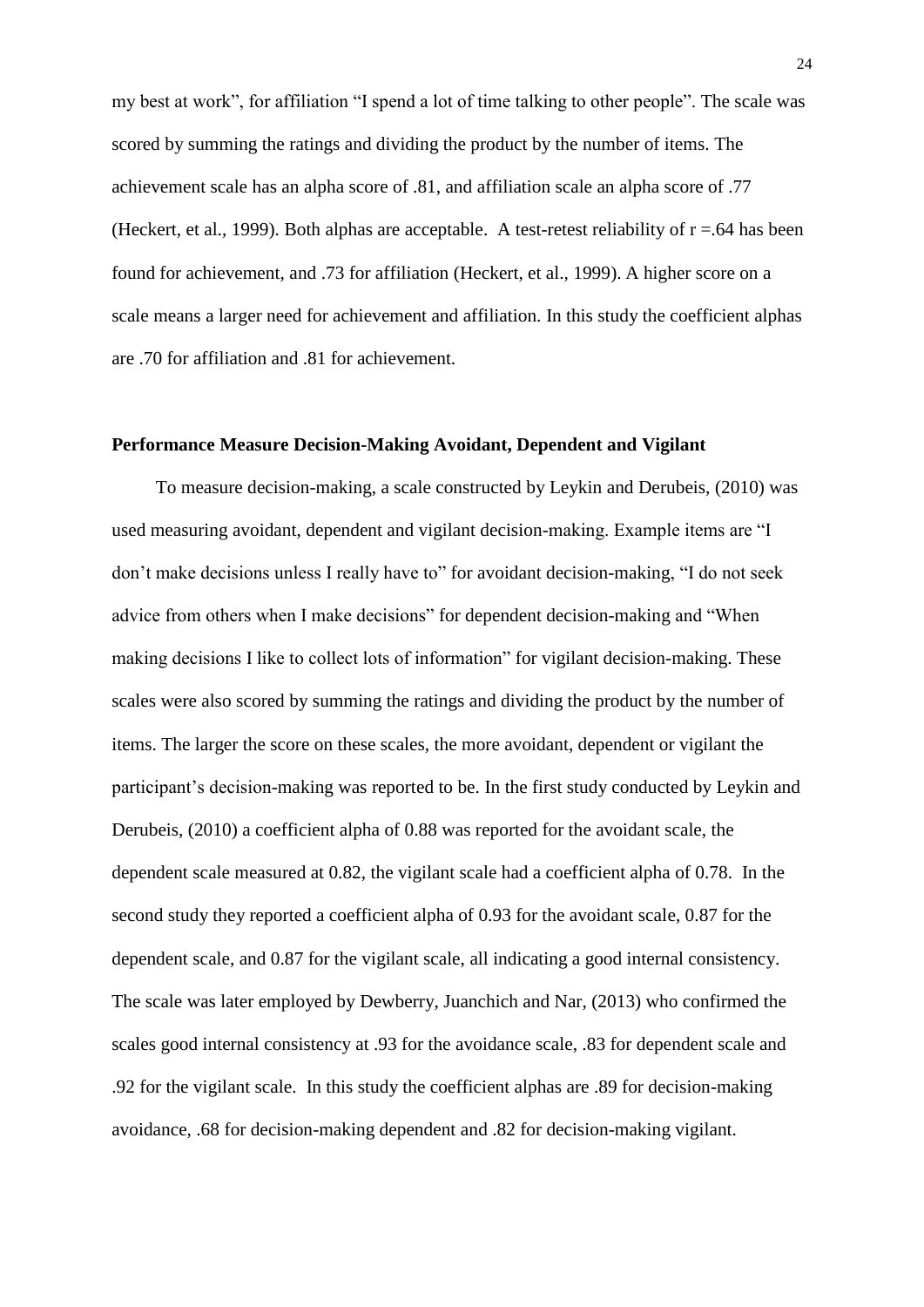#### **Performance Measure Problem Solving**

To measure problem solving an 11 item scale developed by Heppner and Petersen (1979) was used. Example items are as follows, "I am usually able to think up creative and effective alternatives to solve a problem" and "I trust my ability to solve new and difficult problems". The scoring of the scale was done by scored by summing the ratings and dividing the product by the number of items. A larger score reflected higher problem solving confidence. Heppner and Petersen (1979) reported an alpha value of .85, also indicated a good internal consistency. The test-retest reliability for problem solving confidence was reported at  $r = .85$ . In this study the coefficient alpha for the problem solving scale was  $.83$ .

#### **Performance Measure Creativity**

The 13 item scale by Zhou and George (2001) was used to measure creativity. All of the items were adjusted to be self evaluative, for example "Suggests new ways to achieve goals or objectives" was changed to "I suggest new ways to achieve goals or objectives" and "Exhibits creativity on the job when given the opportunity to" was changed to "I exhibit creativity on the job when given the opportunity to". This scale was also scored by summing the ratings and dividing the product by the number of items. Zhou and George (2001) reported internal consistency for the scale at 0.79. Internal consistency demonstrated improvement in a study conducted by George and Zhou (2007) who found the coefficient alpha to be at .94. In this study the coefficient alpha for creativity was .90.

## **Performance Measure Internal Service Quality**

Internal service quality was measured with a nine-item scale by Boshoff and Mels (1995). Items five to nine were adjusted; original item five contained the words 'proposal form', as this survey needed to accommodate a wide range of positions the words were omitted from the item, examples as follows, "When problems occur with regard to the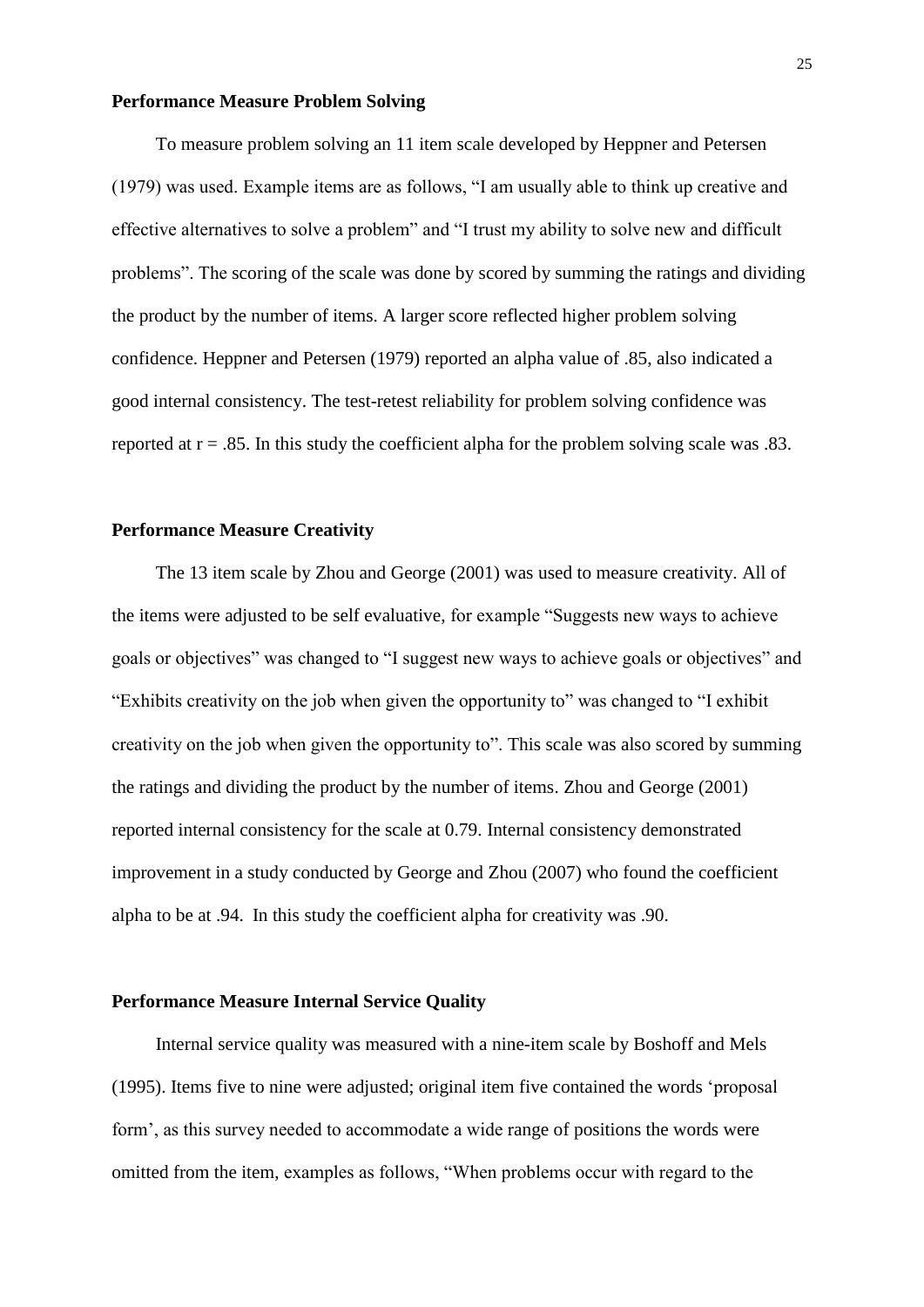proposal form, I try to solve them as soon as possible", this item was changed to "When problems occur I try to solve them as soon as possible". Similarly item nine contained the words 'submission office' and these were also omitted; "I treat all submission office staff members courteously" was changed to "I treat all staff members courteously". Like scales presented before it, this scale was scored by summing the ratings and dividing the product by the number of items. Boshoff and Mels (1995) reported a coefficient alpha of 0.89 for the scale, and Malhotra and Mukherjee reported a .88 coefficient alpha. In this study the coefficient alpha for internal service quality was .70.

# **Procedure**

Once the link was distributed online, the participants would click the link which would take them to the introduction page of the survey (Appendix E). Participants were informed that the survey was a measure of Workplace Attitudes; this page also included consent information, and consent options. Once the participants agreed to the terms and conditions they completed the survey while online. Each survey took between 7 to 25 minutes to complete depending on the participant. The participants did not receive any debriefing after completing the survey as they completed the survey in their own time, making it difficult for the researcher to reach them.

# **Results**

While the analysed sample of 229 provided complete data for the main study variables, there was still some missing data, as eight participants did not provide information about how many people they regularly interacted with. Furthermore, one participant did not report how long they had worked in their current job. No attempt was made to replace this missing data. The descriptive statistics for age, tenure in current job, tenure in industry, and number of co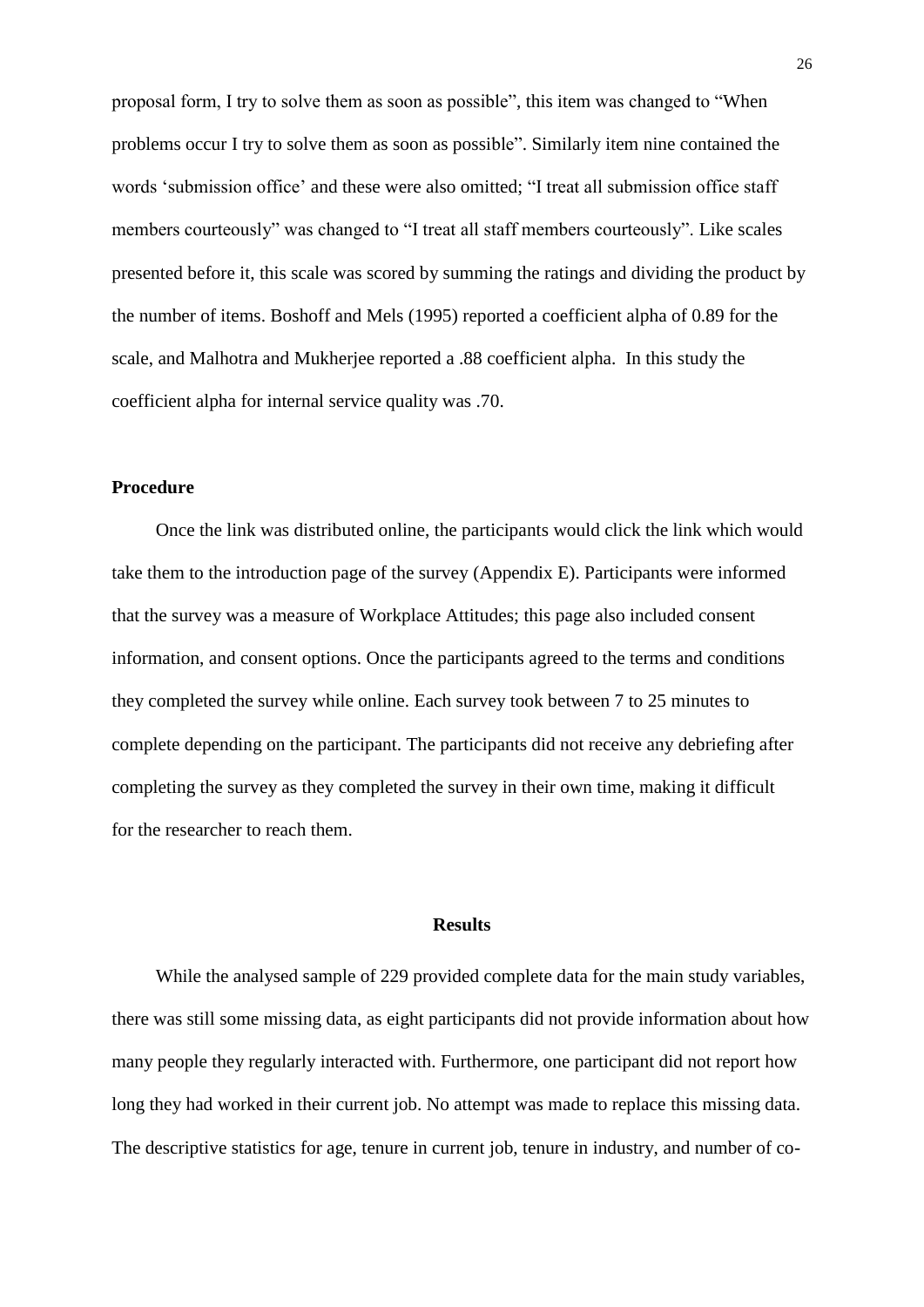workers are displayed in Table 1. Inspection of Table 1 indicates the means, standard deviations, and range, minimum and maximum scores are what might be expected from a haphazard sample, and importantly indicate that the sample, on average, has had a reasonable degree of time in their current workplace.

## **Table 1**

| Descriptive statistics for demographic variables |  |  |  |
|--------------------------------------------------|--|--|--|
|                                                  |  |  |  |

| Variables                                            | N   | Range | Minimum        | Maximum | Mean   | Standard<br>Deviation |
|------------------------------------------------------|-----|-------|----------------|---------|--------|-----------------------|
| Age (in years)                                       | 229 | 50    | 20             | 70      | 41.50  | 12.76                 |
| Tenure in job<br>(months)                            | 228 | 407   | $\mathbf{1}$   | 408     | 51.13  | 60.39                 |
| Tenure in industry<br>(months)                       | 229 | 563   | $\mathbf{1}$   | 564     | 148.19 | 132.23                |
| Number of co-workers<br>regularly interacted<br>with | 221 | 200   | $\overline{0}$ | 200     | 20.97  | 29.51                 |

## **Descriptive Statistics for Performance Measures**

The data was analysed for outliners (+- 3 standard deviations from the variable mean), four were detected. However, removal of the outliners from the data set did not show any significant changes to the results. As such, the results reported below are based on all 229 cases. Descriptive statistics, including mean, range, maximum and medium were calculated for the performance measures *(internal service quality*, *creativity*, *decision-making avoidance*, *decision-making dependability*, *decision-making vigilant*, *achievement*, *affiliation*, *problem solving), and for the tall poppy measure ( favoured fall of tall poppy and favoured reward of tall poppy)*. These results are displayed in Table 2. Inspection of the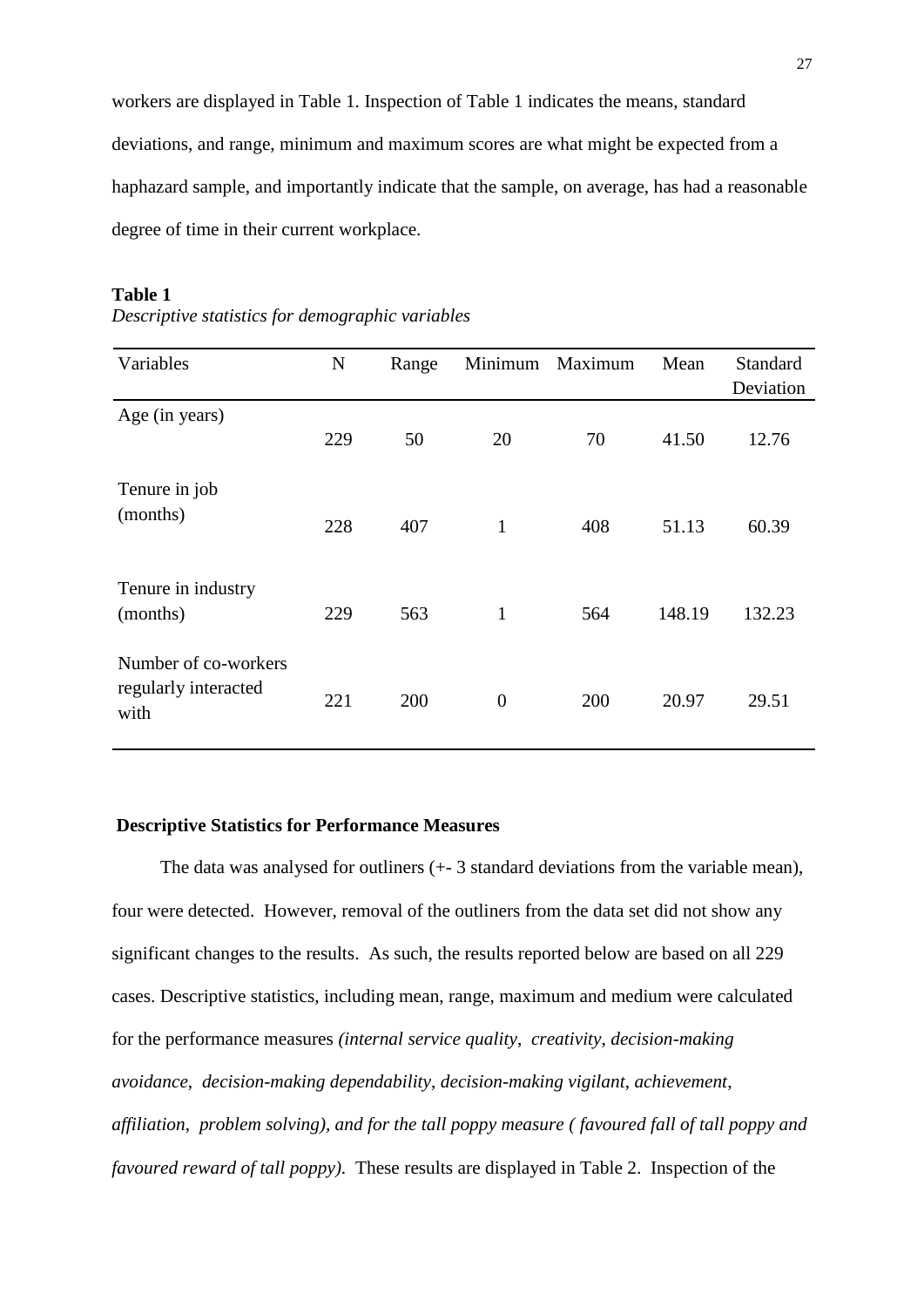means, standard deviations, and ranges shown in Table 2 indicate that the variables are normally distributed to allow for detection of relationships using correlations. That is, there were no apparent range restriction issues.

## **Table 2**

*Descriptive statistics of instruments: performance and personality measures* 

|                                 | Range | Minimum | Maximum | Mean | Standard<br>Deviation |
|---------------------------------|-------|---------|---------|------|-----------------------|
| TP* Favour Fall                 | 3.67  | 1.00    | 4.67    | 2.6  | .74                   |
| TP* Favour Reward               | 3.13  | 1.38    | 4.50    | 3.3  | .54                   |
| Service quality                 | 2.11  | 2.89    | 5.00    | 4.1  | .41                   |
| Creativity                      | 2.54  | 2.46    | 5.00    | 4.0  | .54                   |
| DM*: Avoidance                  | 3.60  | 1.00    | 4.60    | 2.1  | .82                   |
| DM <sup>*</sup> : Dependability | 3.33  | 1.67    | 5.00    | 3.5  | .56                   |
| DM <sup>*</sup> : Vigilant      | 3.17  | 1.83    | 5.00    | 4.1  | .51                   |
| Achievement                     | 2.60  | 2.40    | 5.00    | 4.4  | .53                   |
| Affiliation                     | 3.60  | 1.20    | 4.80    | 3.2  | .67                   |
| Problem solving                 | 2.27  | 2.73    | 5.00    | 4.0  | .42                   |

 $*DM = Decision-Making, *TP = Tall Poppy$ 

# *Tall Poppy* **Scale**

The *tall poppy* scale produced two scores. A correlation analysis was carried out on the *tall poppy* favour fall and *tall poppy* favour reward scales, the analysis showed a negative relationship ( $r = -0.528$ ,  $n = 229$ ,  $p = 0.000$ ). A *tall poppy* total score was computed by reverse coding ratings from the favour reward subscale items, then adding the ratings from both scales together and dividing by the number of items (17). The *tall poppy* total score is an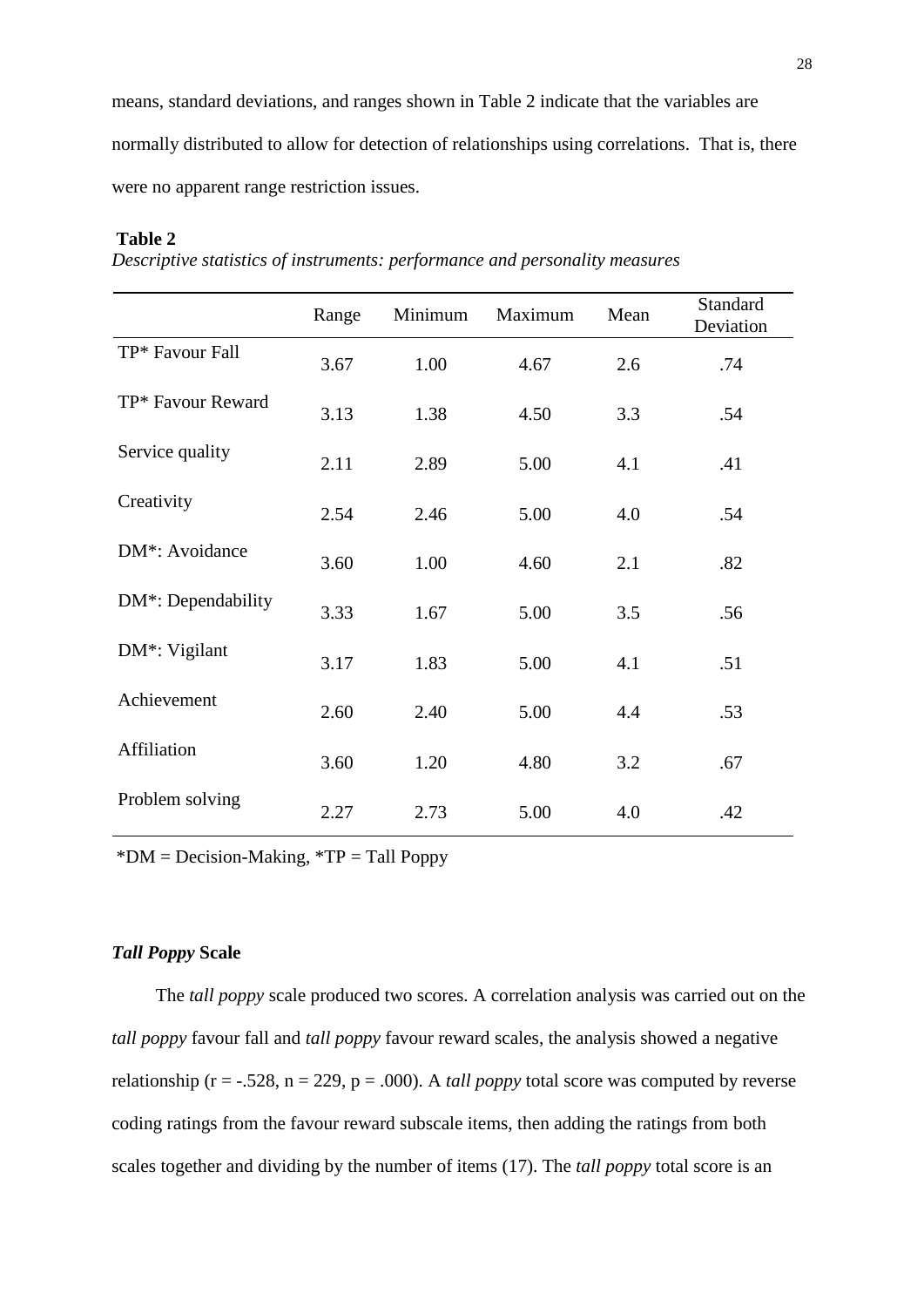indicator of negative attitudes toward *tall poppies* meaning the degree to which work colleagues favour the fall of *tall poppies*. The *tall poppy* total score yielded a mean of 2.6, a standard deviation of .57, minimum range of 1.29 and maximum range of 4.59.

#### **Influences on** *Tall Poppy* **Perceptions**

Prior to testing the study hypotheses, the data was examined for relationships between *tall poppy* perceptions and gender, age, job, industry tenure as well as number of co-workers. The correlation analysis indicated non-significant relationships between the *tall poppy* total scale score and age  $(r = -0.012, n = 229, p = ns)$ , job tenure  $(r = -0.052, n = 228, p = ns)$ , industry tenure ( $r = -0.056$ ,  $n = 229$ ,  $p = ns$ ), and number of colleagues interacted with regularly ( $r = .017$ ,  $n = 221$ ,  $p = ns$ ). ANOVA analysis was used to test for differences in *tall poppy* perception between males and females. The analysis showed no differences in *tall poppy* perception between female ( $M = 2.66$ ,  $SD = .60$ ) and male ( $M = 2.60$ ,  $SD = .53$ ) participants,  $(F (1,227) = .668, p = ns)$ .

#### **Testing the Main Hypotheses**

In order to test the study hypotheses, regression analysis was conducted, the results are displayed in Tables 3 to 10. Four predictor variables were used in all regression analyses: *tall poppy total scale score; need for achievement; age; tenure in current job (note that achievement, age and tenure were entered as predictors as these variables could positively influence a person's job performance)*. The dependent variables were *decision-making vigilance, decision-making dependability, decision-making avoidance*, *creativity*, *problem solving, internal service quality* and *affiliation*. It should be noted that all negative beta weights were examined using scatter plots in order to determine the nature of the relationships.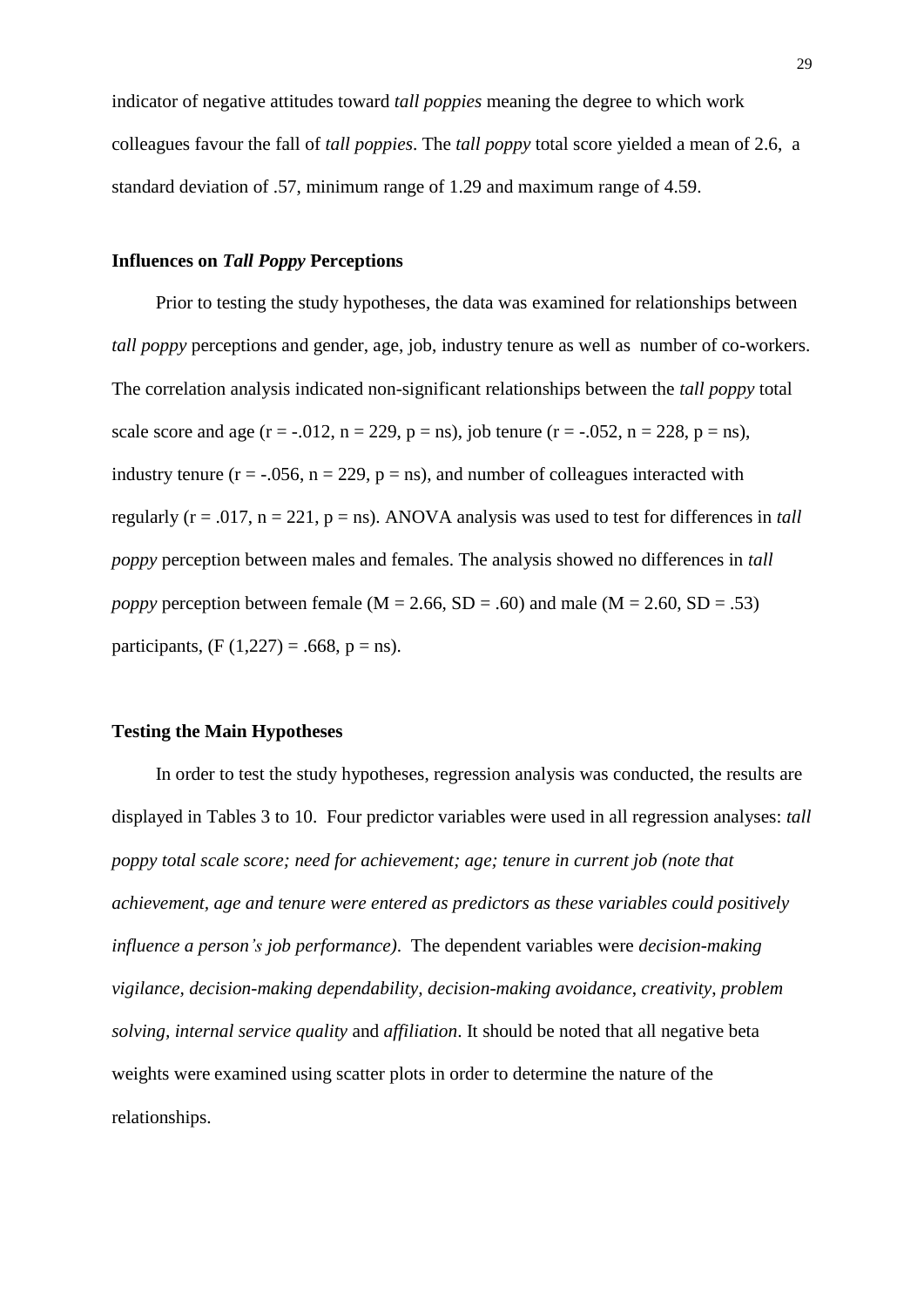## **Decision-Making Vigilance**

Hypothesis 1: Perceived negative attitudes towards *tall poppies* in the workplace will decrease decision-making vigilance. The regression showed a significant model overall (see Table 3); the independent variables were examined to evaluate their individual contribution to the model. It was found that achievement and tenure were significant, and predicted decision making vigilance. Age was also significant but had a negative relationship with decisionmaking vigilance. *Tall poppy* total scale score was not a significant predictor of decisionmaking vigilance. Thus, there was no support for hypothesis 1. The positive relationship between achievement and decision-making vigilance suggests that participants who are more inclined to need achievement, are also more vigilant in their decision-making. The positive relationship between tenure and decision-making vigilance suggests that participants who had been working in their current position longer, are more vigilant in their decision-making. Lastly, the non-significant relationship between decision-making vigilance and *tall poppy* total scale indicates that decision-making vigilance was not influenced by the presence of *tall poppy* attitudes.

|                        | B       | <b>SE</b> |        | $\boldsymbol{P}$ |                                   |
|------------------------|---------|-----------|--------|------------------|-----------------------------------|
| DM: Vigilance          |         |           |        |                  | $R^2 = .67$ , F (4, 223) =3.98, p |
|                        |         |           |        |                  | $=.004$                           |
| Tall Poppy total scale | $-0.01$ | .05       | $-.01$ | .85              |                                   |
|                        |         |           |        |                  |                                   |
| Achievement            | .19     | .06       | .21    | $.00*$           |                                   |
|                        |         |           |        |                  |                                   |
| Age                    | $-.00$  | $.00\,$   | $-.14$ | $.04**$          |                                   |
|                        |         |           |        |                  |                                   |
| Tenure                 | .00     | .00.      | .15    | $.03**$          |                                   |
|                        |         |           |        |                  |                                   |

*Table 3: Regression results for Tall Poppy Total Attitude*

*Note*. N= 229; \*p<.001. \*\*p<.05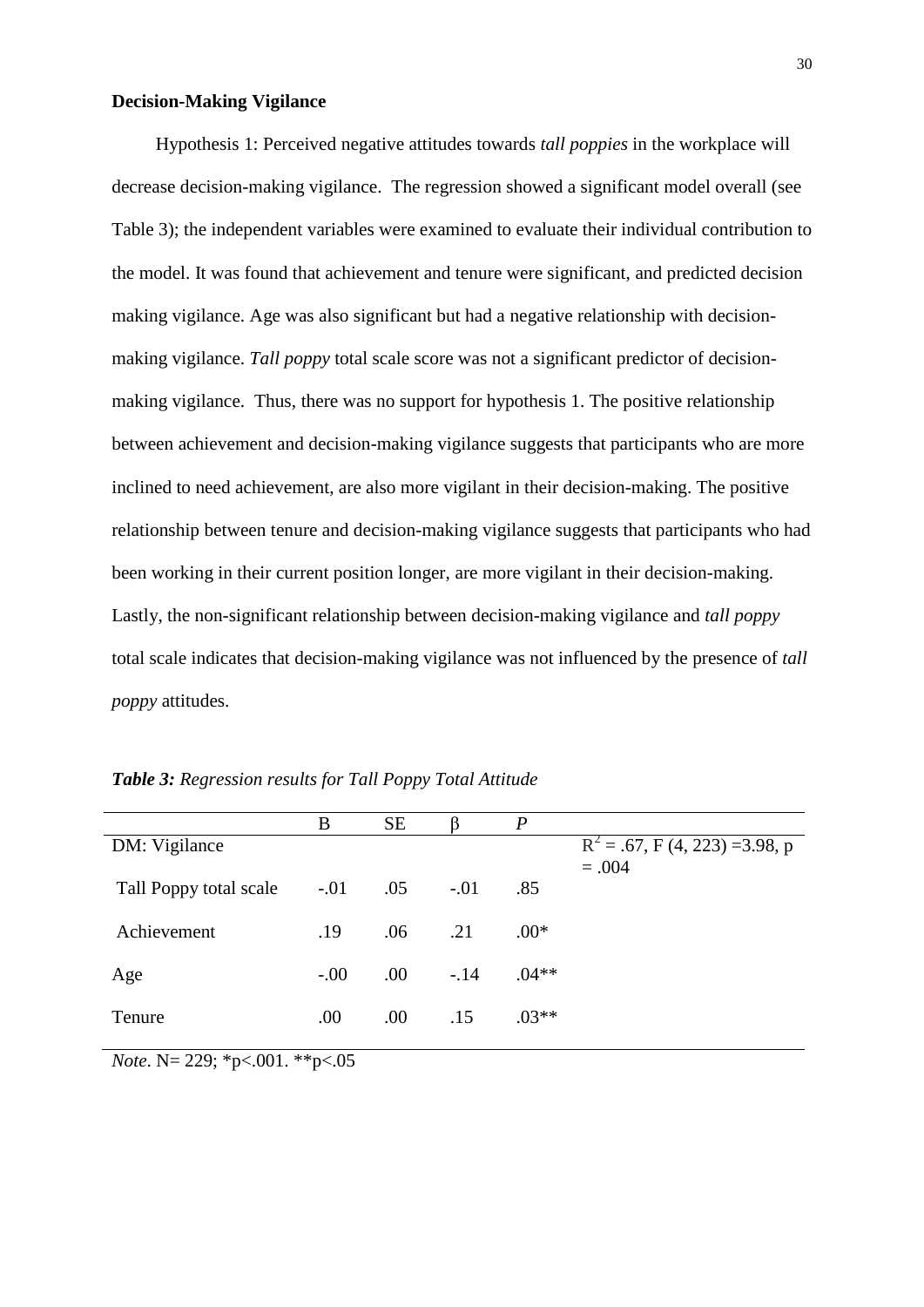## **Decision-Making Dependability**

Hypothesis 2: Perceived negative attitudes towards *tall poppies* in the workplace will decrease decision-making dependability. The regression model was significant (see Table 4); the *tall poppy* total scale and age were significant predictors. Furthermore, they were both negatively correlated with decision-making dependence. The relationship between the *tall poppy* total scale and decision-making dependence suggests that the participants who experienced more negative attitudes toward *tall poppies*, were also less likely to need and seek advice or support of their colleagues when making work related decisions. The significant age results suggest that younger participants are more inclined to seek advice from their colleagues. Thus, there was support for hypothesis 2.

*Table 4: Regression results for Decision-Making Dependability*

|                        | B      | <b>SE</b> |        | P       |                            |
|------------------------|--------|-----------|--------|---------|----------------------------|
| DM: Dependability      |        |           |        |         | $R^2 = .045$ , F (4,223) = |
|                        |        |           |        |         | 2.646, $p = .034$          |
| Tall Poppy total scale | $-.15$ | .06       | $-.15$ | $.02**$ |                            |
|                        |        |           |        |         |                            |
| Achievement            | $-.02$ | .06       | $-.02$ | .71     |                            |
|                        |        |           |        |         |                            |
| Age                    | $-.00$ | .00       | $-.15$ | $.03**$ |                            |
|                        |        |           |        |         |                            |
| Tenure                 | .00    | .00       | .08    | .21     |                            |

*Note*. N= 229; \*\*p<.05.

# **Decision-Making Avoidance**

Hypothesis 3: Perceived negative attitudes towards *tall poppies* in the workplace will increase decision-making avoidance. The regression model was significant (see Table 5); variables need for achievement and age were significant predictors and negatively related to decision making-avoidance. The *tall poppy* total scale was also a significant predictor, and positively associated with decision-making avoidance. The relationship between achievement and decision-making avoidance suggests that participants who are achieving or needing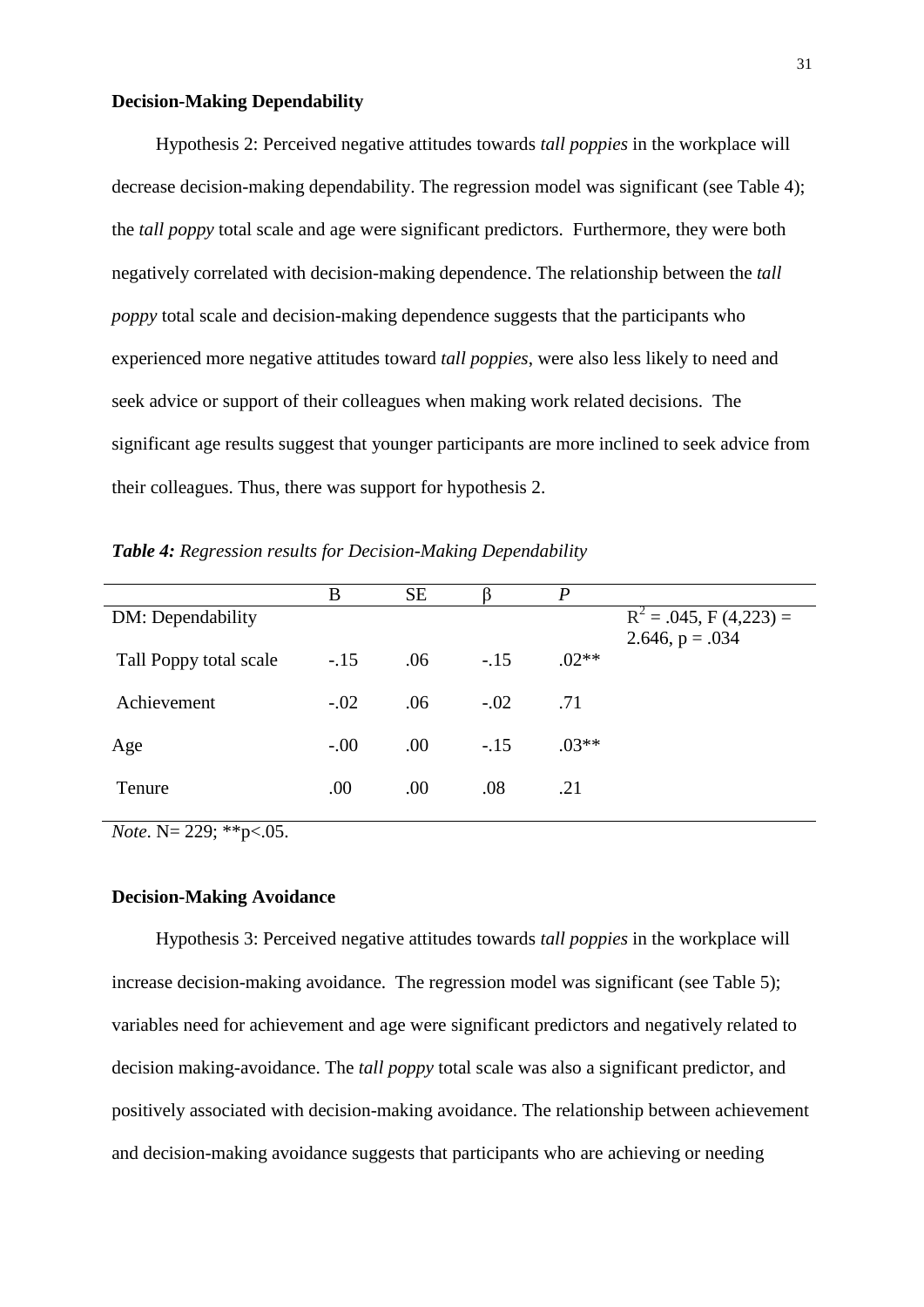achievement less, are more likely to avoid making decisions. The age results suggests that the younger the participant the more they avoid making decisions. Finally, the results suggest that as *tall poppy* attitudes in the workplace increase so too does decision-making avoidance behaviours. Thus, there was support for hypothesis 3.

|                        | B      | <b>SE</b> |         | P       |                            |
|------------------------|--------|-----------|---------|---------|----------------------------|
| DM: Avoidance          |        |           |         |         | $R^2 = .159$ , F (4,223) = |
| Tall Poppy total scale | .19    | .08       | .13     | $.02**$ | 10.54, $p = .000$          |
| Achievement            | $-.33$ | .09       | $-.21$  | $.01*$  |                            |
| Age                    | $-.01$ | .00.      | $-.28$  | $.00*$  |                            |
| Tenure                 | .00    | .00       | $.02\,$ | .66     |                            |

*Table 5: Regression results for Decision-Making Avoidance*

*Note*. N= 229; \*p  $\leq$ .01. \*\*p<.05

#### **Creativity**

Hypothesis 4: Perceived negative attitudes towards *tall poppies* in the workplace will decrease creativity. The regression model was significant (see Table 6): variables achievement and age were significant and positively associated with creativity, while both *tall poppy* total scale and tenure were not significant. The results suggest that the more the participants pursue and have need for achievement, the more they are likely to be creative in their thinking. Furthermore, rated creativity increased with age in the sample. There was no support for hypothesis 4.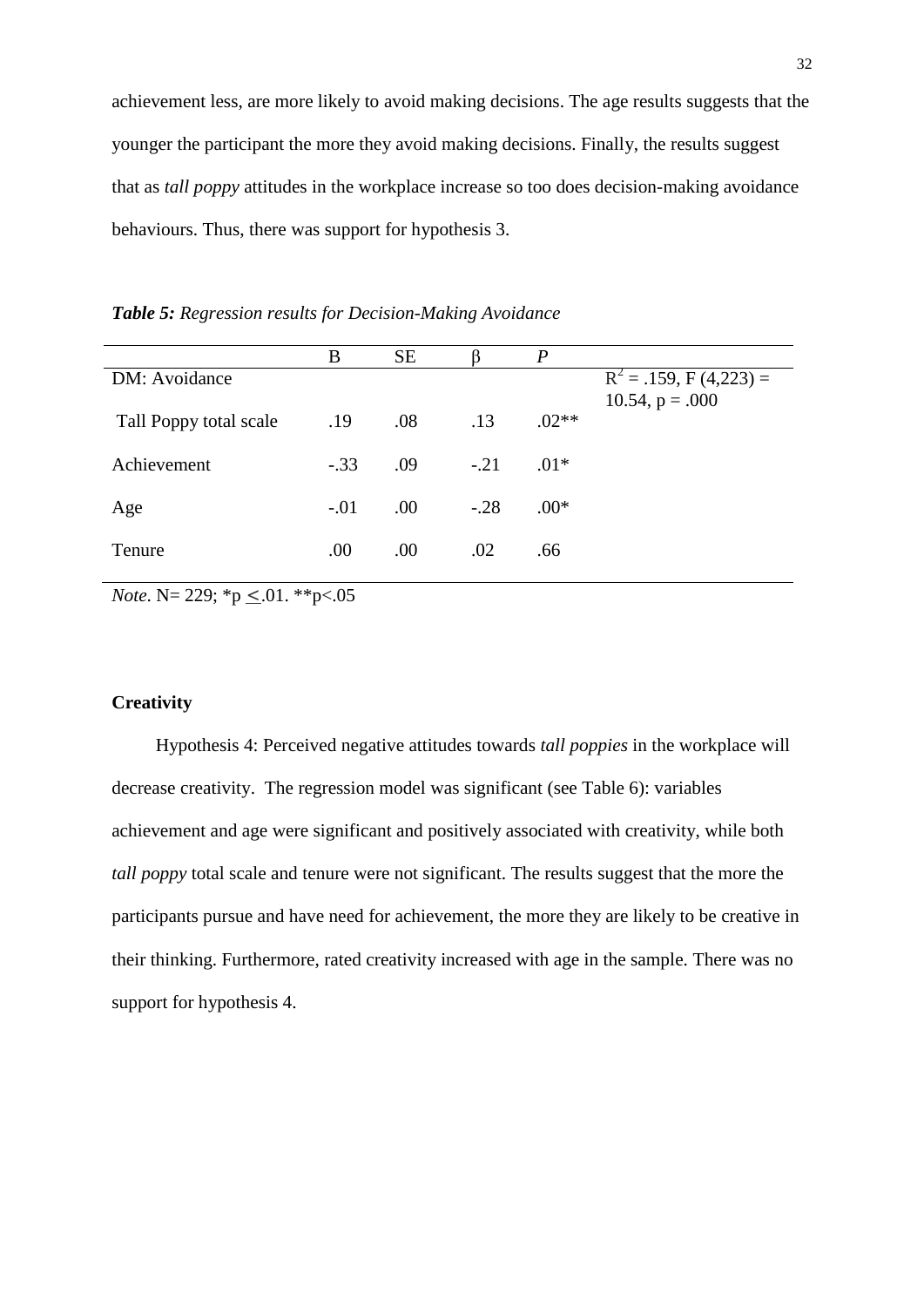|                        | B      | <b>SE</b> |        | $\boldsymbol{P}$ |                             |
|------------------------|--------|-----------|--------|------------------|-----------------------------|
| Creativity             |        |           |        |                  | $R^2 = .173$ , F (4, 223) = |
|                        |        |           |        |                  | 11.65, $p = .000$           |
| Tall Poppy total scale | .02    | .05       | .02    | .67              |                             |
|                        |        |           |        |                  |                             |
| Achievement            | .37    | .06       | .36    | $.00*$           |                             |
|                        |        |           |        |                  |                             |
| Age                    | .00    | .00       | .18    | $.00*$           |                             |
| Tenure                 | $-.00$ | .00       | $-.11$ | .09              |                             |
|                        |        |           |        |                  |                             |

*Note*. N= 229; \*p<.001.

# **Problem Solving**

Hypothesis 5: Perceived negative attitudes towards *tall poppies* in the workplace will decrease problem solving. The regression model was significant (see Table 7). Achievement was the only significant predictor, and was positively associated with problem solving. These results indicate that those who have a higher need for achievement are more confident at problem solving. Thus, there was no support for hypothesis 5.

*Table 7: Regression results for Problem Solving*

|                        | B       | <b>SE</b> |        | $\boldsymbol{P}$ |                             |
|------------------------|---------|-----------|--------|------------------|-----------------------------|
| Problem solving        |         |           |        |                  | $R^2 = .117$ , F (4, 223) = |
|                        |         |           |        |                  | 7.39, $p = .000$            |
| Tall Poppy total scale | $-.03$  | .04       | $-.04$ | .52              |                             |
|                        |         |           |        |                  |                             |
| Achievement            | .23     | .05       | .30    | $.00*$           |                             |
|                        |         |           |        |                  |                             |
| Age                    | .00     | .00.      | .11    | .09              |                             |
|                        |         |           |        |                  |                             |
| Tenure                 | $-1.70$ | .00       | $-.00$ | .97              |                             |
|                        |         |           |        |                  |                             |

*Note*. N= 229; \*p<.001.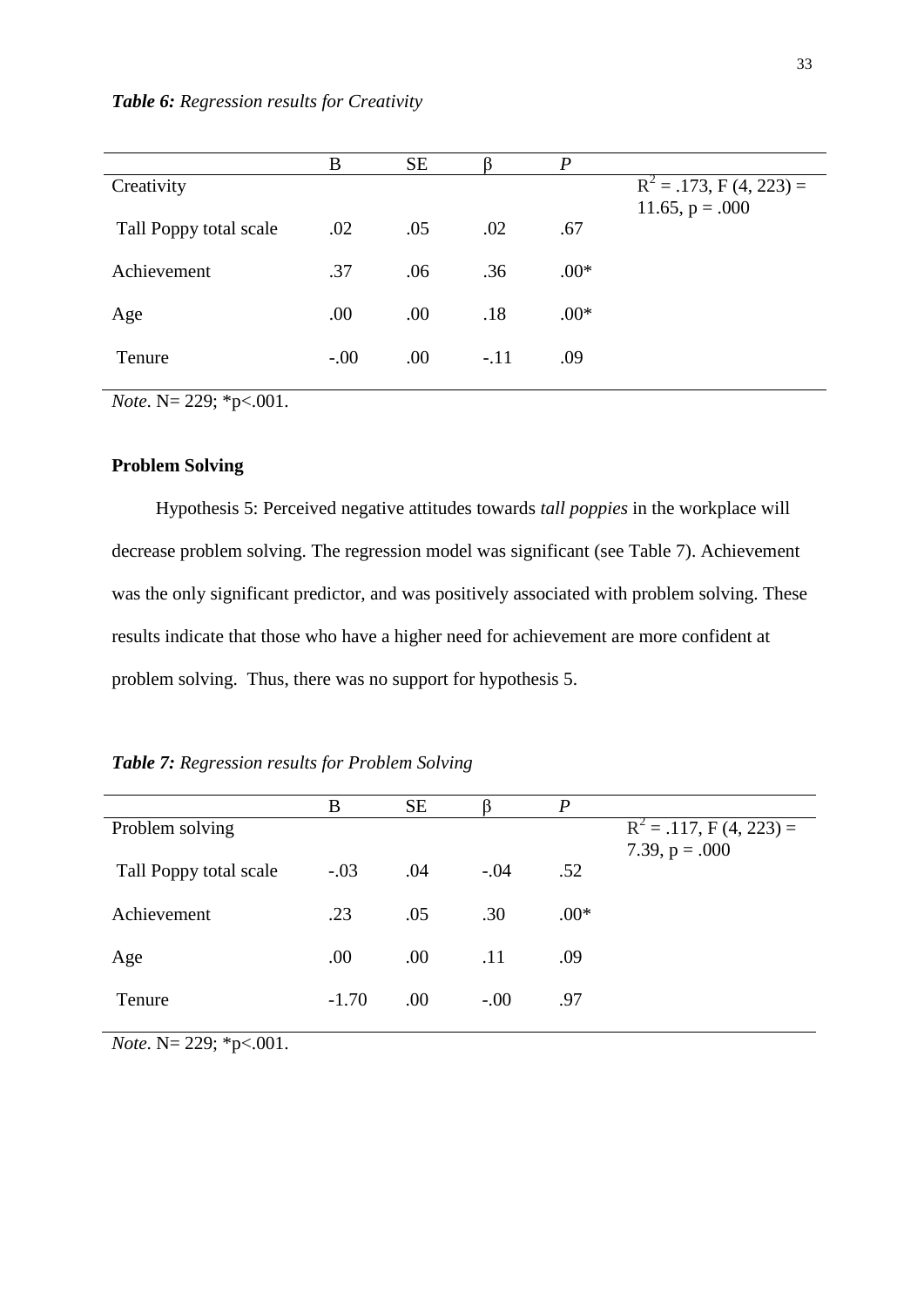# **Internal Service Quality**

Hypothesis 6: Perceived negative attitudes towards *tall poppies* in the workplace will decrease service quality. The overall regression model was significant (see Table 8). The only variable that was significant in this model is achievement. However, the *tall poppy* total scale was very close to being significant with a p value of .06.

|                        | B      | <b>SE</b> |        | $\overline{P}$ |                                                 |
|------------------------|--------|-----------|--------|----------------|-------------------------------------------------|
| Service quality        |        |           |        |                | $R^2 = .237$ , F (4,233) =<br>17.29, $p = .000$ |
| Tall Poppy total scale | $-.08$ | .04       | $-.11$ | .06            |                                                 |
| Achievement            | .34    | .04       | .44    | $.00*$         |                                                 |
| Age                    | .00    | .00       | .04    | .51            |                                                 |
| Tenure                 | .00    | .00       | .04    | .46            |                                                 |

*Table 8: Regression results for Internal Service Quality* 

*Note*. N= 229; \*p<.001.

To investigate hypothesis 6 further the model was ran again, this time removing the non-significant independent variables (age and tenure) displayed in Table 8. The new model indicated the there was no significant change  $R^2 = .231$ ,  $\Delta R^2 = -.004$ , F (1,224), p = (ns) (see Table 9). However, the increased power of the analysis decreased the P value for *tall poppy* total scale to .055. The result suggests that participants who have a higher need for achievement are also more likely to provide good internal service quality in their workplace, while a work environment with negative attitudes towards *tall poppies* is associated with less service quality, thus there was partial support for hypothesis 6.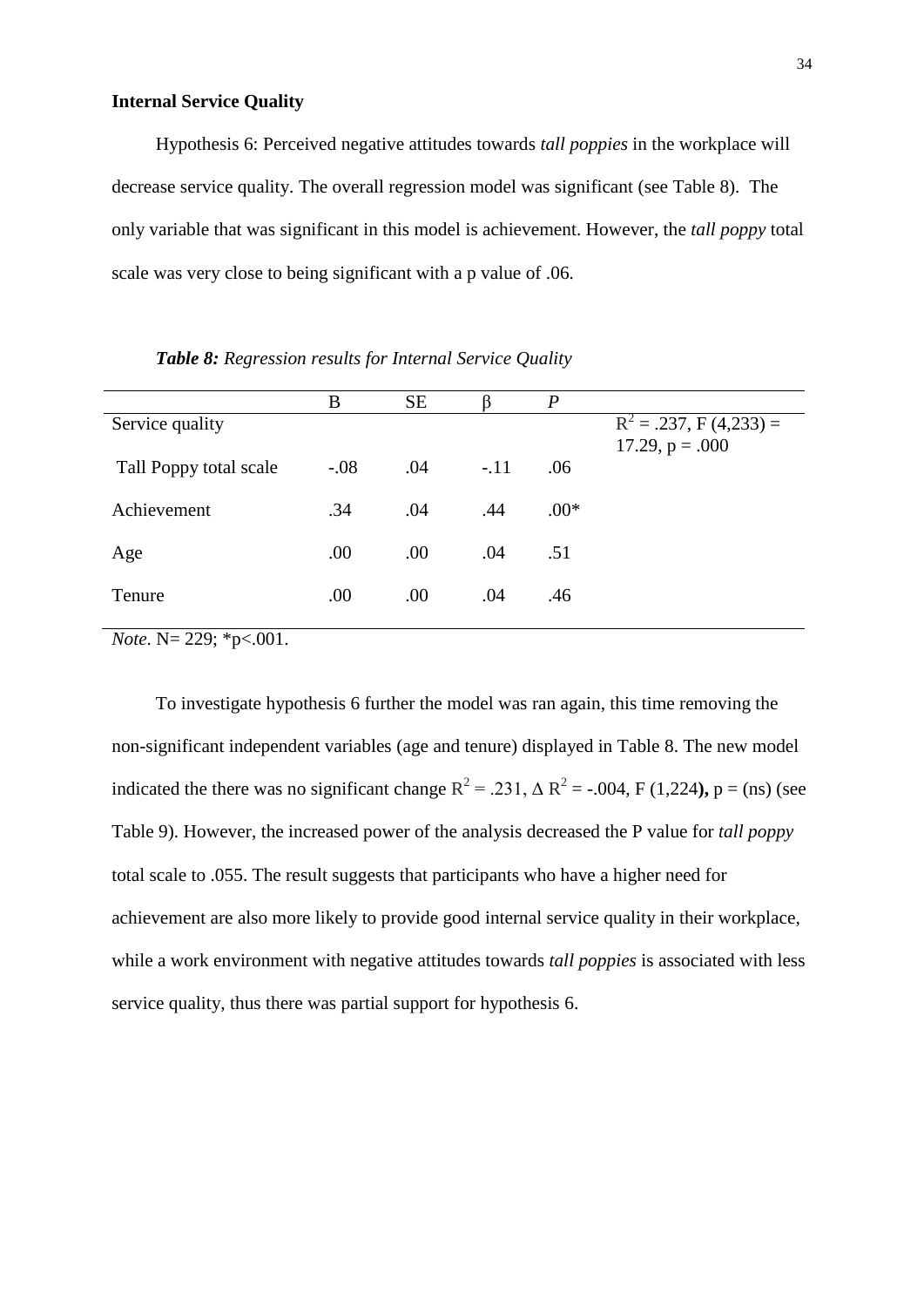*Table 9: Regression results excluding Age and Tenure*

|                        | B      | SЕ  |        |        |                            |
|------------------------|--------|-----|--------|--------|----------------------------|
| Service quality        |        |     |        |        | $R^2 = .231$ , F (2,225) = |
|                        |        |     |        |        | $33.86, p = .000$          |
| Tall Poppy total scale | $-.08$ | .04 | $-.11$ | .05    |                            |
|                        |        |     |        |        |                            |
| Achievement            | .35    | .04 | .45    | $.00*$ |                            |
|                        |        |     |        |        |                            |

*Note*. N= 229; \*p<.001.

## **Affiliation**

Hypothesis 7: Perceived negative attitudes towards *tall poppies* in the workplace will decrease need for affiliation. The overall regression model for affiliation was also significant (see Table 10). Only achievement was significant as a predictor. Achievement had a positive relationship to affiliation; as such, participants who are higher in achievement are higher in seeking social interactions with their colleagues. None of the other independent variables have any effect on participants seeking social interactions with their colleagues. Thus, there was no support for hypothesis 7.

|  | Table 10: Regression results for Affiliation |  |  |
|--|----------------------------------------------|--|--|
|--|----------------------------------------------|--|--|

|                        | B                | <b>SE</b>        |        | P      |                             |
|------------------------|------------------|------------------|--------|--------|-----------------------------|
| Affiliation            |                  |                  |        |        | $R^2 = .050$ , F (4, 223) = |
| Tall Poppy total scale | $-.12$ .26       |                  | $-.03$ | .63    | 2.94, $p = .021$            |
| Achievement            | .90 <sub>1</sub> | $.27 \qquad .21$ |        | $.00*$ |                             |
| Age                    | .00.             | .01              | .003   | .97    |                             |
| Tenure                 | $-0.00$          | $.00\,$          | $-.03$ | .64    |                             |
|                        |                  |                  |        |        |                             |

*Note*. N= 229;  ${}^*p \leq .001$ .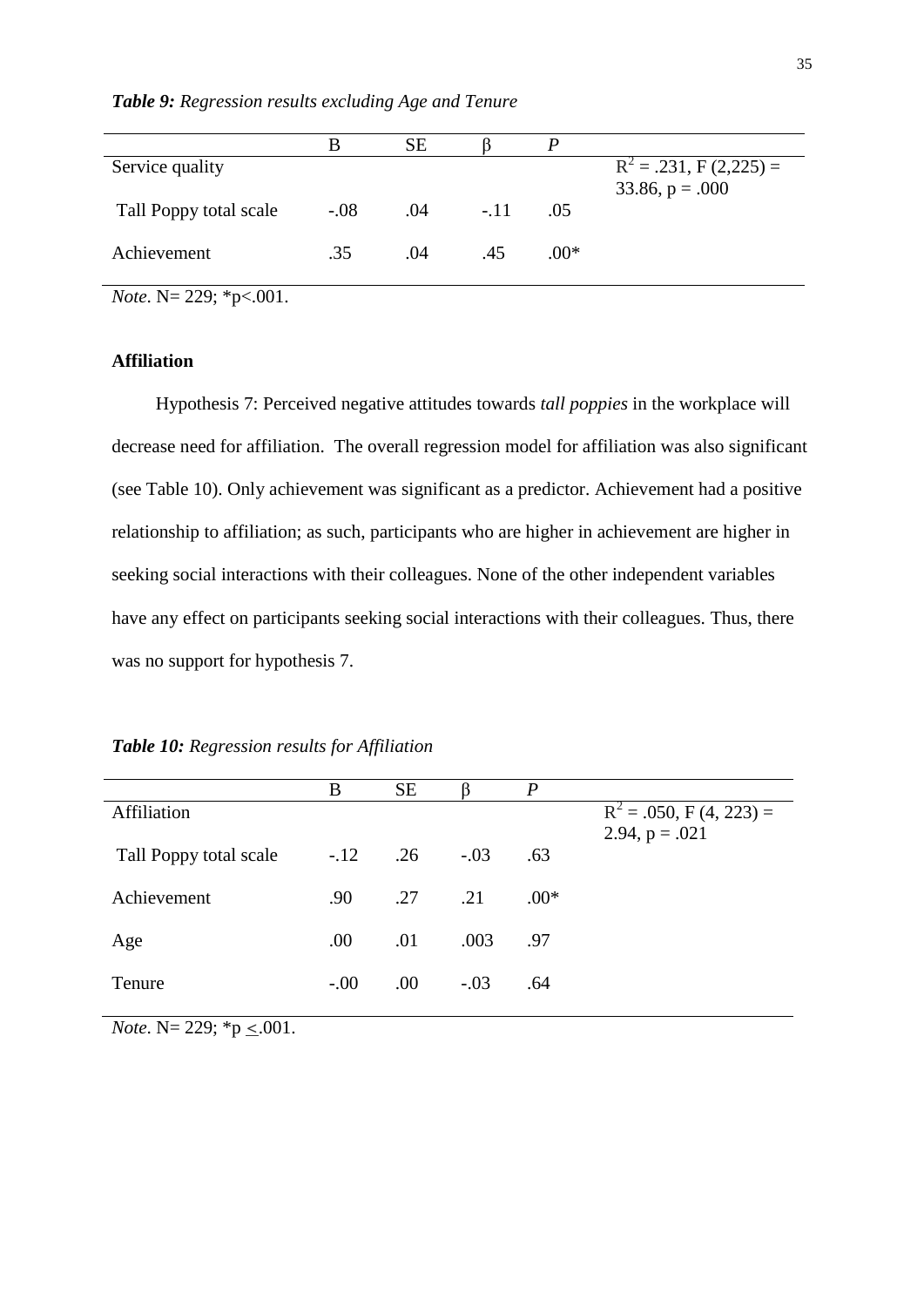#### **Discussion**

The purpose of this study was to find whether working in an environment that was perceived to favour the fall of *tall poppies* over rewarding *tall poppies*, had any effect on employee performance.

The results of this study supported hypotheses 2 and 3, while hypothesis 6 was partially confirmed. The results indicated that employees working in an environment that favoured the fall of *tall poppies* showed lower decision-making dependability; meaning employees were less likely to rely on others in their work environment to help them make decisions and ask for advice. Furthermore, employees in this environment were also more likely to engage in decision-making avoidance by prolonging the process of decision-making. The results also indicated that internal service quality was likely to partially suffer, meaning employees who reported working in an environment that favoured the fall of *tall poppies* were less likely to provide good service internally to their peers.

In contrast, the analysis of creativity, problem solving, decision-making vigilance and need for affiliation showed no significant effects. This may be because the employees may not have been in a position to exercise creativity or problem solving at work. Also, the level of vigilance during decision-making and need for affiliation maybe a personality specific characteristics which are not affected by the attitudes in their work environment. The results also showed no significant differences between the sexes on perceptions of *tall poppy* attitudes, nor associations with age of employees or tenure.

# **Theoretical and Practical Importance of the Results**

The results of this study indicate that participants who have colleagues that favoured the fall of *tall poppies,* differed in their decision-making style. In order to examine these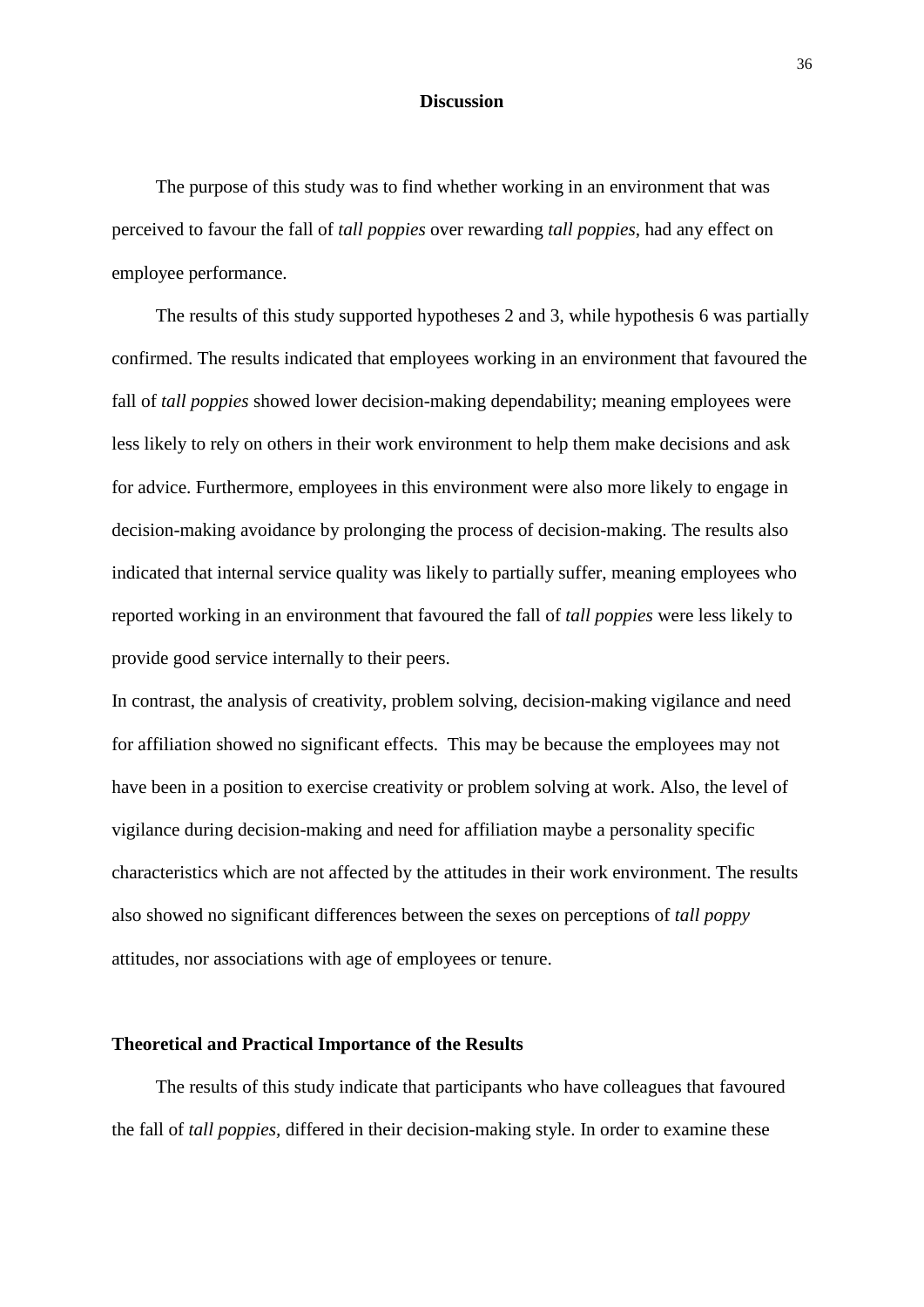results further a definition of decision-making styles is needed. Leykin and DeRubeis, (2010) defined decision-making styles as:

*"… theorized to be stable, traitlike patterns of approach to situations that call for a decision" (*p. 506).

Leykin and DeRubeis, (2010) explain that decision-making styles represent likelihood of specifc behaviours in different contexts and situations; meaning participants who scored low on the dependent decision-making style were expected to have a none-dependent approach to decision-making situations most of the time; rather than to have a dependent approach, i.e, including other people in their process of decision-making. Moreover, a participant who scored highly in avoidant decision-making style is expected to avoid decision-making in different contexts or situations, rather than making decisions head on. Therefore, a breakdown of these results and possible effects based on current literature are provided below.

## **Dependent Decision-Making**

In this study when making decisions employees working in an environment that favoured the fall of *tall poppies* appeared to be less dependent on others. They were less likely to seek out assistance, advice, or allow themselves to be steered in the right direction by their peers when making decisions. Although some work functions do not require the input of employee's peers, other functions in working environments can often benefit from openness to joint decision-making. A key benefit of approaching peers when makingdecisions, is the attainment of an outside perspective.

According to Levi, (2011) group decsion-making can be superior to individual decision-making, if the group is successful at sharing resources. Sharing resources such as knowledge and past experience are especially important is decision-making, as these can help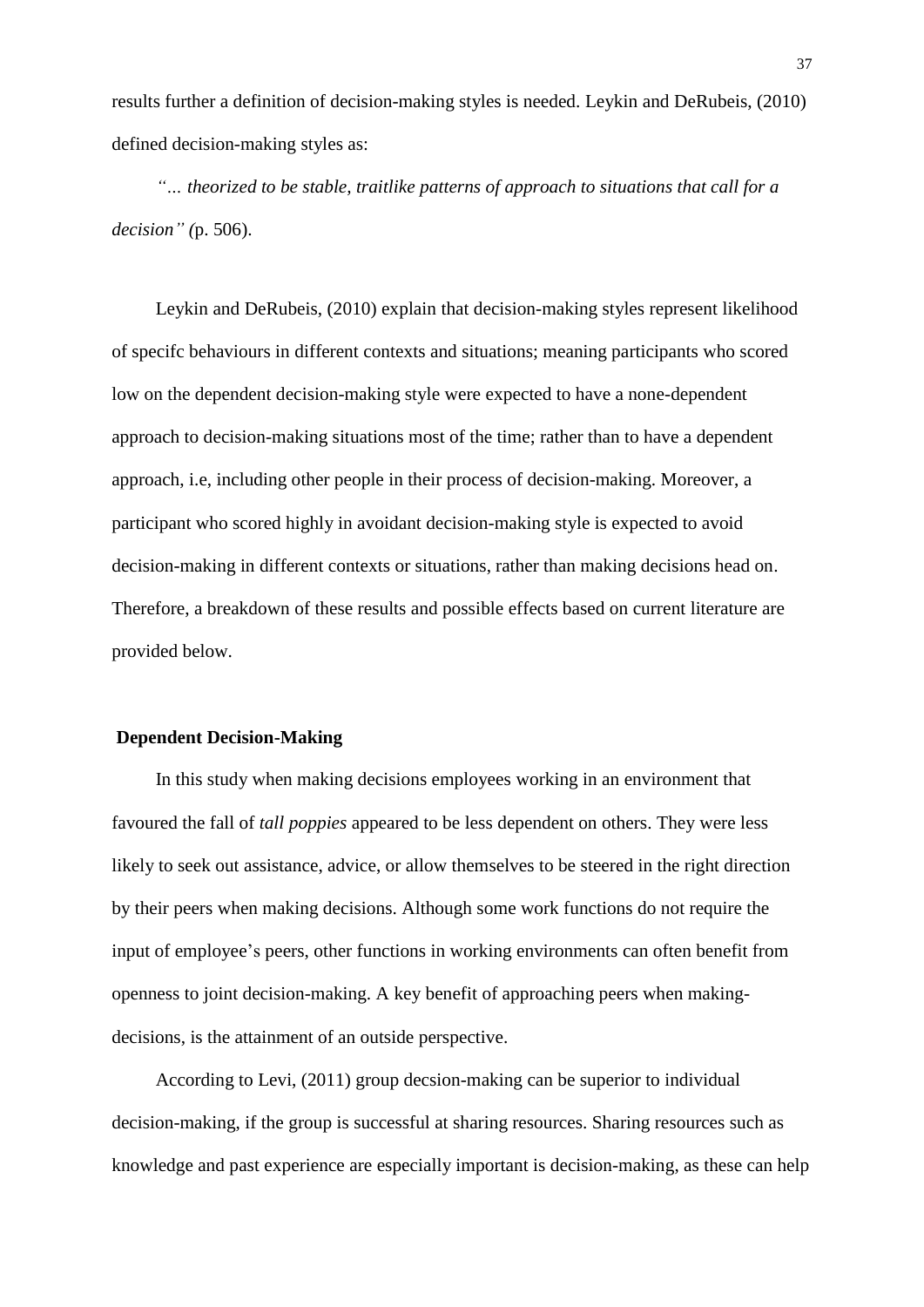to reduce the risk of making incorrect decisions (Levi, 2011). Different individuals also bring unique skills required for decision-making. Sharing thoughts with others about the given situation allows employees to brain-storm and come up with diverse ideas for different solutions (Levi, 2011). Diverse ideas and knowledge can lead to better solutions and therefore higher quality decision-making (Levi, 2011). The process of communicating in a group itself is useful; employee communication skills and how efficiently they make decisions can improve as a result (Levi, 2011). This study can speculate as to why participants in the negative environment prefer to make decisions independently. If employee's decision-making is more self-dependent because of the negative *tall poppy*  environment, organizations may benefit from *tall poppy syndrome* awareness raising seminars and team building activities. Team building activities have been found to improve interpersonal relations, role clarification and problem solving (Klein, et al., 2009). There is a possibility that many participants in this study were in jobs that are more autonomous than group oriented, therefore the results should be interpreted with caution.

## **Decision-Making Avoidance**

In this study hypothesis 3 was confirmed, when making decisions participants whose colleagues favoured the fall of *tall poppies*, appeared to be exhibiting more decision-making avoidant behaviours, such as postponing decision-making and procrastinating. Avoidance and procrastination are often seen as interchangeable, bearing the same meaning; procrastination is defined as "avoidance of the execution of an intended action" (Van Eerde, 2003, p. 442), while decision making avoidance is "the tendency to avoid or postpone decision-making" (Spicer & Sadler-Smith, 2005, p138). Procrastination is said to be an ongoing cycle, a participant may avoid making a decision because of little time or uncertainty, and in turn reduce the amount of time they have to make the decision (Van Eerde, 2003). This can increase the amount of pressure the employee experiences day to day (Van Eerde, 2003). As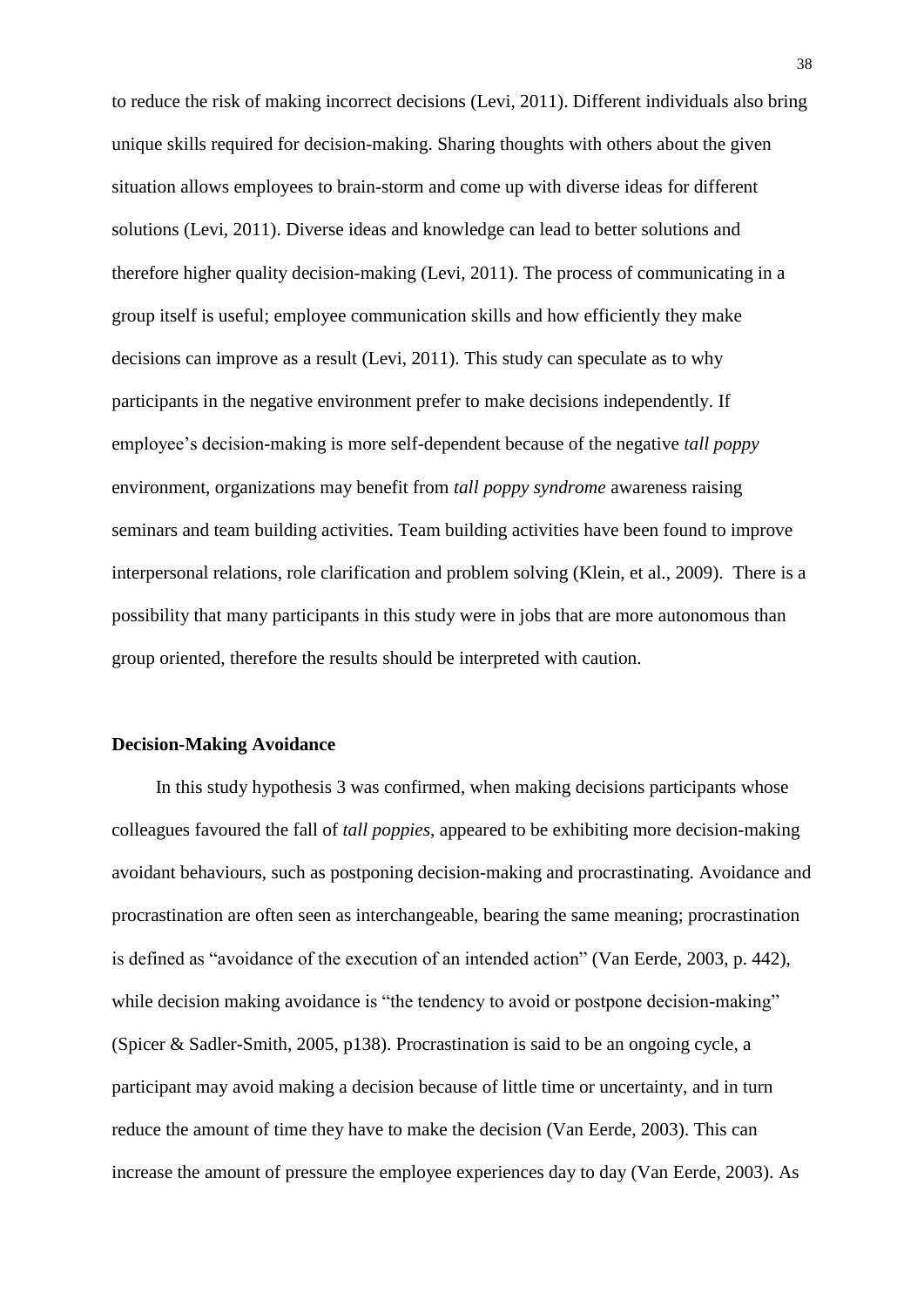expected, decision-making avoidance is associated with higher levels of stress (Leykin & DeRubeis, 2010). Avoidant decision-making behaviours such as these can be harmful in most organizational structures, as they can slow down work processes. Furthermore, prolonging making a work decision can have effects on peer work productivity especially if the employee works in an organization that is decentralised in their decision-making, meaning decisions are made by those carrying out their implementation (Kalliath, Brough, O'Driscoll, Manimala, & Siu, 2011).

Procrastination can often be evaded with time-management training as demonstrated in the findings of a study conducted by Van Eerde, (2003). Van Eerde found that participants, after only one month of time management training, displayed a better ability to manage their time at work. If decision-making avoidance is a product of a *tall poppy* environment, it is assumed that the fear of being criticized by peers is the cause of this negative behaviour (Kirkwood, 2007). Therefore, organizations would be advised to hold seminars and raise awareness among employees of the damaging effects *tall poppy syndrome* may have, in the hope of improving the general attitudes towards high achievers or *tall poppies*.

#### **Internal Service Quality**

Internal service quality is defined as the level of service quality an employee delivers to their colleagues; this includes the process of delivering that service (Boshoff & Mels, 1995). The nature of the association predicted was confirmed; indeed service quality is negatively associated with negative attitudes towards *tall poppies*. According to Boshoff and Mels, (1995) poor internal service quality among colleagues is likely to impact service quality offered to external clients; poor service quality can be extremely damaging to a business, because it often results in a severe reduction of return clients. Ehrhart, Witt, Schneider, and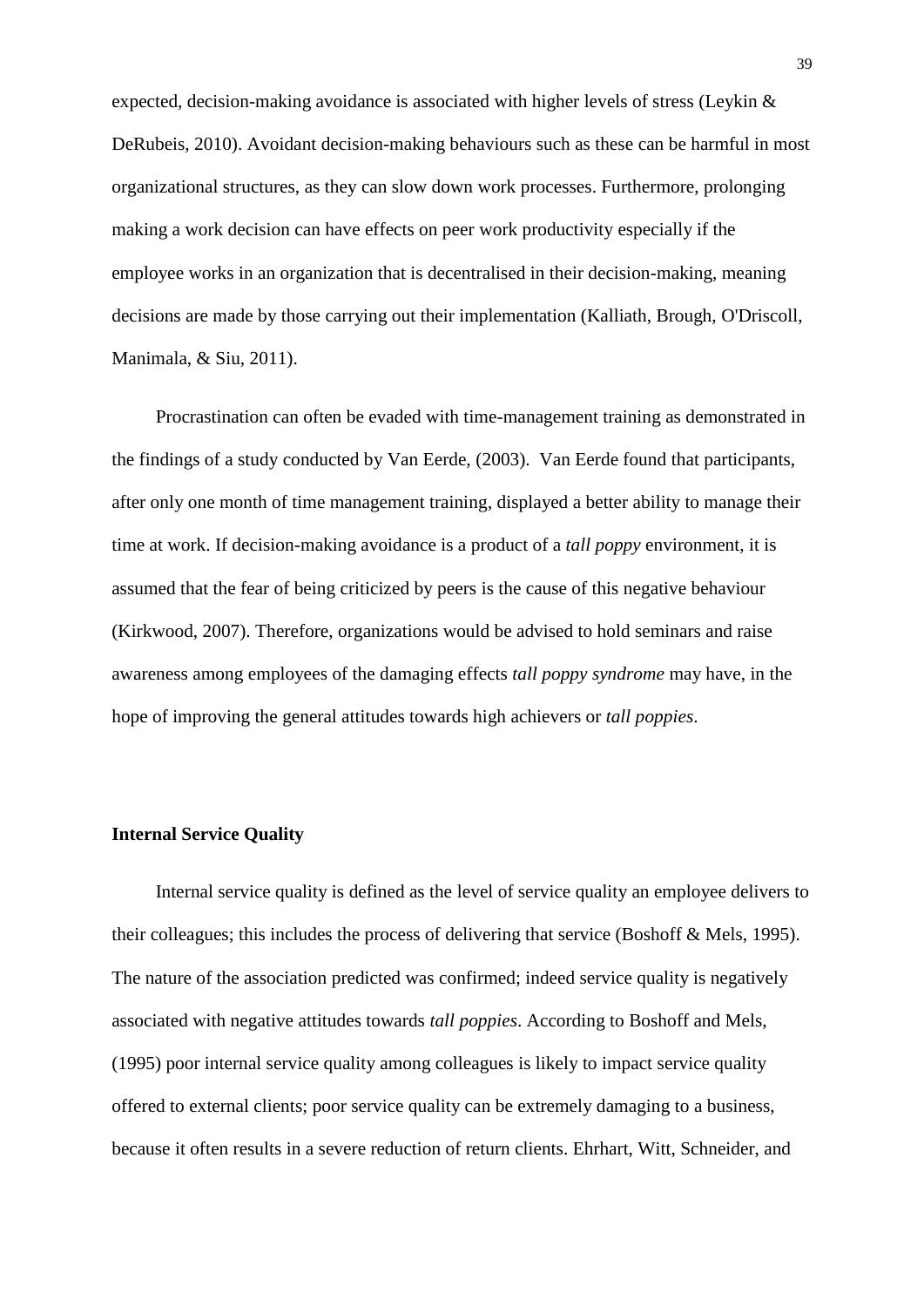Perry, (2011) found that employee perceptions of internal service quality was an important catalyst in relation to how different branches operated within one financial service organization. The level of internal service quality effected service climate; which in turn was reflected in the level of external service quality the employees provided to their external clients. A positive climate acted as a mediator between internal and external service provided by the employees. These results were incongruence with the findings of Bouranta, Chitiris and Paravantis, (2009) who reported that hospitality employees that were moderately to highly satisfied with internal service received from their peers, were providing better service which yielded happier customers. Based on the literature, organizations should consider improving external service quality by focusing their efforts on organizational climate and culture, as satisfied employees appear to yield satisfied clients (Bouranta, Chitiris, & Paravantis, 2009).

#### **Exceptions to the** *Tall Poppy Syndrome* **Rule**

Although *tall poppy syndrome* appears to potentially have negative influences at work, New Zealand continues to produce some of the most exceptional athletes in the world. There is no denying how passionate New Zealanders are about their sports and backing their sports teams such as the All Blacks. Could this mean that there are exceptions to the *tall poppy syndrome* rule?

As previously stated Feather, Volkmer and Mckee (1991) found that participants had generally more positive attitudes towards sport figures, than to political or entertainment figures. Perhaps looking at individual New Zealand sports men and their histories may provide some answers. The first sportsman to be discussed is Stephen "Beaver" Donald who was heavily criticised after he missed a penalty kick at the 2010 Bledisloe Cup in Hong-Kong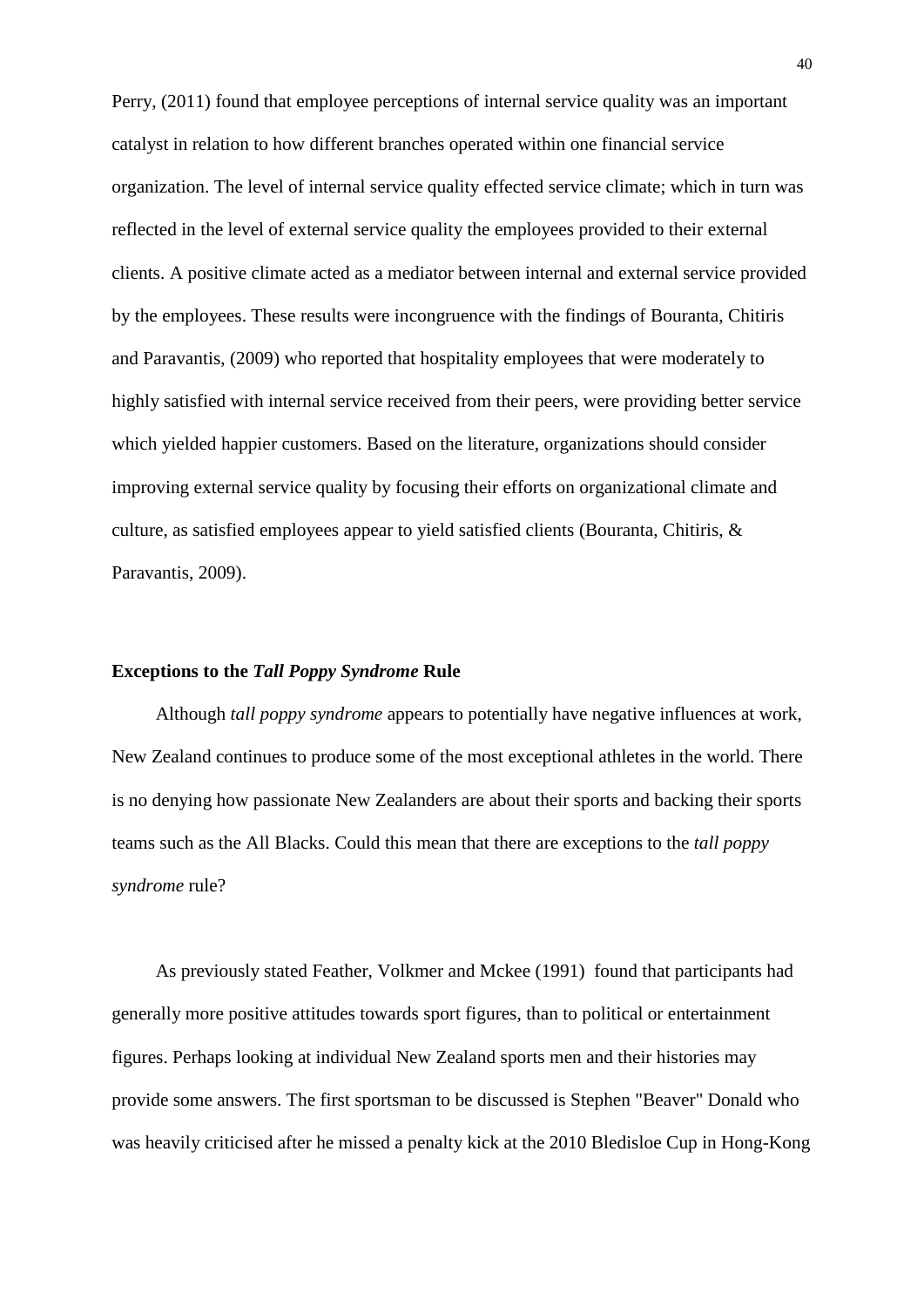against Australia. Donald was targeted by talkback radio; he was victim to hate mail, and other media such as cartoonist Tom Scott who depicted Donald's involvement in the (then) upcoming 2011 Rugby World Cup, as a nightmare. Donald even bared abuse from rugby fans in the grandstands of rugby grounds during Super Rugby competition (Reid, 2014). Just one year later Donald became a Rugby World Cup champion (2011), after he made a penalty kick that ultimately resulted in victory for the All Blacks over France.

John Campbell Live was on the scene reporting the aftermath of the game:

*"What a night it's been, it is only a sport, world peace won't be achieved unemployment won't be solved, people won't suddenly be cured of terrible illnesses but it's our sport, it's our national sport, and tonight we can truly say we are the best in world at it.."* (Campbell Live , 2011)*.*

It is a message of collectiveness; we are the best in the world as a nation; it was an important win for the country (Campbell, Live , 2011). In an interview after the game Donald received his greatest praise, he expressed how proud he was to be a New Zealander (Reid, 2014).

Donald was alone in failure, but a part of a collective in success. It appears that New Zealand has the desire to be the best and stand tall among others but as a country, having collective pride. It appears that we applaud those who are successful at representing the entire country and tear down those who failed; we stand together in victory but alone in defeat.

If there is truth to this, then perhaps to be immune to *tall poppy syndrome* is to be an outstanding athlete of countless wins representing New Zealand. One of the men fitting that description is All Black Captain, Richie McCaw. McCaw is renowned for breaking many rugby records such; as 81 wins as a captain, 129 Tests as a forward, 92 Tests as a captain, 23 tries (more than any forward in history), 114 wins, and 11 tries against Australia which is the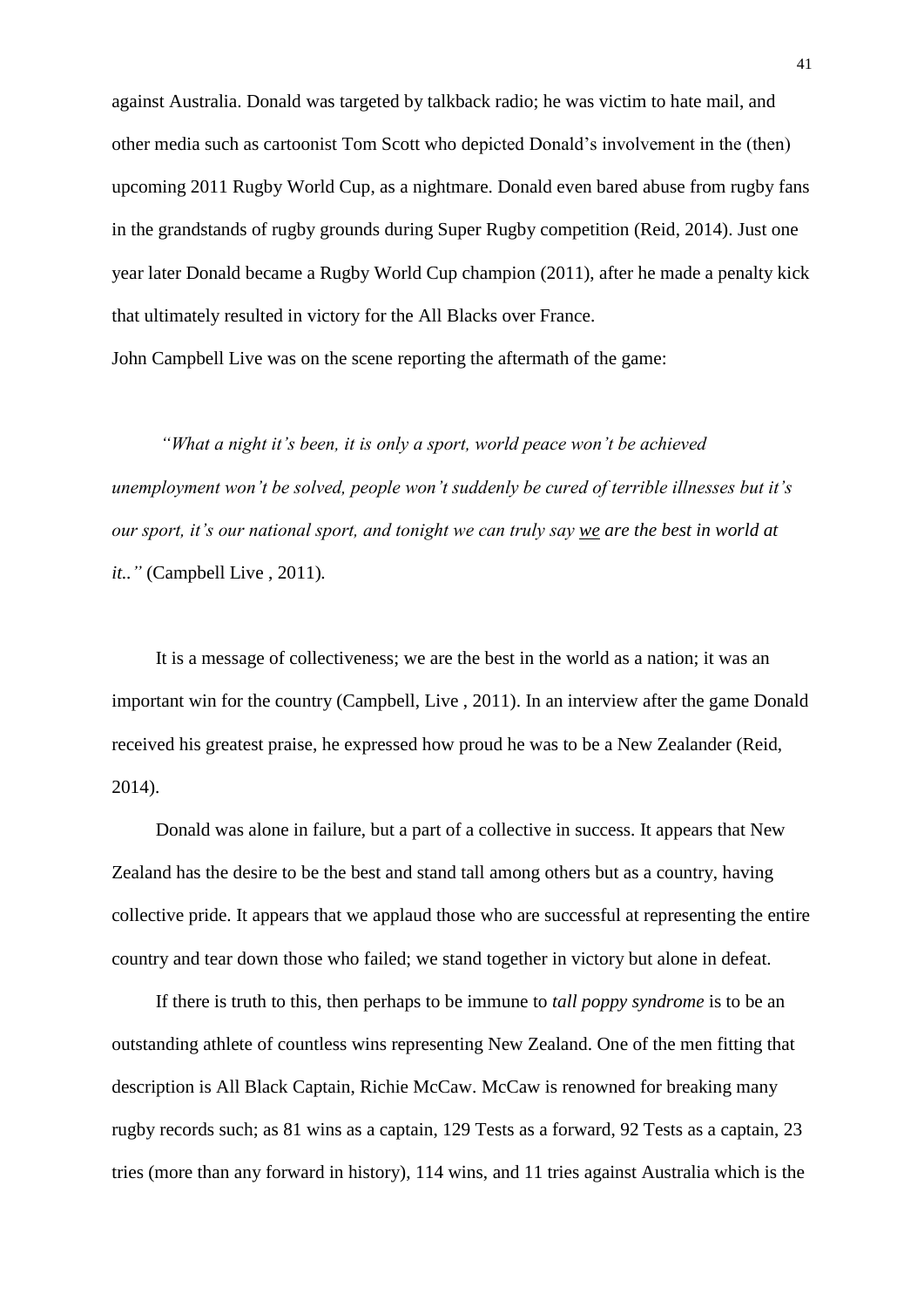most by any one player against one team (SANZAR Super Rugby, 2014). On top of an exceptional sporting record, McCaw is often described by the media as "humble" (Sports News First, 2012; Asprey, 2014), which is in congruence with the country's traditions; all evidence leads to the assumption that if it was possible to escape *tall poppy syndrome* then this is the man who would do it. However, McCaw displayed awareness of *tall poppy syndrome* throughout his career; when accused of cheating, McCaw was reported to have brushed it off as *tall poppy syndrome*; in 2010 he was reported explaining to schoolchildren that "jealousy and *tall poppy syndrome* could be a problem for leaders" (Robinson, 2010). It seems that regardless of who you are, you cannot escape *tall poppy syndrome*; the only option is to accept it, to raise awareness and change it by cultivating a healthy environment of support, constructive criticism and encouragement.

## **Limitations**

Although this study resulted in some interesting findings, it is not without limitations. Firstly, there is no way of telling whether the *tall poppy* environment affected participant behaviour; it is only possible to speculate about associations. Participants, who exhibited dependent and avoidant decision-making behaviours, may have been more sensitive to a *tall poppy* environment. Yet it is just as possible that the *tall poppy* behaviours fostered a negative environment, which caused escalation of negative decision-making behaviours. Secondly, this study used self-report measures, which have their own limitations, one of which is social desirability. According to Paulhus, (2002) social desirabilty is often explained as the act of giving positive self-descriptions. On questions such as "When I work, I am dressed well and appear neat' and "My business records are error free" participants may have responded as being more neat and having less business error to appear in a more positive light. Survey data is generally partial to response bias; one *tall poppy* scale question in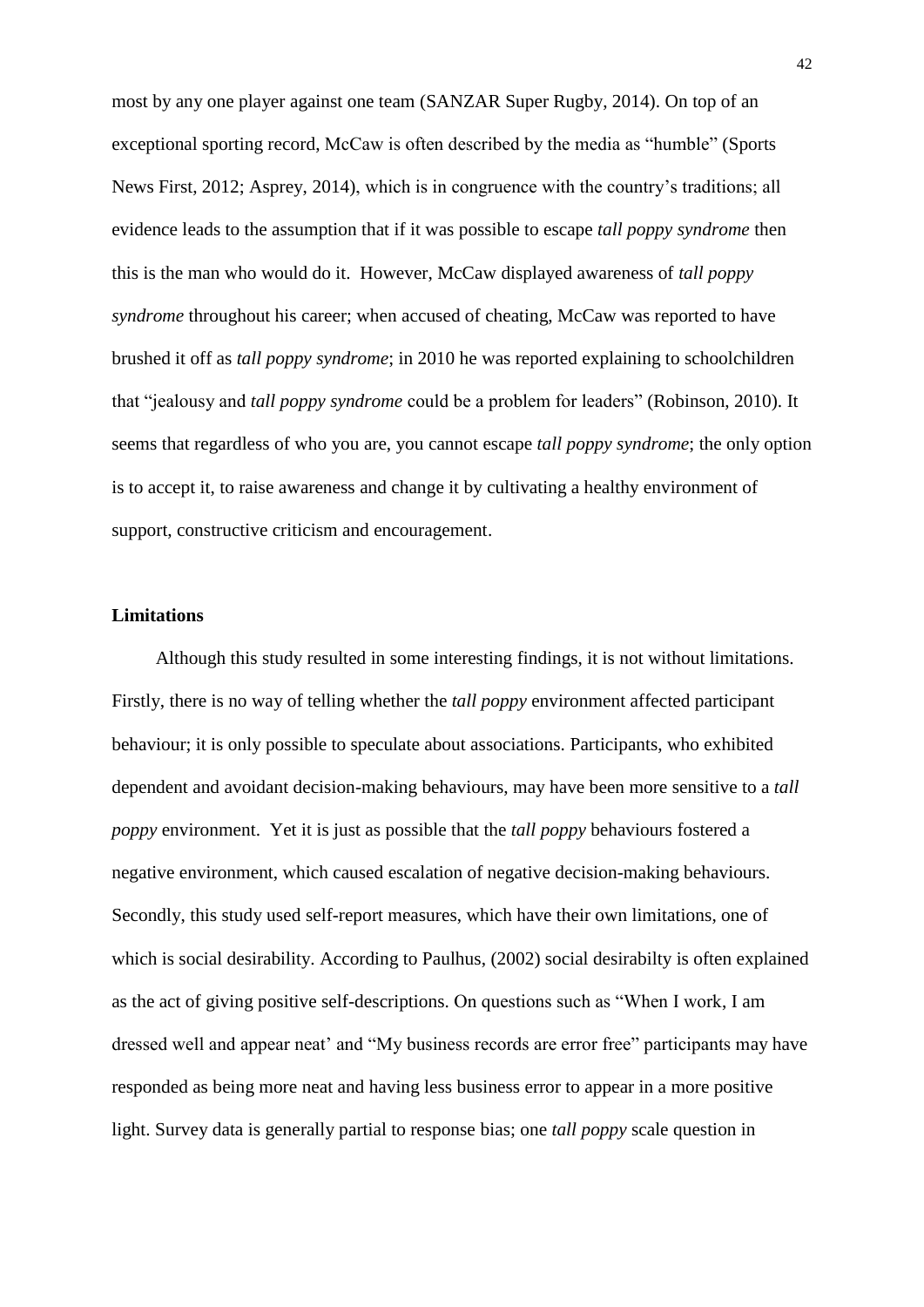particular may have resulted in some bias responses because it contained the words "*tall poppy*". However, blocks of questions were randomized to control for bias and order effects.

# **Strengths**

This study is the first to suggest that *tall poppy syndrome* behaviours may be damaging to the performance of all employees, rather than just *tall poppies*. Up until this study, most *tall poppy* research focused on the way *tall poppies* were perceived and why. One study investigated the effects of *tall poppy syndrome* on entrepreneurs and how they coped with these effects. The data in this study surveyed employees from a wide range of work environments. It is a true haphazard study; the sample consisted of participants from different disciplines, as well as different levels of proficiency such as CEO's, managers and entry level employees; job titles included labourers, consultant, retail staff, educators engineer, pharmacist, nurse, web-developer, correction officer, café assistant, chief, accountant, truck driver, medic, courier, army officer, psychologist, electrician, designer, sales manager, business developer, librarian, food writer, painter and decorator, builder, teacher, producer and director, personal assistant and others.

#### **Suggestions for Future Research**

Future studies should consider finding a way to test performance directly, such as reviewing manager reports or performance evaluations a long side of *tall poppy* scale scores. Scales should also be more work specific; rather than asking about how the participants make decisions, ask about how the participants makes decisions in particular contexts. Researchers should also consider studying particular organizations, recording differences among departments; as the severity of *tall poppy syndrome* behaviours may vary between departments. Researchers should also consider including self-esteem and perceived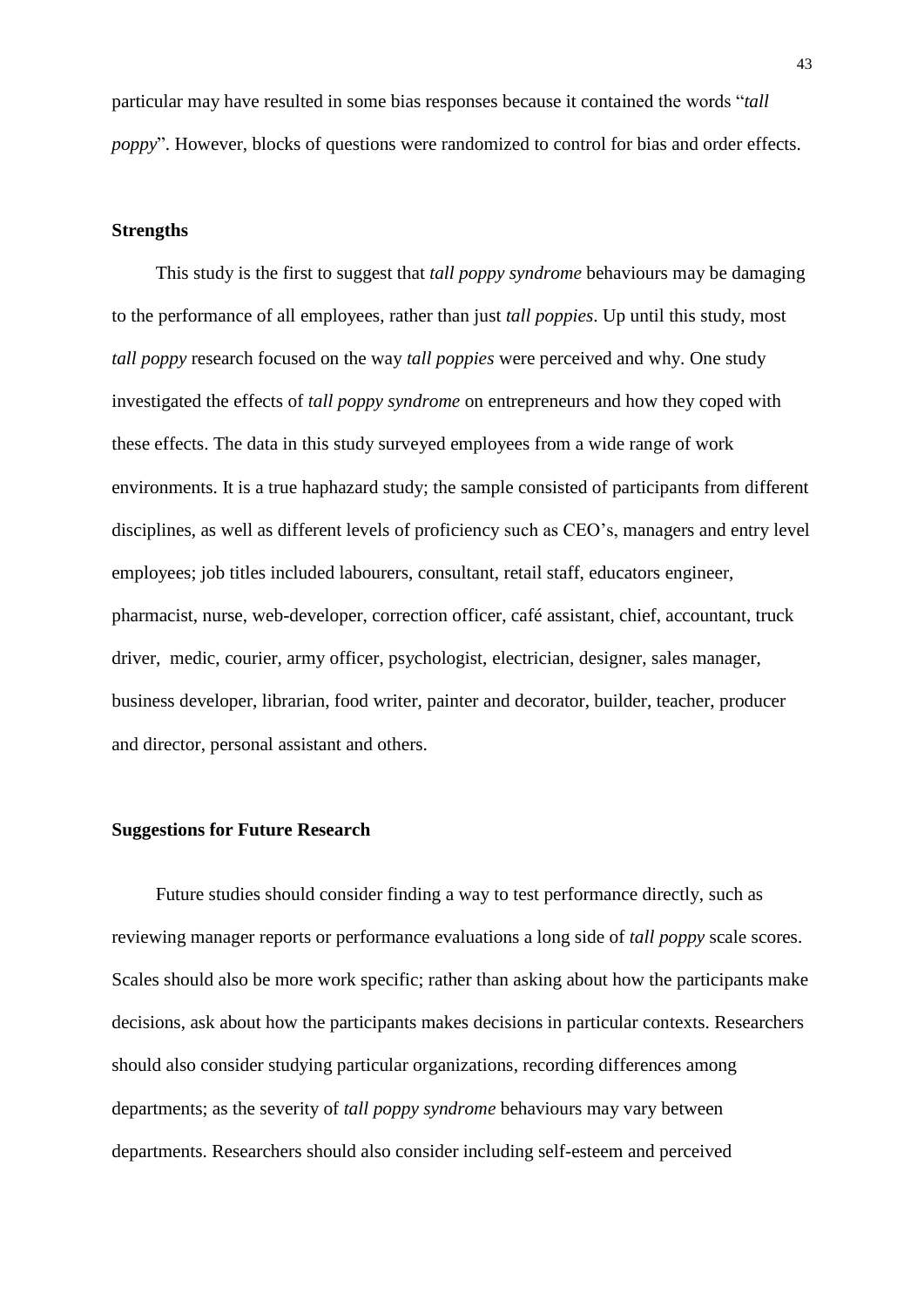competence in their list of measures as previous research conducted by Feather (1991) confirmed that both are related to attitudes towards *tall poppies*.

# **Conclusion**

In this study *tall poppy syndrome* attitudes were associated with some negative work outcomes as predicted. *Tall poppy syndrome* appears to be deeply rooted in New Zealand's cultural history, it is thought of as the ugly side to values New Zealanders holds in great esteem: modestly, humility. Few seem to be immune from *tall poppy syndrome*; it is here to stay for now, and for these reasons, the effects it may have on work behaviour, motivation and attitudes should be studied further. Attitudes are capable of changing and awareness and understanding is the first step toward creating a positive change.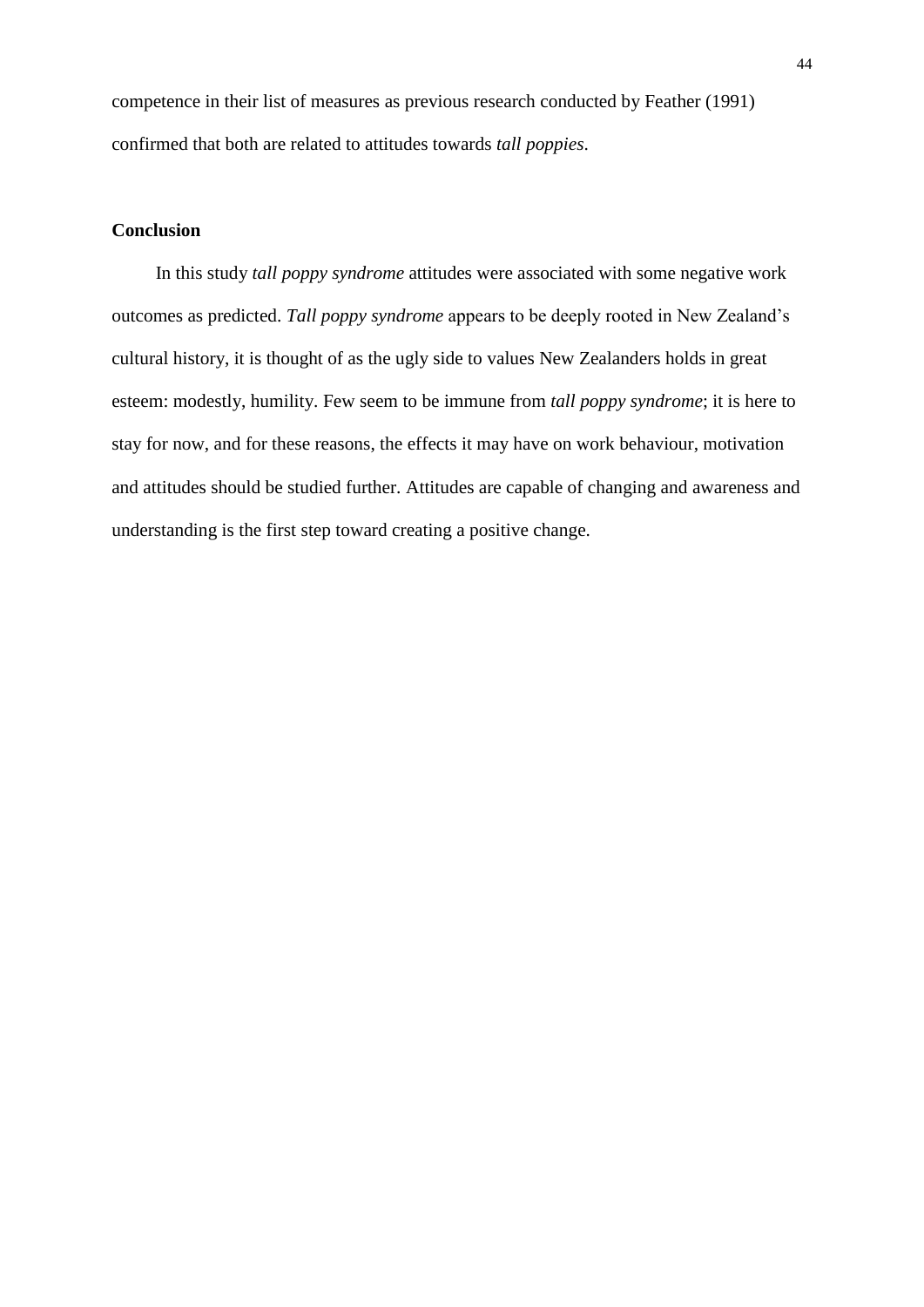- Asprey, B. (2014, January 3). *Life after rugby for Richie McCaw*. Retrieved from Rugby World: http://www.rugbyworld.com/countries/new-zealand-countries/richie-mccawspost-rugby-plan-34267
- Boshoff, C., & Mels, G. (1995). A causal model to evaluate the relatioships among supervision, role stress, organizational commitment and internal service quality. *European Journal of Marketing* , 23-42.
- Bouranta, N., Chitiris, L., & Paravantis, J. (2009). The relationship between internal and external service quality. *International Journal of Contemporary Hospitality Management*, 275 - 293.
- Brown, J. R. (1946). *Livy; Book I.* London: Blackie and Son Limited.
- Campbell, Live . (2011, October 24). *Campbell Live - All Blacks Win Rugby World Cup 2011*. Retrieved from Youtube: https://www.youtube.com/watch?v=UhEpas8hxYI
- Clark, H. (2009, April 8 ). Clark, Helen: Valedictory Statement. *New Zealand Parliament* . Retrieved 11 25, 2014, from http://www.parliament.nz/ennz/pb/debates/debates/speeches/49HansS\_20090408\_00001088/clark-helenvaledictory-statement
- Cross, T. L. (2001). The Rage of Gifted Students. *Gifted Child Today. Spring2001, Vol. 24 Issue 2, p43. 3p*, p. 43.
- Dewberry, C., Juanchich, M., & Nar, S. (2013). Decision-making competence in everyday life: The roles of general cognitive styles, decision-making styles and personality. *Personality and Individual Differences* , 783–788.
- Dion , K. K., & Dion, K. L. (1993). Individualistic and Collectivistic Perspectives on Gender and the Cultural Context of Love and Intimacy. *Journal of Social Issues*, 53-69.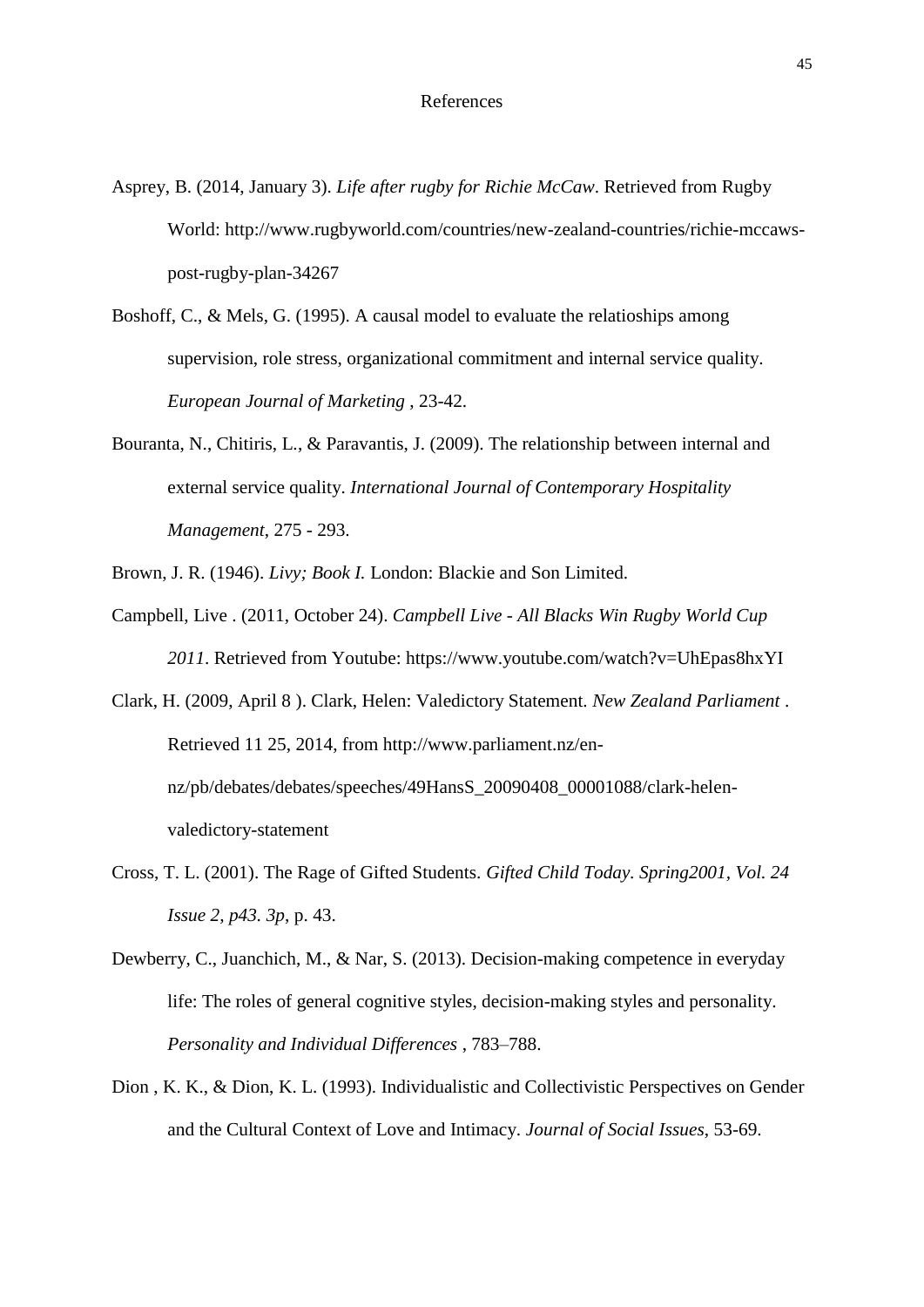- Ehrhart, K. H., Witt, L. A., Schneider, B., & Perry, S. J. (2011). Service Employees Give as They Get: Internal Service as a Moderator of the Service Climate–Service Outcomes Link. *Journal of Applied Psychology*, 423–431.
- Facebook 2015. (2015). *Facebook Proudct/Service*. Retrieved from Facebook: https://www.facebook.com/facebookNZ/info?tab=page\_info
- Feather , N. T. (1991). Attitudes Towards the High Achiever: Effects of Perceiver's Own Level of Competence. *Australian Journal of Psychology* , 121-124.
- Feather, N. T. (1989). Attitudes Towards the High Achiever: The Fall of the Tall Poppy. *Australian Journal of Psychology*, 239-267.
- Feather, N. T., Volkmer, R. E., & McKee, I. R. (1991). Attitudes towards High Achivers in Public Life; Attributions, Deservingness, Personalit and Affect. *Australian Journal of Psychology* , 85-91.
- Forlong, M. (Director). (1949). *Meet New Zealand* [Motion Picture]. Retrieved from http://www.nzonscreen.com/title/meet-new-zealand
- George, J. M., & Zhong, J. (2007). Dual Tuning in a Supportive Context: Joint Contributions of Positive Mood, Negative Mood and Supervisory Behaviours to Employee Creativity. *Academy of Management Journal*, 605–622.
- Green, S. B. (1991). How Many Subjects does it Take to do a Regression Analysis. *Multivariate Behavioral Research*, 499-510.
- Grey, P. (2007). *Psychology: Fith Edition.* New York : Worth Publishers .
- Gross, M. U. (2010). The pursuit of excellence or the search for intimacy?The forced‐choice dilemma of gifted youth. *Roeper Review*, 189-194.
- Hamid, P. N. (1994). Self-Monitoring, Locus of Control, and Social Encounters of Chinese and New Zealand Students. *Journal of Cross-Cultural Psychology*, 353-368.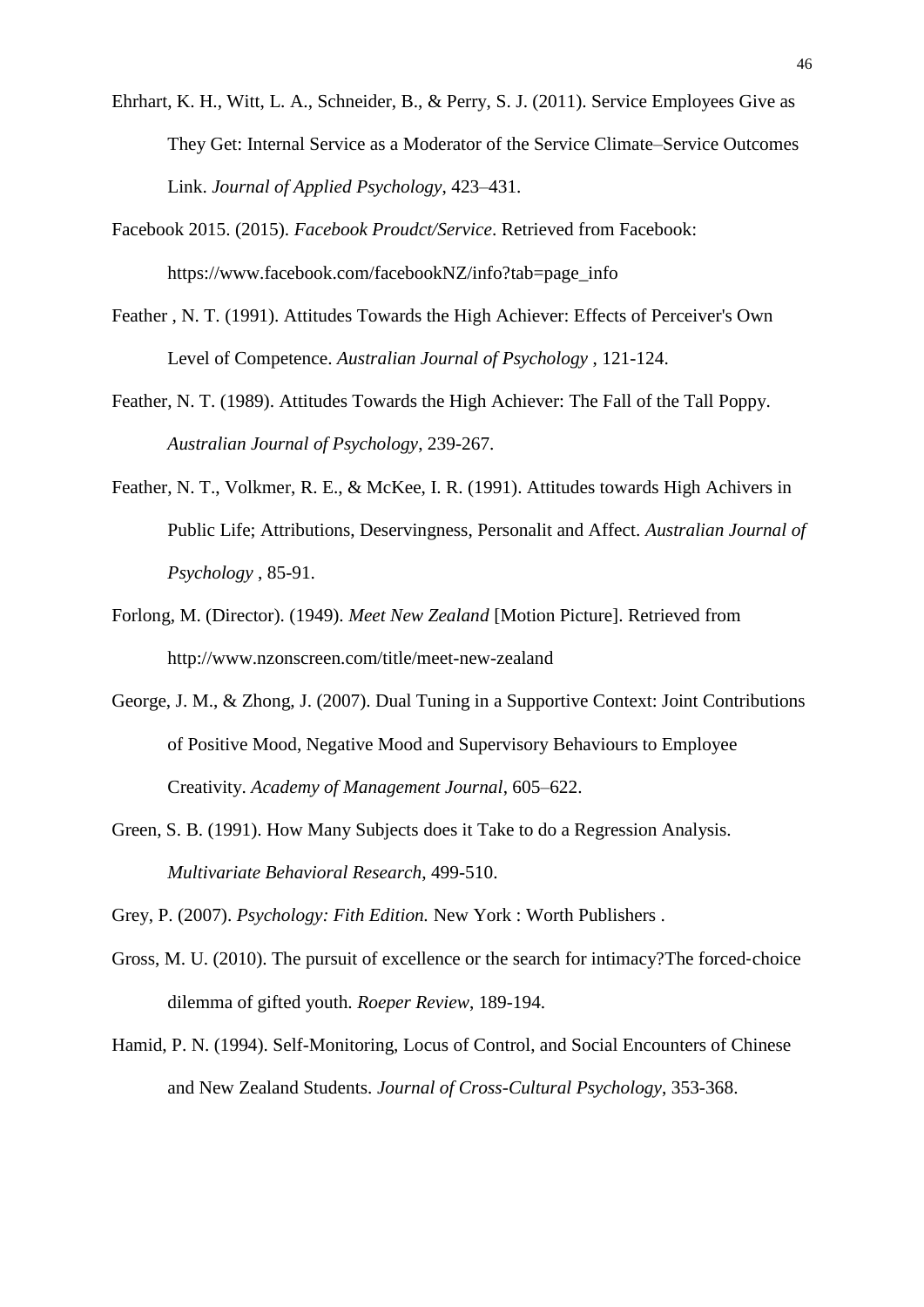- Heckert, T. M., Cuneio, G., Hannah, A. P., Adams, P. J., Droste, H. E., Mueller, M. A., ... Roberts, L. L. (1999). Creation of a New Needs Assessment Questionnaire. *Journal of Social Behavior and Personuiity,*, 121-136.
- Heppner, P. P., & Petersen, C. H. (1982). The Development and Implications of a Personal Problem Solving Inventory . *Journal of Counseling Psychology*, 66-75.
- Hui, H. C., & Triandis, H. C. (1986). Individualism-Collectivism; A Study of Cross-Cultural Researchers . *Journal of Cross-Cultural Psychology* , 225-248.
- Kalliath, T., Brough, P., O'Driscoll, M., Manimala, M. J., & Siu, O.-l. (2011). *Organizational Behaviour; A Psychological perspective for the Asia-Pacific.* North Ryde NSW: McGraw-Hill Australia Pty Ltd.
- Kirkwood, J. (2007). Tall Poppy Syndrome: Implications for entrepreneurship in New Zealand. *Journal of Management and Organization*.
- Klein, C., DiazGranados, D., Salas, E., Le, H., Burke, S. C., & Lyons, R. (2009). Does Team Building Work? *Small Group Research*, 181-222.
- Levi, D. (2011). *Group Dynamics for Teams.* London: Sage Publications.
- Leykin, Y., & DeRubeis, R. J. ( 2010). Decision-making styles and depressive symptomatology:Development of the Decision Styles Questionnaire. *Judgment and Decision Making*, 506–515.
- LinkedIn Corporation . (2003). *About LinkedIn*. Retrieved from LinkedIn: https://press.linkedin.com/about-linkedin

MacPherson, L. (2013, October 5). *2013 Census Usually Resident Population Counts*. Retrieved from Statictics New Zealand: http://www.stats.govt.nz/browse\_for\_stats/population/census\_counts/2013CensusUsu allyResidentPopulationCounts\_HOTP2013Census.aspx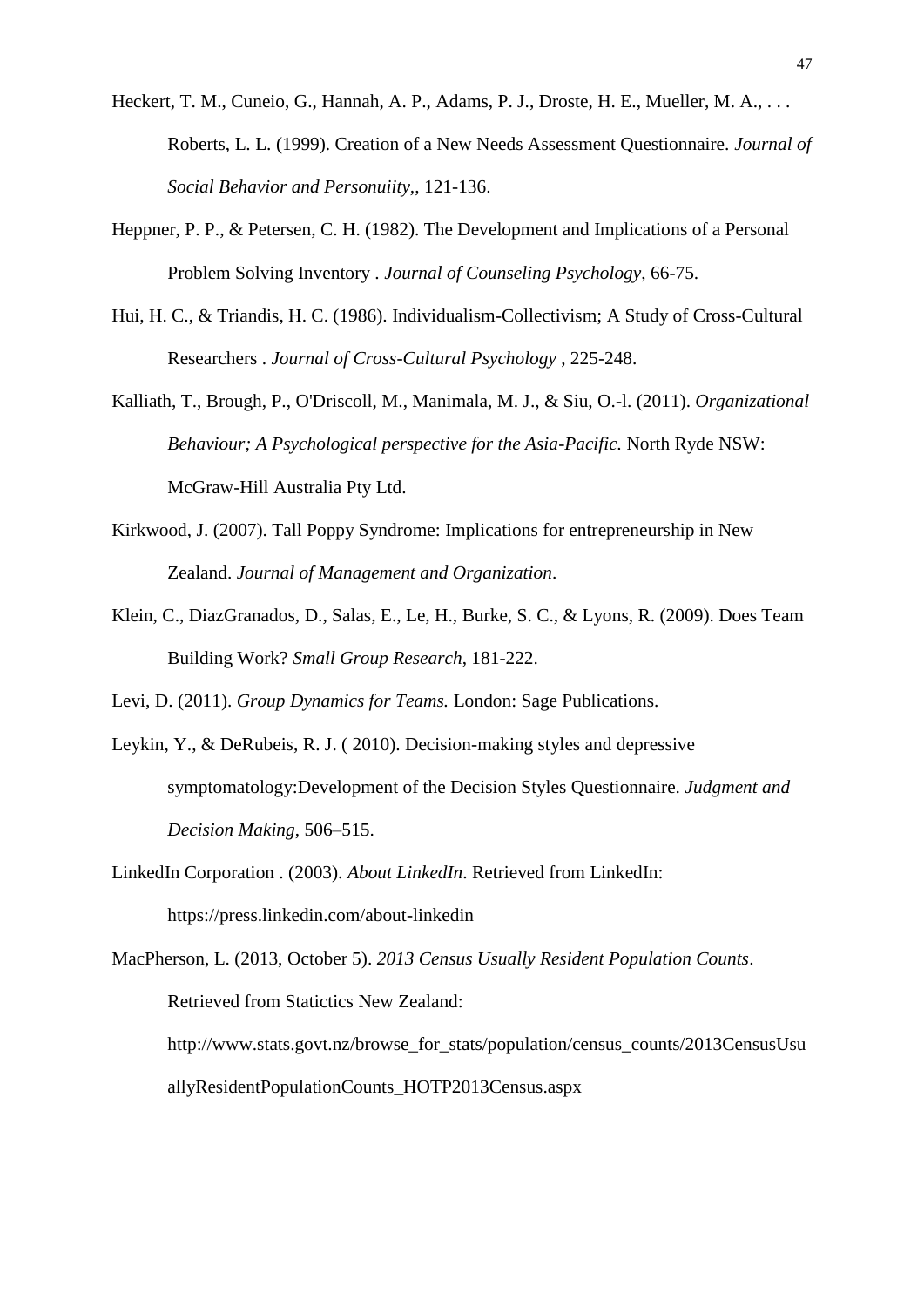- Malhotra, N., & Mukherjee, A. (2003). Analysing the Commitment Service Quality Relationship:A Comparative Study of Retail Banking Call Centres and Branches. *Journal of Marketing Management*, 941-971.
- McLintock, A. H.; Te Ara the Encyclopedia of New Zealand. (1966). An Equalitarian Society. *An Encyclopaedia of New Zealand*. Retrieved from http://www.TeAra.govt.nz/en/1966/new-zealand-society-its-characteristics/page-2
- Ministry for Culture and Heritage. (2014, October 15). *Old-age Pensions Act becomes law*. Retrieved from New Zealand History: http://www.nzhistory.net.nz/old-age-pensionsact-passes-into-law
- Nolan, M. (2007). The reality and myth of New Zealand egalitarianism: Explaining thepattern of labour histograhy at the edge of empires. *Labour History Review*, 113- 134.
- Oxford Dictionary of English. (2010). *Oxford Dictionary of English.* (A. Stevenson, Ed.) New York: Oxford University Press.
- Parker, D. (2014, July 5). *SPEECH: David Parker's speech to New Zealand Labour Party Congress 2014*. Retrieved from Labour: https://www.labour.org.nz/media/speechdavid-parkers-speech-new-zealand-labour-party-congress-2014
- Paulhus, D. L. (2002). Socially Desirable Responding: The Evolution of a Construct. In H. I. Braun, D. N. Jackson, & D. E. Wiley, *The Role of Constructs in Psychological and Educational Measurement* (pp. 49-69). Mahwah New Jersey: Lawrance Erlbaum Associates.
- Ranstead, W. (1900, March 22). *Nothing to Kick At*. Retrieved from Paper Past: http://paperspast.natlib.govt.nz/cgi-bin/paperspast?a=d&d=PBH19000322.2.32
- Reid, N. (2014, August 3). *ABs' Stephen Donald opens up on public abuse*. Retrieved from Stuff.co.nz: http://i.stuff.co.nz/sport/rugby/international/10342035/ABs-Stephen-Donald-opens-up-on-public-abuse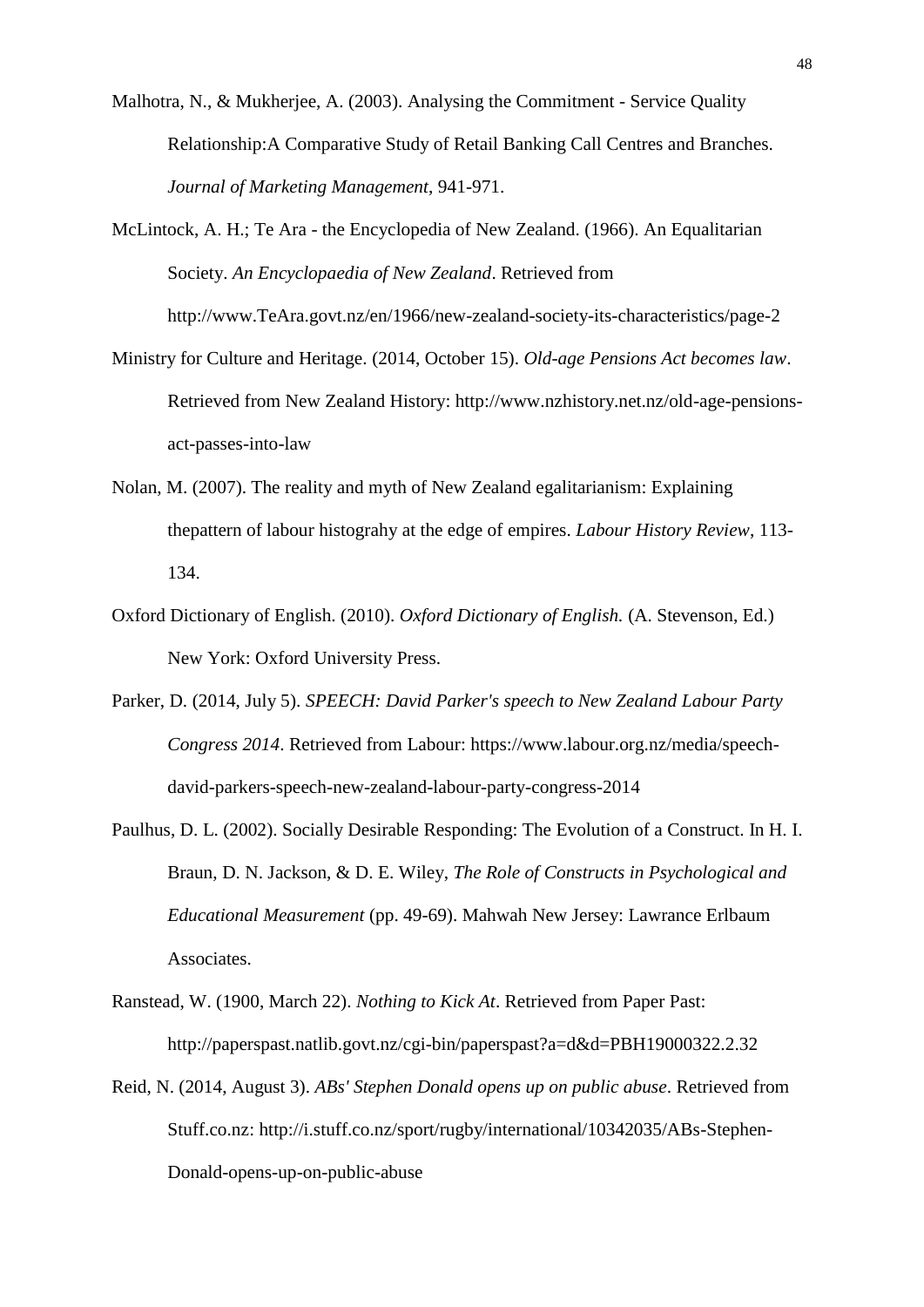- Robinson, V. (2010, July 1). *Richie McCaw gets in behind Red Socks Day*. Retrieved from Stuff.co.nz: http://i.stuff.co.nz/sport/other-sports/3875004/Richie-McCaw-gets-inbehind-Red-Socks-Day
- SANZAR Super Rugby. (2014, August 26). *More word records for McCaw*. Retrieved from The Rugby Championship:

http://www.sanzarrugby.com/therugbychampionship/news/more-world-records-formccaw/

- Shulruf, B., Hattie , J., & Dixon, R. (2007). Development of a New Measurement Tool for Individualism and Collectivism. *Journal of Psychoeducational Assessment*, 385-401.
- Spicer, D. P., & Sadler-Smith, E. (2005). An examination of the general decision making style questionnaire in two UK samples. *Journal of Managerial Psychology*, 137-149.
- Sport24: Sports News First. (2012, October 9). *SA in awe of Richie McCaw*. Retrieved from Sport24: Sports News. First:

http://www.sport24.co.za/Rugby/RugbyChampionship/South-Africans-in-awe-of-McCaw-20121009

- Stevenson, A. (Ed.). (2010). *Oxford Dictionary of English* (3 ed.). United Kingdom: Oxford University Press.
- Tapper, C. L. (2014). Being in the World of School; Phenomenological Exploration of Experiences for Gifted and Talented Adolescents. *Unpublished octoral dissertation*. Christchurch , New Zealand.

Taylor, A. (2013, March 18). *Does NZ still cut down tall poppies?* Retrieved from 3NEWSNZ: http://www.3news.co.nz/nznews/does-nz-still-cut-down-tall-poppies-2013031807#axzz3PANUDsWg

Television New Zealand Limited. (2013, July 2). *Tall Poppies and Our Children*. Retrieved from TVNZ: http://tvnz.co.nz/breakfast-news/tall-poppies-and-our-children-video-5484159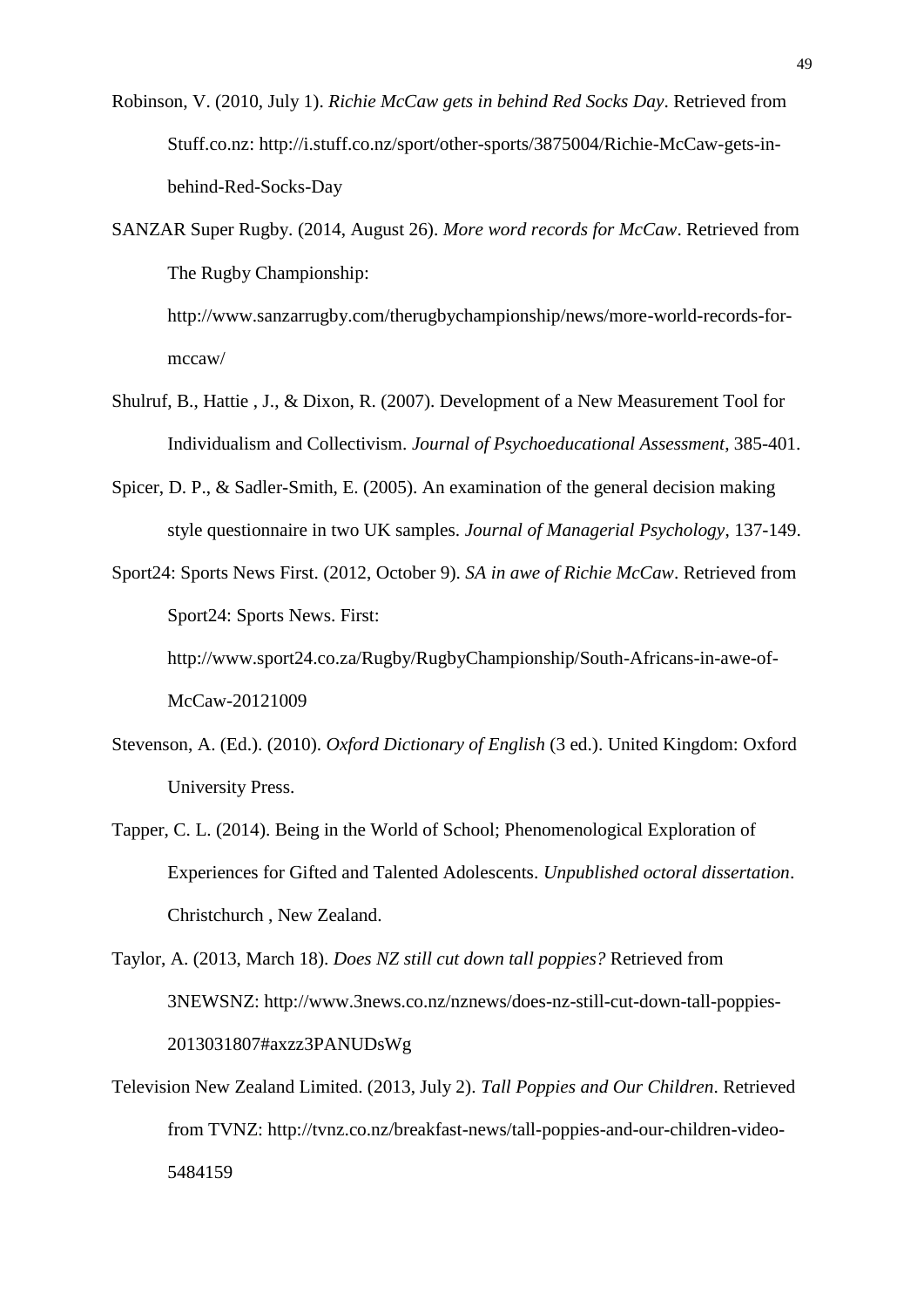- Van Eerde, W. (2003). Procrastination at Work and Time Management. *The Journal of Psychology* , 412-434.
- Weisberg, H. F., & Bowden, B. D. (1977). *AnIintoduction to Survey research and Data Analysis.* San Francisco: W.H. Freeman ans Company .
- Zhou, J., & George, J. M. (2001). When job dissatisfaction leads to creativity: encourages the expression of voice . *Academy of Managemnt Journal* , 682-696.

Zuckerman, M., & Allison, S. N. (1976). An Objective Measure of Fear of Success: Construction and Validation. *Journal of Personality Assessment*, 422-430.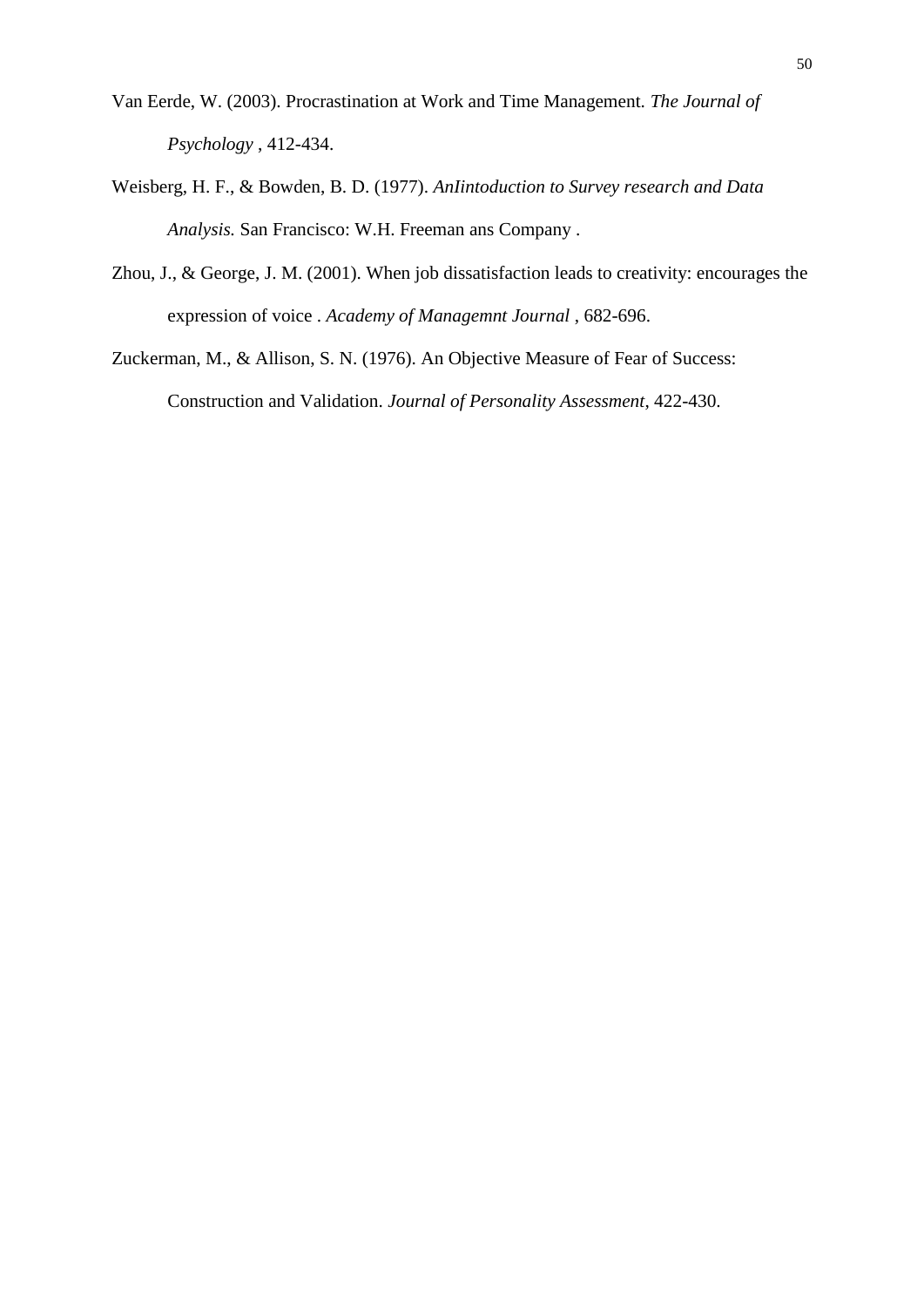# **Appendices**

**Appendix A** - Message and link posted in groups

# Hi All!

My name is Anna Dediu and I am a Canterbury University Masters student looking for participants to take part in my thesis survey.

I am conducting research on the possible effects of work context on work performance.

*If you are:*

# *- Working full-time in New Zealand please take part by clicking below*

*----------> [http://canterbury.qualtrics.com/SE/?SID=SV\\_aeZblUP8i5PNW7j](http://canterbury.qualtrics.com/SE/?SID=SV_aeZblUP8i5PNW7j)*

Filling out the survey should take approximately 5 to 10 minutes.

You will be given the opportunity to sign up and **go into the draw to win one of three Westfield vouchers (\$25.00, \$50.00, \$150.00)** this is optional. Your details for the prize draw will be held separately with your survey responses.

You may receive a copy of the project results by contacting the researcher at the conclusion of the project (December 2014).

Participation is voluntary and anonymous.

I would really appreciate your participation. Please share the link with others who work full time in New Zealand.

Kind regards, Anna Dediu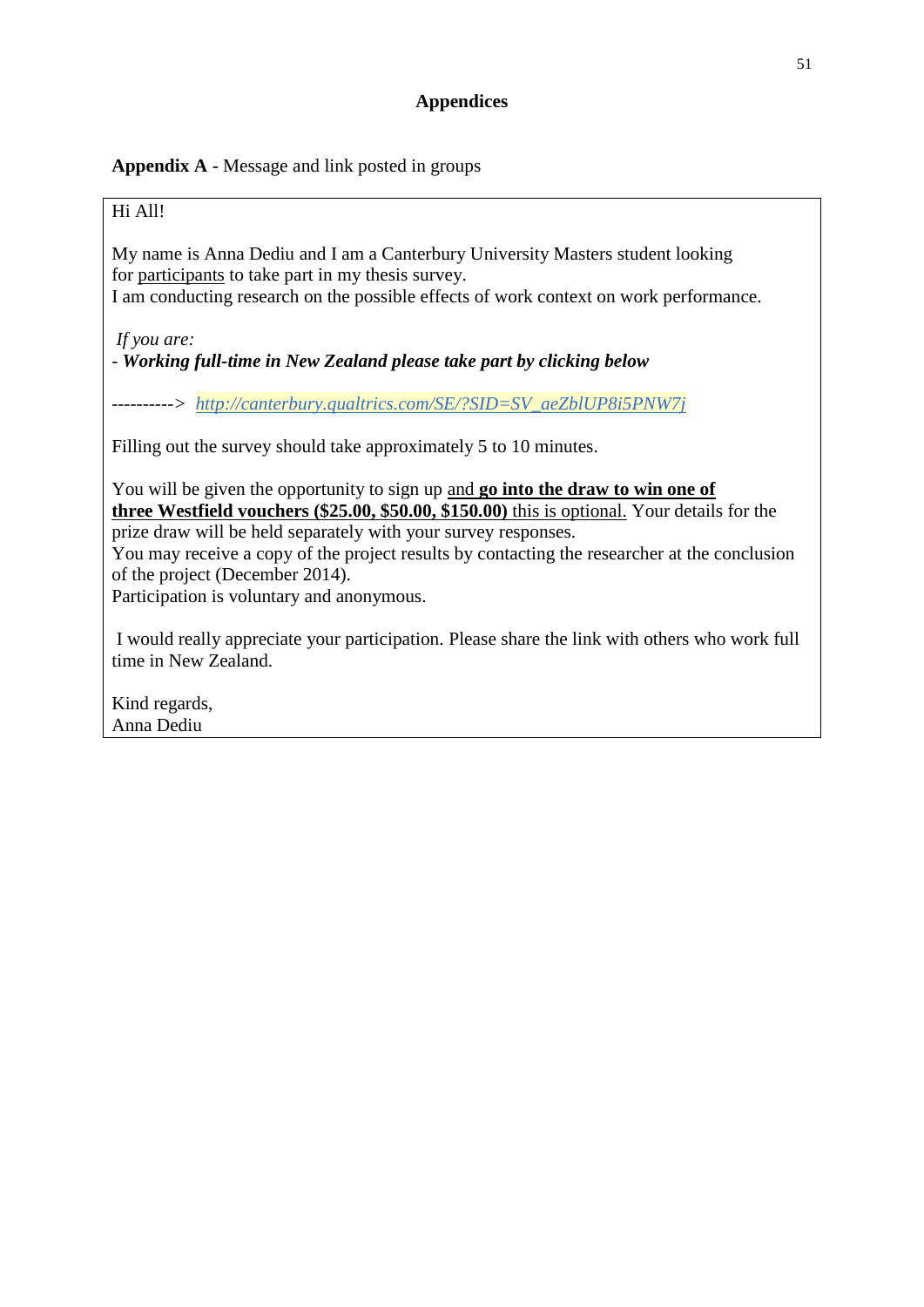APSY Alumni (Master's in Applied [Psychology,](https://www.linkedin.com/groups?home=&gid=4040355&trk=anet_ug_hm&goback=%2Enpv_244862042_*1_*1_*1_*1_*1_*1_*1_*1_*1_*1_*1_*1_*1_*1_*1_*1_*1_*1_*1_*1_*1_*1_*1_*1_*1_*1_*1_*1_*1_*1_*1_*1_*1_*1_*1_spm*4pic_*1) University of Canterbury) - 193 Career Medical [Recruitment](https://www.linkedin.com/groups?home=&gid=905897&trk=anet_ug_hm&goback=%2Enpv_244862042_*1_*1_*1_*1_*1_*1_*1_*1_*1_*1_*1_*1_*1_*1_*1_*1_*1_*1_*1_*1_*1_*1_*1_*1_*1_*1_*1_*1_*1_*1_*1_*1_*1_*1_*1_spm*4pic_*1) - Medical Careers in Australia and New Zealand - 1,713 Christchurch Rebuild Jobs & info New Zealand (NZ Construction, [Infrastructure](https://www.linkedin.com/groups?home=&gid=3908560&trk=anet_ug_hm&goback=%2Enpv_244862042_*1_*1_*1_*1_*1_*1_*1_*1_*1_*1_*1_*1_*1_*1_*1_*1_*1_*1_*1_*1_*1_*1_*1_*1_*1_*1_*1_*1_*1_*1_*1_*1_*1_*1_*1_spm*4pic_*1) & Civil [Engineering](https://www.linkedin.com/groups?home=&gid=3908560&trk=anet_ug_hm&goback=%2Enpv_244862042_*1_*1_*1_*1_*1_*1_*1_*1_*1_*1_*1_*1_*1_*1_*1_*1_*1_*1_*1_*1_*1_*1_*1_*1_*1_*1_*1_*1_*1_*1_*1_*1_*1_*1_*1_spm*4pic_*1)  $-3,879$ Consumer [Psychology](https://www.linkedin.com/groups?home=&gid=3208049&trk=anet_ug_hm&goback=%2Enpv_244862042_*1_*1_*1_*1_*1_*1_*1_*1_*1_*1_*1_*1_*1_*1_*1_*1_*1_*1_*1_*1_*1_*1_*1_*1_*1_*1_*1_*1_*1_*1_*1_*1_*1_*1_*1_spm*4pic_*1) – 4,940 [Construction,](https://www.linkedin.com/groups?home=&gid=1499817&trk=anet_ug_hm&goback=%2Enpv_244862042_*1_*1_*1_*1_*1_*1_*1_*1_*1_*1_*1_*1_*1_*1_*1_*1_*1_*1_*1_*1_*1_*1_*1_*1_*1_*1_*1_*1_*1_*1_*1_*1_*1_*1_*1_spm*4pic_*1) Engineering and Property Professionals in New Zealand - 768 Design [Assembly](https://www.linkedin.com/groups?home=&gid=2251181&trk=anet_ug_hm&goback=%2Enpv_244862042_*1_*1_*1_*1_*1_*1_*1_*1_*1_*1_*1_*1_*1_*1_*1_*1_*1_*1_*1_*1_*1_*1_*1_*1_*1_*1_*1_*1_*1_*1_*1_*1_*1_*1_*1_spm*4pic_*1) NZ – 1,195 Energy [Professionals](https://www.linkedin.com/groups?home=&gid=2990602&trk=anet_ug_hm&goback=%2Enpv_244862042_*1_*1_*1_*1_*1_*1_*1_*1_*1_*1_*1_*1_*1_*1_*1_*1_*1_*1_*1_*1_*1_*1_*1_*1_*1_*1_*1_*1_*1_*1_*1_*1_*1_*1_*1_spm*4pic_*1) New Zealand – 2,654 Human [Resources](https://www.linkedin.com/groups?home=&gid=3017817&trk=anet_ug_hm&goback=%2Enpv_244862042_*1_*1_*1_*1_*1_*1_*1_*1_*1_*1_*1_*1_*1_*1_*1_*1_*1_*1_*1_*1_*1_*1_*1_*1_*1_*1_*1_*1_*1_*1_*1_*1_*1_*1_*1_spm*4pic_*1) Institute of New Zealand (HRINZ) – 6,512 I/O Careers - Network of Industrial [Organizational](https://www.linkedin.com/groups?home=&gid=87377&trk=anet_ug_hm&goback=%2Enpv_244862042_*1_*1_*1_*1_*1_*1_*1_*1_*1_*1_*1_*1_*1_*1_*1_*1_*1_*1_*1_*1_*1_*1_*1_*1_*1_*1_*1_*1_*1_*1_*1_*1_*1_*1_*1_spm*4pic_*1) Psychologists (IOP) – 19,091 IBM Business [Analytics](https://www.linkedin.com/groups?home=&gid=3767045&trk=anet_ug_hm&goback=%2Enpv_244862042_*1_*1_*1_*1_*1_*1_*1_*1_*1_*1_*1_*1_*1_*1_*1_*1_*1_*1_*1_*1_*1_*1_*1_*1_*1_*1_*1_*1_*1_*1_*1_*1_*1_*1_*1_spm*4pic_*1) software - A/NZ - 924 [Leadership](https://www.linkedin.com/groups?home=&gid=2185943&trk=anet_ug_hm&goback=%2Enpv_244862042_*1_*1_*1_*1_*1_*1_*1_*1_*1_*1_*1_*1_*1_*1_*1_*1_*1_*1_*1_*1_*1_*1_*1_*1_*1_*1_*1_*1_*1_*1_*1_*1_*1_*1_*1_spm*4pic_*1) New Zealand – 2,674 Marketing [Association](https://www.linkedin.com/groups?home=&gid=4454831&trk=anet_ug_hm&goback=%2Enpv_244862042_*1_*1_*1_*1_*1_*1_*1_*1_*1_*1_*1_*1_*1_*1_*1_*1_*1_*1_*1_*1_*1_*1_*1_*1_*1_*1_*1_*1_*1_*1_*1_*1_*1_*1_*1_spm*4pic_*1) | New Zealand - 2,967 New Zealand Food & [Beverage](https://www.linkedin.com/groups?home=&gid=1784244&trk=anet_ug_hm&goback=%2Enpv_244862042_*1_*1_*1_*1_*1_*1_*1_*1_*1_*1_*1_*1_*1_*1_*1_*1_*1_*1_*1_*1_*1_*1_*1_*1_*1_*1_*1_*1_*1_*1_*1_*1_*1_*1_*1_spm*4pic_*1) – 1,528 New Zealand Business and [Professional](https://www.linkedin.com/groups?home=&gid=81899&trk=anet_ug_hm&goback=%2Enpv_244862042_*1_*1_*1_*1_*1_*1_*1_*1_*1_*1_*1_*1_*1_*1_*1_*1_*1_*1_*1_*1_*1_*1_*1_*1_*1_*1_*1_*1_*1_*1_*1_*1_*1_*1_*1_spm*4pic_*1) Network - 33,739 NZ QS PQS Estimator Cost Consultant, Professional PM's: New Zealand [Christchurch](https://www.linkedin.com/groups?home=&gid=4688560&trk=anet_ug_hm&goback=%2Enpv_244862042_*1_*1_*1_*1_*1_*1_*1_*1_*1_*1_*1_*1_*1_*1_*1_*1_*1_*1_*1_*1_*1_*1_*1_*1_*1_*1_*1_*1_*1_*1_*1_*1_*1_*1_*1_spm*4pic_*1) Auckland [Wellington](https://www.linkedin.com/groups?home=&gid=4688560&trk=anet_ug_hm&goback=%2Enpv_244862042_*1_*1_*1_*1_*1_*1_*1_*1_*1_*1_*1_*1_*1_*1_*1_*1_*1_*1_*1_*1_*1_*1_*1_*1_*1_*1_*1_*1_*1_*1_*1_*1_*1_*1_*1_spm*4pic_*1) - 748 New [Zealand](https://www.linkedin.com/groups?home=&gid=1784247&trk=anet_ug_hm&goback=%2Enpv_244862042_*1_*1_*1_*1_*1_*1_*1_*1_*1_*1_*1_*1_*1_*1_*1_*1_*1_*1_*1_*1_*1_*1_*1_*1_*1_*1_*1_*1_*1_*1_*1_*1_*1_*1_*1_spm*4pic_*1) ICT  $-3,674$ New Zealand [Infrastructure](https://www.linkedin.com/groups?home=&gid=1784255&trk=anet_ug_hm&goback=%2Enpv_244862042_*1_*1_*1_*1_*1_*1_*1_*1_*1_*1_*1_*1_*1_*1_*1_*1_*1_*1_*1_*1_*1_*1_*1_*1_*1_*1_*1_*1_*1_*1_*1_*1_*1_*1_*1_spm*4pic_*1)  $&$  Construction – 2,570 New Zealand Telco [Professionals](https://www.linkedin.com/groups?home=&gid=3717800&trk=anet_ug_hm&goback=%2Enpv_244862042_*1_*1_*1_*1_*1_*1_*1_*1_*1_*1_*1_*1_*1_*1_*1_*1_*1_*1_*1_*1_*1_*1_*1_*1_*1_*1_*1_*1_*1_*1_*1_*1_*1_*1_*1_spm*4pic_*1) Network – 1,827 New Zealand Science and [Innovation](https://www.linkedin.com/groups?home=&gid=2225893&trk=anet_ug_hm&goback=%2Enpv_244862042_*1_*1_*1_*1_*1_*1_*1_*1_*1_*1_*1_*1_*1_*1_*1_*1_*1_*1_*1_*1_*1_*1_*1_*1_*1_*1_*1_*1_*1_*1_*1_*1_*1_*1_*1_spm*4pic_*1) – 1,662 New Zealand [Telecommunications](https://www.linkedin.com/groups?home=&gid=2444775&trk=anet_ug_hm&goback=%2Enpv_244862042_*1_*1_*1_*1_*1_*1_*1_*1_*1_*1_*1_*1_*1_*1_*1_*1_*1_*1_*1_*1_*1_*1_*1_*1_*1_*1_*1_*1_*1_*1_*1_*1_*1_*1_*1_spm*4pic_*1) – 4,790 NZ [Businesses](https://www.linkedin.com/groups?home=&gid=4764270&trk=anet_ug_hm&goback=%2Enpv_244862042_*1_*1_*1_*1_*1_*1_*1_*1_*1_*1_*1_*1_*1_*1_*1_*1_*1_*1_*1_*1_*1_*1_*1_*1_*1_*1_*1_*1_*1_*1_*1_*1_*1_*1_*1_spm*4pic_*1) Going Global – 1,040 New [Zealand](https://www.linkedin.com/groups?home=&gid=2555763&trk=anet_ug_hm&goback=%2Enpv_244862042_*1_*1_*1_*1_*1_*1_*1_*1_*1_*1_*1_*1_*1_*1_*1_*1_*1_*1_*1_*1_*1_*1_*1_*1_*1_*1_*1_*1_*1_*1_*1_*1_*1_*1_*1_spm*4pic_*1) Jobs – 6,712 New Zealand [Tourism](https://www.linkedin.com/groups?home=&gid=2734897&trk=anet_ug_hm&goback=%2Enpv_244862042_*1_*1_*1_*1_*1_*1_*1_*1_*1_*1_*1_*1_*1_*1_*1_*1_*1_*1_*1_*1_*1_*1_*1_*1_*1_*1_*1_*1_*1_*1_*1_*1_*1_*1_*1_spm*4pic_*1) Industry Blog -1,524 Research [Association](https://www.linkedin.com/groups?home=&gid=3971139&trk=anet_ug_hm&goback=%2Enpv_244862042_*1_*1_*1_*1_*1_*1_*1_*1_*1_*1_*1_*1_*1_*1_*1_*1_*1_*1_*1_*1_*1_*1_*1_*1_*1_*1_*1_*1_*1_*1_*1_*1_*1_*1_*1_spm*4pic_*1) NZ - 378 Social Media New [Zealand](https://www.linkedin.com/groups?home=&gid=3222491&trk=anet_ug_hm&goback=%2Enpv_244862042_*1_*1_*1_*1_*1_*1_*1_*1_*1_*1_*1_*1_*1_*1_*1_*1_*1_*1_*1_*1_*1_*1_*1_*1_*1_*1_*1_*1_*1_*1_*1_*1_*1_*1_*1_spm*4pic_*1) - 2,793 New Zealand Film and TV [Network](https://www.linkedin.com/groups?home=&gid=1849843&trk=anet_ug_hm&goback=%2Enpv_244862042_*1_*1_*1_*1_*1_*1_*1_*1_*1_*1_*1_*1_*1_*1_*1_*1_*1_*1_*1_*1_*1_*1_*1_*1_*1_*1_*1_*1_*1_*1_*1_*1_*1_*1_*1_spm*4pic_*1) 3,459 [Women](https://www.linkedin.com/groups?home=&gid=4174358&trk=anet_ug_hm&goback=%2Enpv_244862042_*1_*1_*1_*1_*1_*1_*1_*1_*1_*1_*1_*1_*1_*1_*1_*1_*1_*1_*1_*1_*1_*1_*1_*1_*1_*1_*1_*1_*1_*1_*1_*1_*1_*1_*1_spm*4pic_*1) on Boards NZ – 997 Women of [Influence](https://www.linkedin.com/groups?home=&gid=5063162&trk=anet_ug_hm&goback=%2Enpv_244862042_*1_*1_*1_*1_*1_*1_*1_*1_*1_*1_*1_*1_*1_*1_*1_*1_*1_*1_*1_*1_*1_*1_*1_*1_*1_*1_*1_*1_*1_*1_*1_*1_*1_*1_*1_spm*4pic_*1) NZ – 565 Tourism & [Hospitality](https://www.linkedin.com/groups?home=&gid=2097991&trk=anet_ug_hm&goback=%2Enpv_244862042_*1_*1_*1_*1_*1_*1_*1_*1_*1_*1_*1_*1_*1_*1_*1_*1_*1_*1_*1_*1_*1_*1_*1_*1_*1_*1_*1_*1_*1_*1_*1_*1_*1_*1_*1_spm*4pic_*1) New Zealand – 1,810 New Zealand HR and [Recruitment](https://www.linkedin.com/groups?home=&gid=1803288&trk=anet_ug_hm&goback=%2Enpv_244862042_*1_*1_*1_*1_*1_*1_*1_*1_*1_*1_*1_*1_*1_*1_*1_*1_*1_*1_*1_*1_*1_*1_*1_*1_*1_*1_*1_*1_*1_*1_*1_*1_*1_*1_*1_spm*4pic_*1) Network - 4,161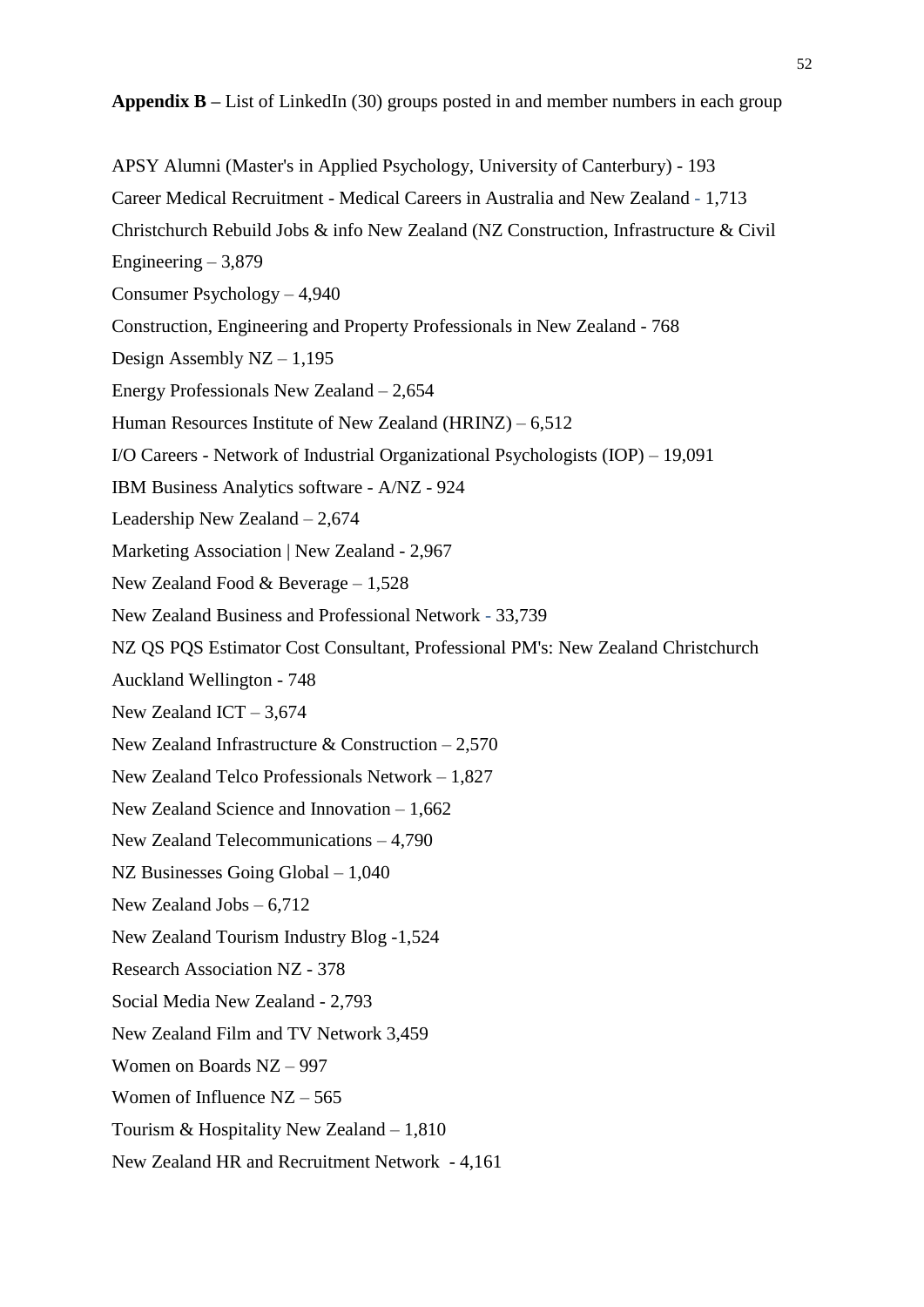# **Appendix C -** Facebook Advert



This page links you to the Work Survey, please click the link below and complete the survey if you are working full-time in New Zealand.

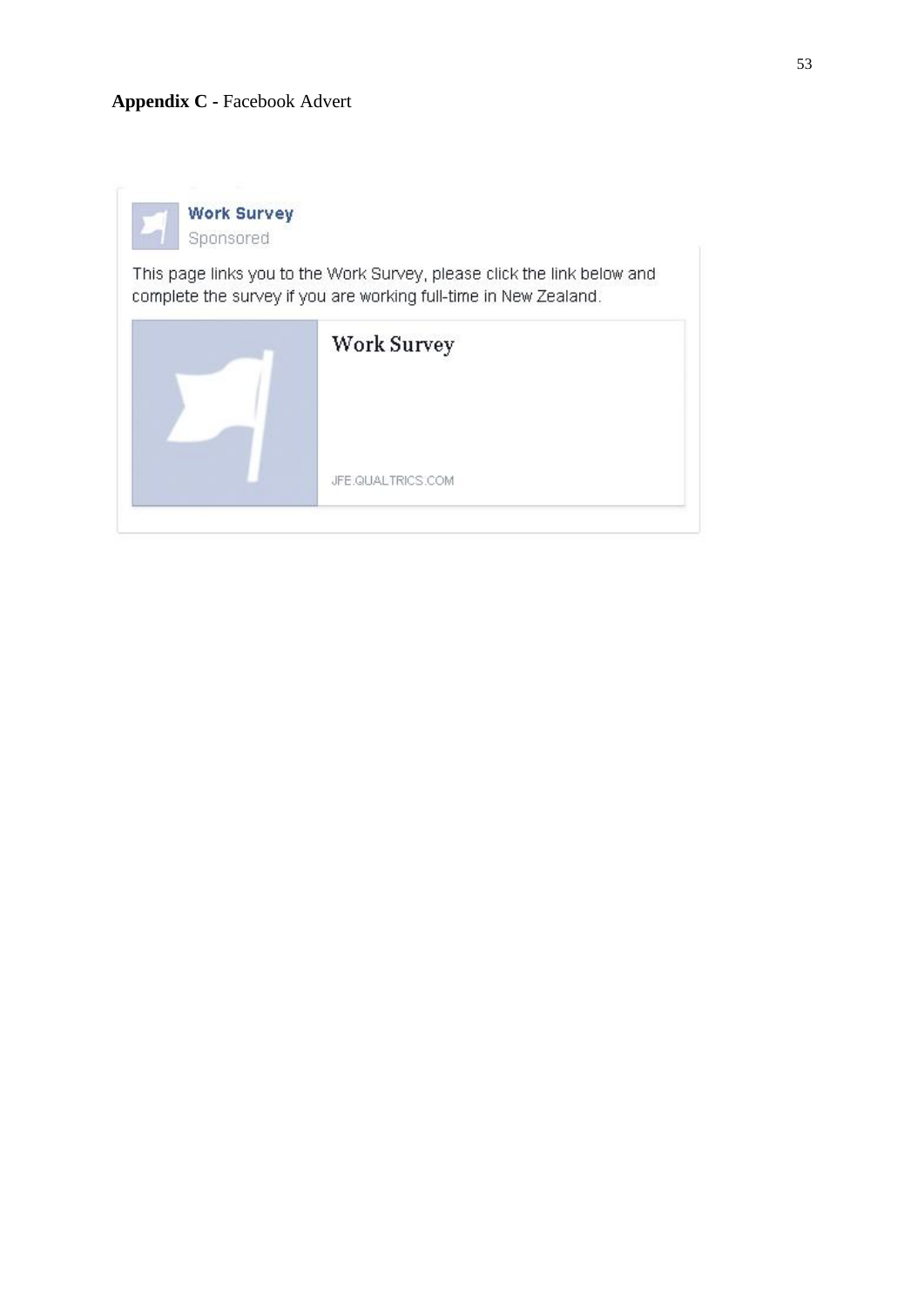# **Appendix D -** Reminder message posted two weeks before closing date

Work Survey Reminder- closing soon

Hi All, this is a reminder that the Work Survey will be officially closed on the 7th of September 2014, a huge thanks you to all those that have already completed the survey. If you would still like to participate in the survey please read the information and click the link below:

My name is Anna Dediu and I am a Canterbury University Masters student looking for participants to take part in my thesis survey.

I am conducting research on the possible effects of work context on work performance.

*If you are:*

*- Working full-time in New Zealand please take part by clicking below*

*----------> [http://canterbury.qualtrics.com/SE/?SID=SV\\_aeZblUP8i5PNW7j](http://canterbury.qualtrics.com/SE/?SID=SV_aeZblUP8i5PNW7j)*

Filling out the survey should take approximately 5 to 10 minutes.

You will be given the opportunity to sign up and **go into the draw to win one of three Westfield vouchers (\$25.00, \$50.00, \$150.00)** this is optional. Your details for the prize draw will be held separately with your survey responses. You may receive a copy of the project results by contacting the researcher at the conclusion of the project (December 2014).

Participation is voluntary and anonymous.

I would really appreciate your participation. Please share the link with others who work full time in New Zealand.

Kind regards, Anna Dediu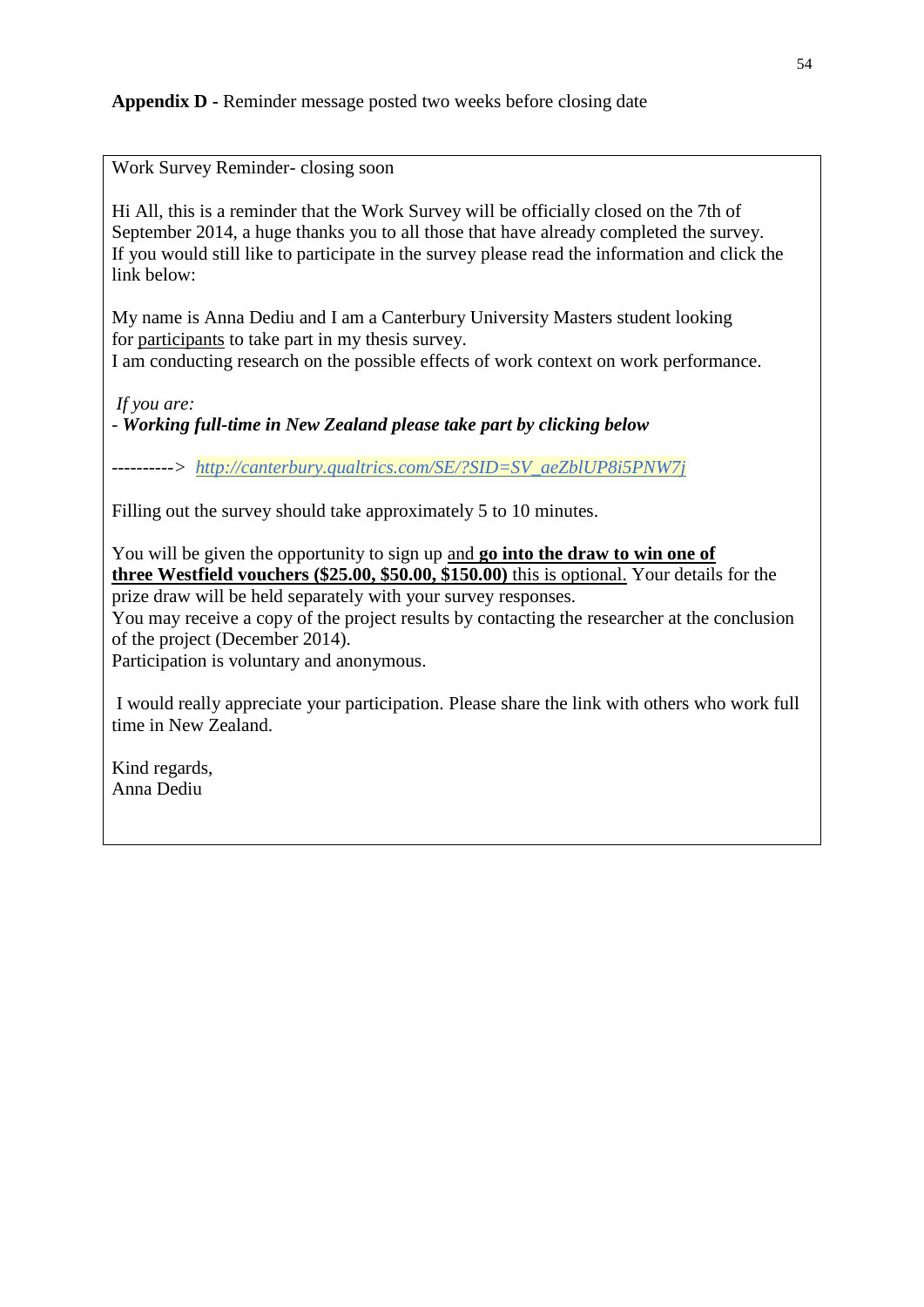#### **Appendix E** - Work Survey

#### Information and Consent for Survey Participant

My name is Anna Dediu and I am a Canterbury University Masters student. I am conducting research on the possible effects of work context on work performance. Your involvement in this project will be to fill out the survey provided as honestly as possible. Filling out the survey should take approximately 5 to 10 minutes. You may receive a copy of the project results by contacting the researcher at the conclusion of the project. Participation is voluntary and anonymous, once the survey is completed and handed in, it will not be possible to withdraw your survey responses. Upon completion of the survey you will be given the opportunity to sign up and go into the draw to win one of three Westfield vouchers (\$25.00, \$50.00, \$150.00), this is optional. Your details for the prize draw will not be held with your survey responses. The results of the project may be published, but you may be assured of the complete confidentiality of data gathered in this investigation: your identity will not be known. To ensure anonymity and confidentiality, the data will be accessed by the researcher and supervisor only. The data will be securely stored and destroyed after five years. A thesis is a public document and will be available through the UC Library. The project is being carried out as a requirement for Masters Dissertation by Anna Dediu under the supervision of Chris Burt, who can be contacted by email at christopher.burt@canterbury.ac.nz. He will be pleased to discuss any concerns you may have about participation in the project. This project has been reviewed and approved by the University of Canterbury Human Ethics Committee, and participants should address any complaints to The Chair, Human Ethics Committee, University of Canterbury, Private Bag 4800, Christchurch (human-ethics@canterbury.ac.nz).

 Consent Form I understand what is required of me if I agree to take part in the research. I understand that participation is voluntary and I may withdraw at any time without penalty. Withdrawal of participation will also include the withdrawal of any information I have provided should this remain practically achievable. I understand that any information or opinions I provide will be kept confidential to the researcher Anna Dediu and research supervisor Chris Burt and that any published or reported results will not identify the participants. I understand that a thesis is a public document and will be available through the UC Library. I understand that all data collected for the study will be kept in locked and secure facilities and/or in password protected electronic form and will be destroyed after five years. I understand the risks associated with taking part and how they will be managed. I understand that I am able to receive a report on the findings of the study by contacting the researcher at the conclusion of the project. I understand who to contact if I have concerns. I have read and understood the information above and I agreed to participate in this study: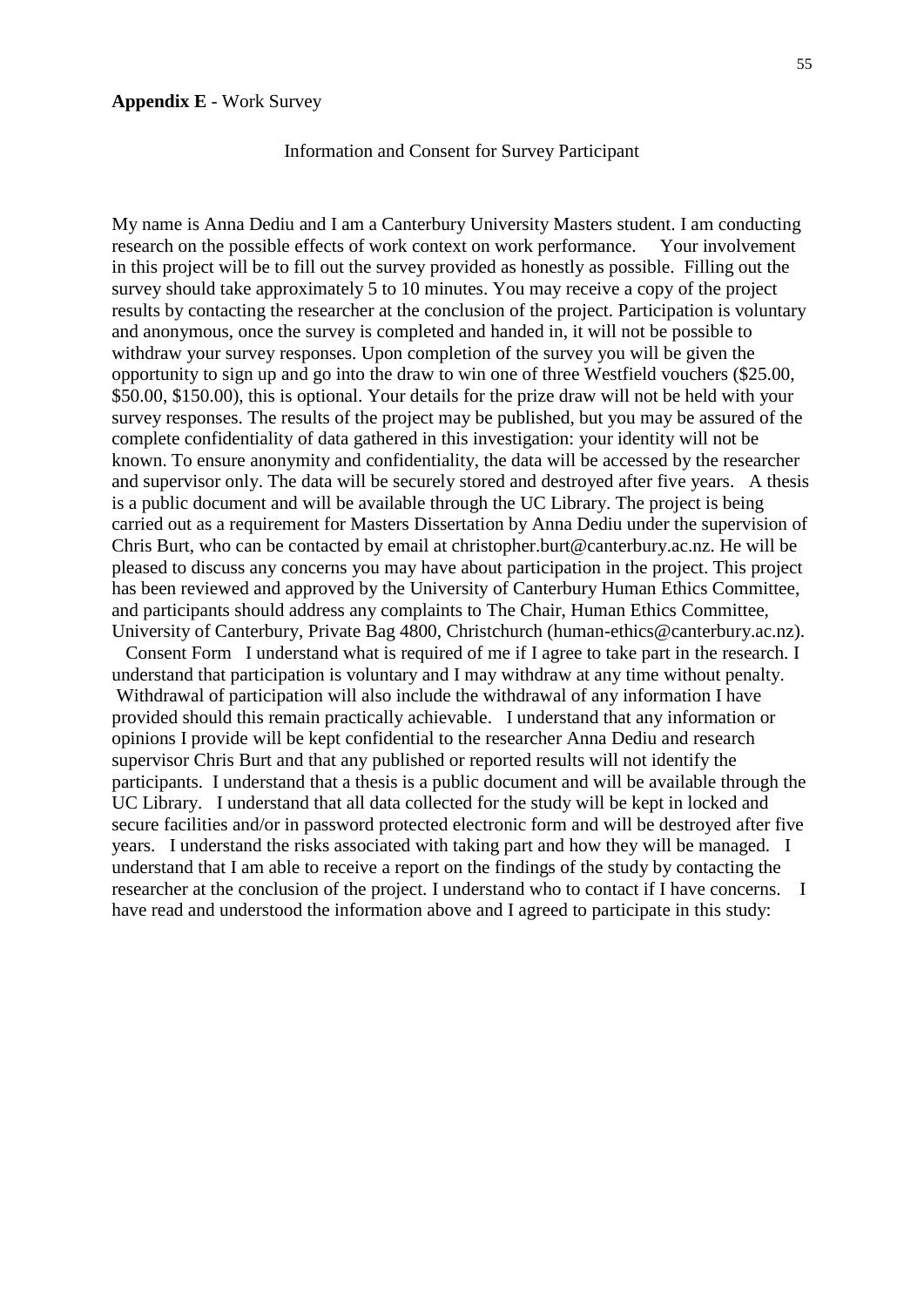Q1.

 $Q$  Yes (1)  $\overline{O}$  No (2)

If No is Selected, Then Skip to End of Survey

Q2. What is your gender?

 $\overline{Q}$  Male (1)

 $\overline{Q}$  Female (2)

Q3. What is your age?

# Q4. What is your job title?

Q5. How long have you worked in your current job? (Years, Months)

Q6. How long have you worked in your current industry? (Years, Months)

Q7. How many co-workers with whom you regularly interact with, do you have?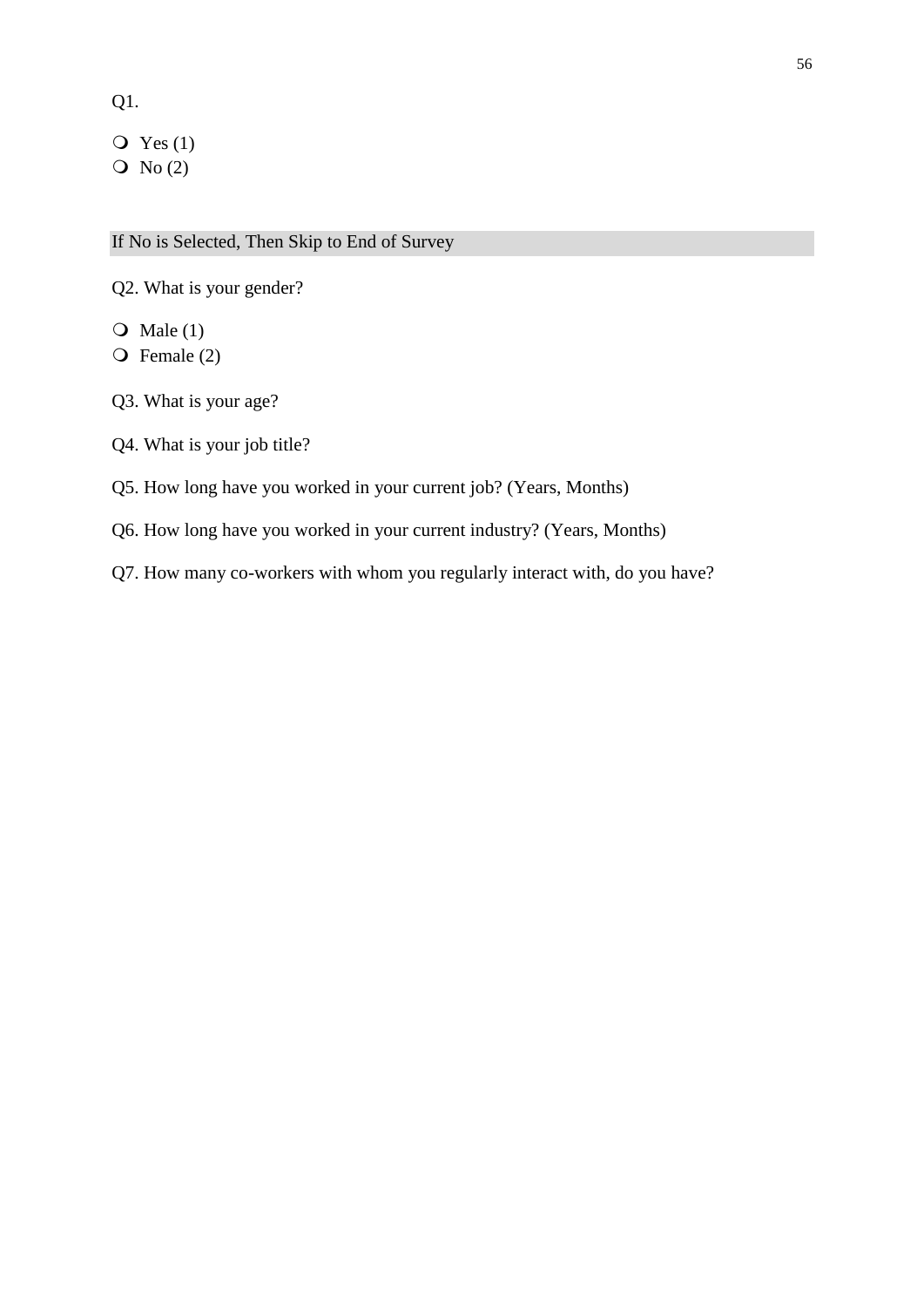Q8. Please think about how employees in your organization generally feel about others. For each statement below please give a rating to indicate if you agree or disagree that other employees in your organization generally feel like this. Employees in my Organization...

|                                                                                                                                                    | Strongly<br>Disagree $(1)$ | Disagree<br>(2) | Neither<br>Agree nor<br>Disagree<br>(3) | Agree $(4)$  | Strongly<br>Agree<br>(5) |
|----------------------------------------------------------------------------------------------------------------------------------------------------|----------------------------|-----------------|-----------------------------------------|--------------|--------------------------|
| feel people who are very<br>successful deserve all the<br>rewards they get for their<br>achievements (1)                                           | O                          | O               | $\bigcirc$                              | O            | $\Omega$                 |
| feel it's good to see very<br>successful people fail<br>occasionally (2)                                                                           | O                          | O               | $\bigcirc$                              | $\Omega$     | $\bigcirc$               |
| feel very successful people<br>often get too big for their boots<br>(3)                                                                            | $\circ$                    | $\mathsf{O}$    | $\bigcirc$                              | $\bigcirc$   | $\mathsf{O}$             |
| feel people shouldn't criticize<br>or knock the very successful (4)                                                                                | $\mathsf{O}$               | O               | $\bigcirc$                              | $\circ$      | $\bigcirc$               |
| feel very successful people<br>who fall from the top usually<br>deserve their fall from grace (5)                                                  | $\circ$                    | $\mathsf{O}$    | $\bigcirc$                              | $\mathsf{O}$ | $\mathsf{O}$             |
| feel those who are very<br>successful ought to come down<br>off their pedestals and be like<br>other people (6)                                    | O                          | O               | $\bigcirc$                              | $\circ$      | $\mathsf{O}$             |
| feel very successful people<br>should receive public<br>recognition for their<br>accomplishments (7)                                               | O                          | O               | $\bigcirc$                              | $\Omega$     | $\mathsf{O}$             |
| feel people that are "Tall<br>Poppies" should be cut down to<br>size $(8)$                                                                         | O                          | O               | $\bigcirc$                              | $\Omega$     | $\mathsf{O}$             |
| feel one should always<br>respect the person at the top $(9)$                                                                                      | O                          | O               | O                                       | O            | $\Omega$                 |
| feel one ought to be<br>sympathetic to very successful<br>people when they experience<br>failure and fall from their very<br>high positions $(10)$ | Ő                          | O               | $\bigcirc$                              | $\mathsf{O}$ | $\mathsf{O}$             |
| feel very successful people<br>sometimes need to be brought<br>back a peg or two, even if they<br>have done nothing wrong (11)                     | $\Omega$                   | Q               | $\bigcirc$                              | $\Omega$     | $\bigcirc$               |
| feel people who always do a<br>lot better than others need to<br>learn what it's like to fail (12)                                                 | $\mathsf{O}$               | $\bigcirc$      | $\bigcirc$                              | $\bigcirc$   | $\bigcirc$               |
| feel people who are right at<br>the top usually deserve their<br>high position (13)                                                                | $\bigcirc$                 | $\bigcirc$      | $\bigcirc$                              | $\bigcirc$   | $\bigcirc$               |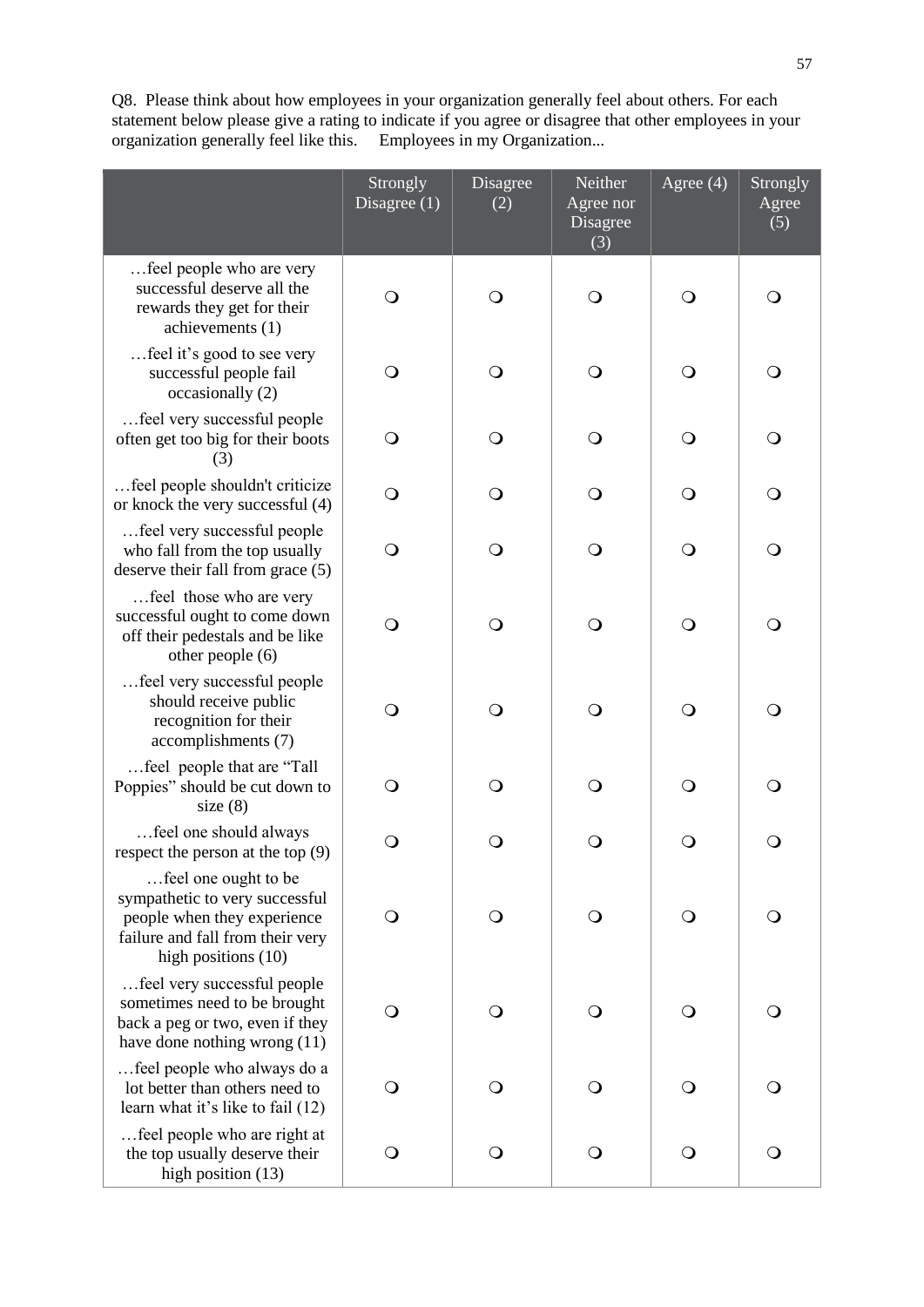| feel it is very important to<br>support and encourage people<br>who are very successful (14)        |  |  |  |
|-----------------------------------------------------------------------------------------------------|--|--|--|
| feel people who are very<br>successful get too full of their<br>own importance (15)                 |  |  |  |
| feel very successful people<br>usually succeed at the expense<br>of other people $(16)$             |  |  |  |
| feel very successful people<br>who are at the top of their field<br>are usually fun to be with (17) |  |  |  |

9. Please think about the following statements, and to what degree they describe you. For each statement below, please give a rating to indicate if you agree or disagree with the statement.

|                                                                                                                     | Strongly<br>Disagree $(1)$ | Disagree<br>(2) | Neither<br>Agree nor<br>Disagree<br>(3) | Agree $(4)$ | Strongly<br>Agree<br>(5) |
|---------------------------------------------------------------------------------------------------------------------|----------------------------|-----------------|-----------------------------------------|-------------|--------------------------|
| When I work I am well dressed<br>and appear neat $(1)$                                                              | $\Omega$                   | $\bigcirc$      | $\Omega$                                | $\Omega$    | $\mathsf{O}$             |
| When I promise to do<br>something by a certain time, I<br>$d$ o it $(2)$                                            | O                          | 0               | $\mathsf{O}$                            | Q           | ∩                        |
| I do things right the first time<br>(3)                                                                             | $\Omega$                   | ∩               | $\Omega$                                | ∩           | O                        |
| My business record is error-free<br>(4)                                                                             | Q                          | ∩               | $\Omega$                                | $\Omega$    | O                        |
| When problems occur I try to<br>solve them as soon as possible<br>(5)                                               | Q                          | ∩               | $\bigcirc$                              | ∩           | O                        |
| I treat all co-workers<br>courteously (6)                                                                           | O                          | ∩               | $\Omega$                                | ∩           | ∩                        |
| I am knowledgeable about the<br>company I work for and the<br>products and services it offers<br>(7)                | Q                          | ⌒               | $\Omega$                                | $\Omega$    | ∩                        |
| When problems occur I give the<br>co-workers all my attention in<br>an effort to solve the problems<br>speedily (8) | Q                          |                 | $\Omega$                                | ∩           | ∩                        |
| I have the best interests of the<br>organization at heart (9)                                                       | O                          |                 | Q                                       | ∩           | ∩                        |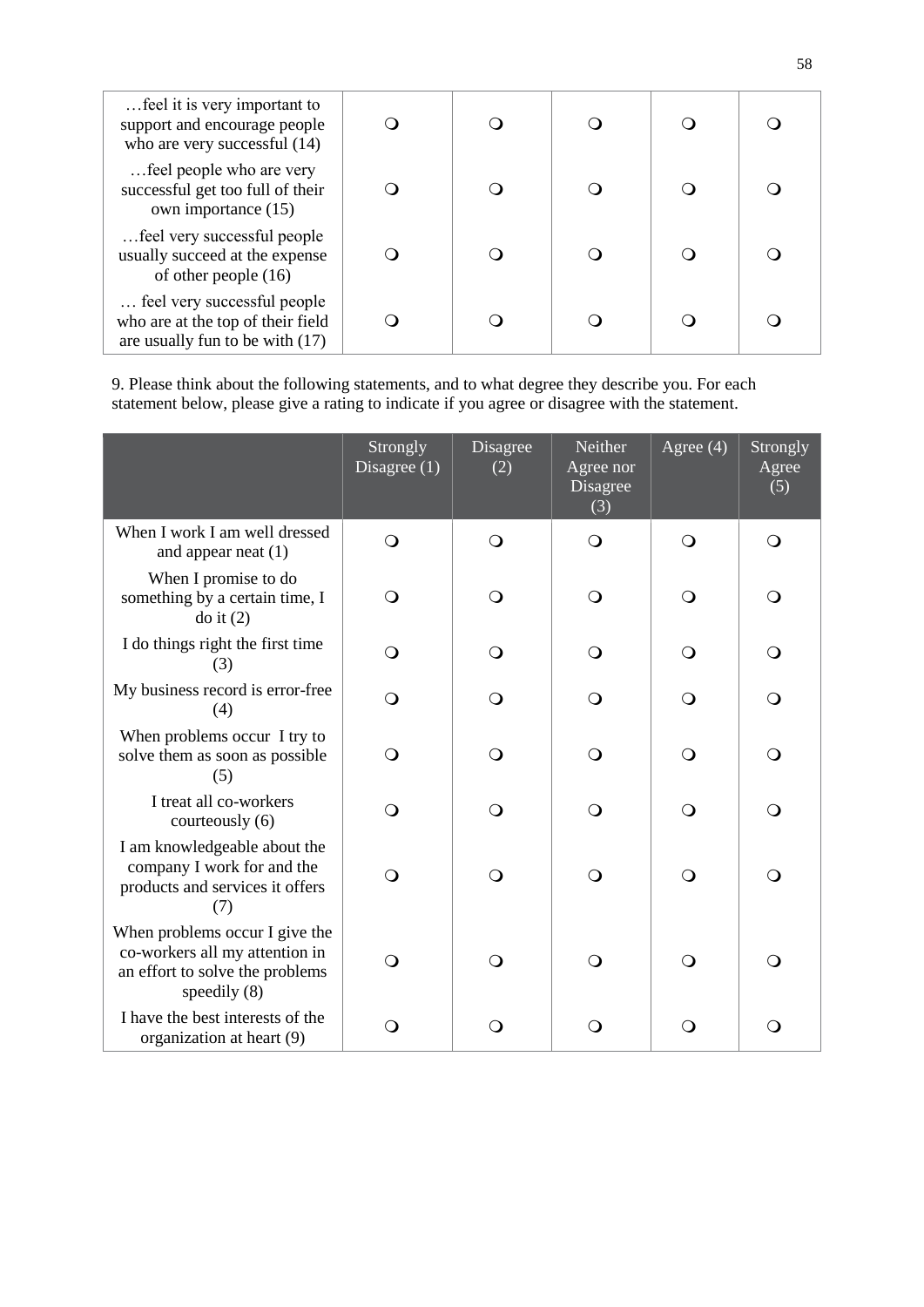Q10. Please think about the following statements, and to what degree they describe you. For each statement below, please give a rating to indicate if you agree or disagree with the statement.

|                                                                                           | Strongly<br>Disagree $(1)$ | Disagree<br>(2) | Neither<br>Agree nor<br>Disagree $(3)$ | Agree $(4)$  | Strongly<br>Agree $(5)$ |
|-------------------------------------------------------------------------------------------|----------------------------|-----------------|----------------------------------------|--------------|-------------------------|
| I suggest new ways to<br>achieve goals or objectives<br>(1)                               | $\mathsf{O}$               | $\bigcirc$      | $\mathsf{O}$                           | $\Omega$     | Q                       |
| I come up with new and<br>practical ideas to improve<br>performance (2)                   | $\Omega$                   | O               | O                                      | $\Omega$     | $\circ$                 |
| I search out new<br>technologies, processes,<br>techniques, and/or product<br>ideas $(3)$ | O                          | O               | O                                      | O            | $\circ$                 |
| I suggest new ways to<br>increase quality (4)                                             | $\mathsf{O}$               | $\mathsf{O}$    | O                                      | $\mathsf{O}$ | $\mathbf{O}$            |
| I am a good source of<br>creative ideas (5)                                               | $\mathsf{O}$               | O               | O                                      | $\mathsf{O}$ | $\mathsf{O}$            |
| I am not afraid to take risks<br>(6)                                                      | $\Omega$                   | Q               | Q                                      | $\Omega$     | $\circ$                 |
| I promote and champion<br>ideas to others (7)                                             | $\Omega$                   | Q               | Q                                      | Q            | $\Omega$                |
| I exhibit creativity on the job<br>when given the opportunity<br>(8)                      | $\mathsf{O}$               | $\Omega$        | O                                      | $\mathsf{O}$ | $\mathsf{O}$            |
| I develop adequate plans and<br>schedules for the<br>implementation of new ideas<br>(9)   | $\mathsf{O}$               | $\Omega$        | $\mathsf{O}$                           | O            | $\mathsf{O}$            |
| I often have new and<br>innovative ideas (10)                                             | $\Omega$                   | Q               | Q                                      | Q            | $\Omega$                |
| I come up with creative<br>solutions (11)                                                 | Q                          | Q               | Q                                      | Q            | $\Omega$                |
| I often have a fresh approach<br>to problems $(12)$                                       | Q                          | O               | ○                                      | O            | O                       |
| I suggest new way of<br>performing work tasks (13)                                        | $\bigcirc$                 | Ő               | O                                      | $\circ$      | O                       |

Q11. Please think about the following statements, and to what degree they describe you. For each statement below, please give a rating to indicate if you agree or disagree with the statement.

|                                                         | Strongly<br>Disagree $(1)$ | Disagree<br>(2) | Neither<br>Agree nor<br>Disagree $(3)$ | Agree $(4)$ | Strongly<br>Agree $(5)$ |
|---------------------------------------------------------|----------------------------|-----------------|----------------------------------------|-------------|-------------------------|
| I don't make decisions<br>unless I really have to $(1)$ |                            |                 |                                        |             |                         |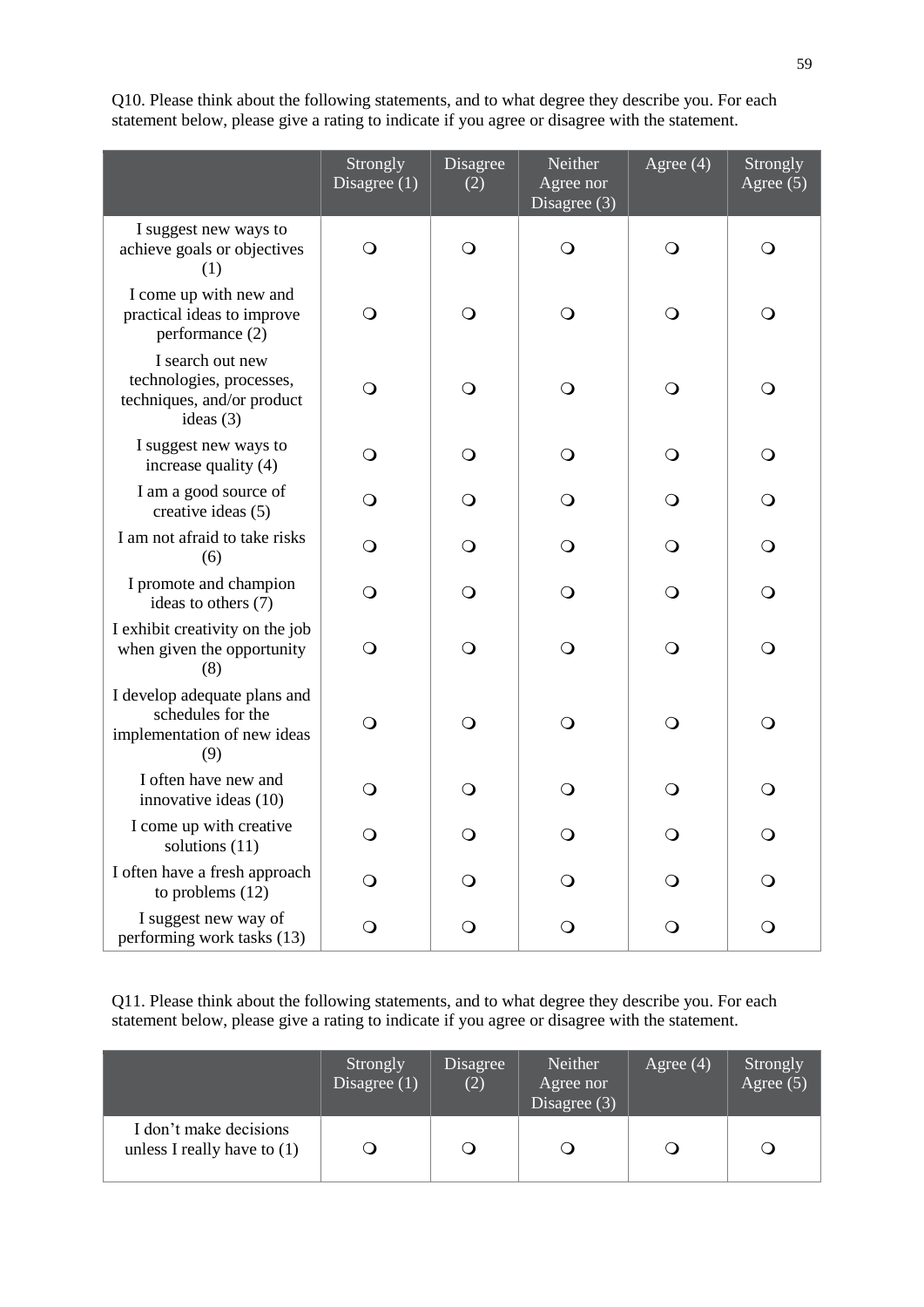| I postpone decision-making<br>whenever possible (2)                                                            | $\Omega$     | $\bigcirc$   | $\bigcirc$   | $\Omega$     | $\mathsf{O}$ |
|----------------------------------------------------------------------------------------------------------------|--------------|--------------|--------------|--------------|--------------|
| I procrastinate when it<br>comes to making important<br>decisions (3)                                          | $\mathsf{O}$ | O            | $\bigcirc$   | O            | O            |
| I put off making many<br>decisions because thinking<br>about them makes me<br>uneasy $(4)$                     | O            | O            | $\bigcirc$   | $\circ$      | O            |
| I worry that making a<br>decision will close out other<br>options, so I postpone the<br>decision (5)           | O            | $\Omega$     | $\mathsf{O}$ | O            | O            |
| I do not seek advice from<br>others when I make<br>decisions(6)                                                | O            | $\mathsf{O}$ | $\bigcirc$   | $\mathsf{O}$ | $\bigcirc$   |
| I like to have someone to<br>steer me in the right<br>direction when I'm faced<br>with important decisions (7) | O            | $\mathsf{O}$ | $\mathsf{O}$ | $\Omega$     | $\mathsf{O}$ |
| I need the assistance of other<br>people when making<br>important decisions (8)                                | O            | O            | $\bigcirc$   | $\mathsf{O}$ | $\bigcirc$   |
| I use the advice of other<br>people in making my<br>important decisions (9)                                    | $\mathsf{O}$ | O            | $\bigcirc$   | $\mathsf{O}$ | $\bigcirc$   |
| If I have the support of<br>others it is easier for me to<br>make important decisions<br>(10)                  | O            | $\bigcirc$   | $\bigcirc$   | $\Omega$     | $\bigcirc$   |
| When I need to make a<br>decision, I consult family or<br>friends $(11)$                                       | $\mathsf{O}$ | $\mathsf{O}$ | $\bigcirc$   | $\Omega$     | $\bigcirc$   |
| When making decisions I<br>like to collect lots of<br>information (12)                                         | $\Omega$     | $\mathsf{O}$ | $\bigcirc$   | $\Omega$     | $\mathsf{O}$ |
| I like to consider all the<br>alternatives (13)                                                                | $\mathsf{O}$ | $\mathsf{O}$ | $\bigcirc$   | $\mathsf{O}$ | $\bigcirc$   |
| I try to be clear about my<br>objectives before choosing<br>(14)                                               | Q            | O            | $\bigcirc$   | Q            | $\bigcirc$   |
| I weigh the pros and cons of<br>each option before I make a<br>decision (15)                                   | $\mathsf{O}$ | $\mathsf{O}$ | $\bigcirc$   | $\mathbf{O}$ | $\mathsf{O}$ |
| My decision making requires<br>careful thought (16)                                                            | $\Omega$     | $\Omega$     | $\bigcirc$   | $\Omega$     | $\mathsf{O}$ |
| When making a decision, I<br>consider various options in<br>terms of specific goals (17)                       | $\bigcirc$   | $\bigcirc$   | $\bigcirc$   | $\bigcirc$   | $\bigcirc$   |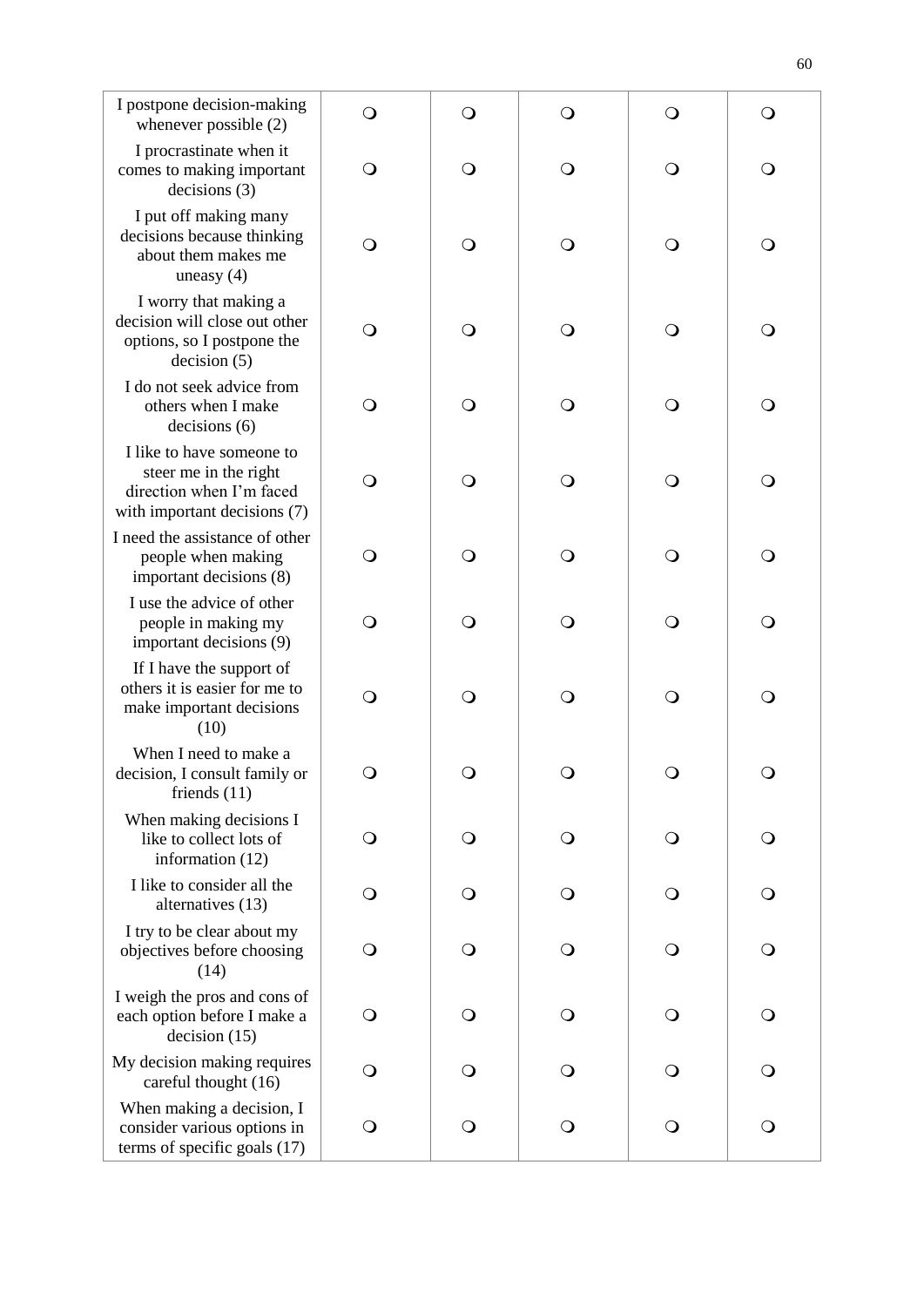|                                                                                 | Strongly<br>Disagree $(1)$ | Disagree<br>(2) | Neither<br>Agree nor<br>Disagree<br>(3) | Agree $(4)$ | Strongly<br>Agree $(5)$ |
|---------------------------------------------------------------------------------|----------------------------|-----------------|-----------------------------------------|-------------|-------------------------|
| I try to perform my best at<br>work $(1)$                                       | $\mathbf{O}$               | $\Omega$        | O                                       | $\Omega$    | $\Omega$                |
| I am a hard worker (2)                                                          | O                          | $\Omega$        | Q                                       | O           | $\Omega$                |
| It is important to me to do<br>the best job possible $(3)$                      | Q                          | $\Omega$        | Q                                       | $\Omega$    | ∩                       |
| I push myself to be "all that I<br>can be." $(4)$                               | ∩                          | $\Omega$        | Q                                       | $\Omega$    | $\Omega$                |
| I try very hard to improve on<br>my past performance at work<br>(5)             | ∩                          | $\Omega$        | Q                                       | $\Omega$    | ∩                       |
| I spend a lot of time talking<br>to other people $(6)$                          | O                          | $\Omega$        | Q                                       | Q           | Q                       |
| I am a "people" person (7)                                                      | Q                          | $\Omega$        | Q                                       | Q           | $\Omega$                |
| When I have a choice, I try<br>to work in a group instead of<br>by myself $(8)$ | ∩                          | $\Omega$        | ∩                                       | $\Omega$    | $\Omega$                |
| I prefer to do my own work<br>and let others do theirs (9)                      | ∩                          | $\bigcirc$      | ∩                                       | $\bigcirc$  | $\Omega$                |
| I try my best to work alone<br>on a work assignment (10)                        | O                          | $\mathsf{O}$    | O                                       | $\Omega$    | Q                       |

Q12. Please think about the following statements, and to what degree they describe you. For each statement below, please give a rating to indicate if you agree or disagree with the statement.

Q13. Please think about the following statements, and to what degree they describe you. For each statement below, please give a rating to indicate if you agree or disagree with the statement.

|                                                                                                                  | Strongly<br>Disagree $(1)$ | Disagree<br>(2) | Neither<br>Agree nor<br>Disagree<br>(3) | Agree $(4)$ | Strongly<br>Agree $(5)$ |
|------------------------------------------------------------------------------------------------------------------|----------------------------|-----------------|-----------------------------------------|-------------|-------------------------|
| I am usually able to think up<br>creative and effective<br>alternatives to solve a<br>problem(1)                 |                            |                 | ∩                                       |             |                         |
| I have the ability to solve<br>most problems even though<br>initially no solution is<br>immediately apparent (2) |                            |                 |                                         |             | ∩                       |
| Many problems I face are<br>too complex for me to solve<br>(3)                                                   |                            |                 |                                         |             | ∩                       |
| I make decisions and am<br>happy with them later (4)                                                             |                            |                 |                                         |             | ∩                       |